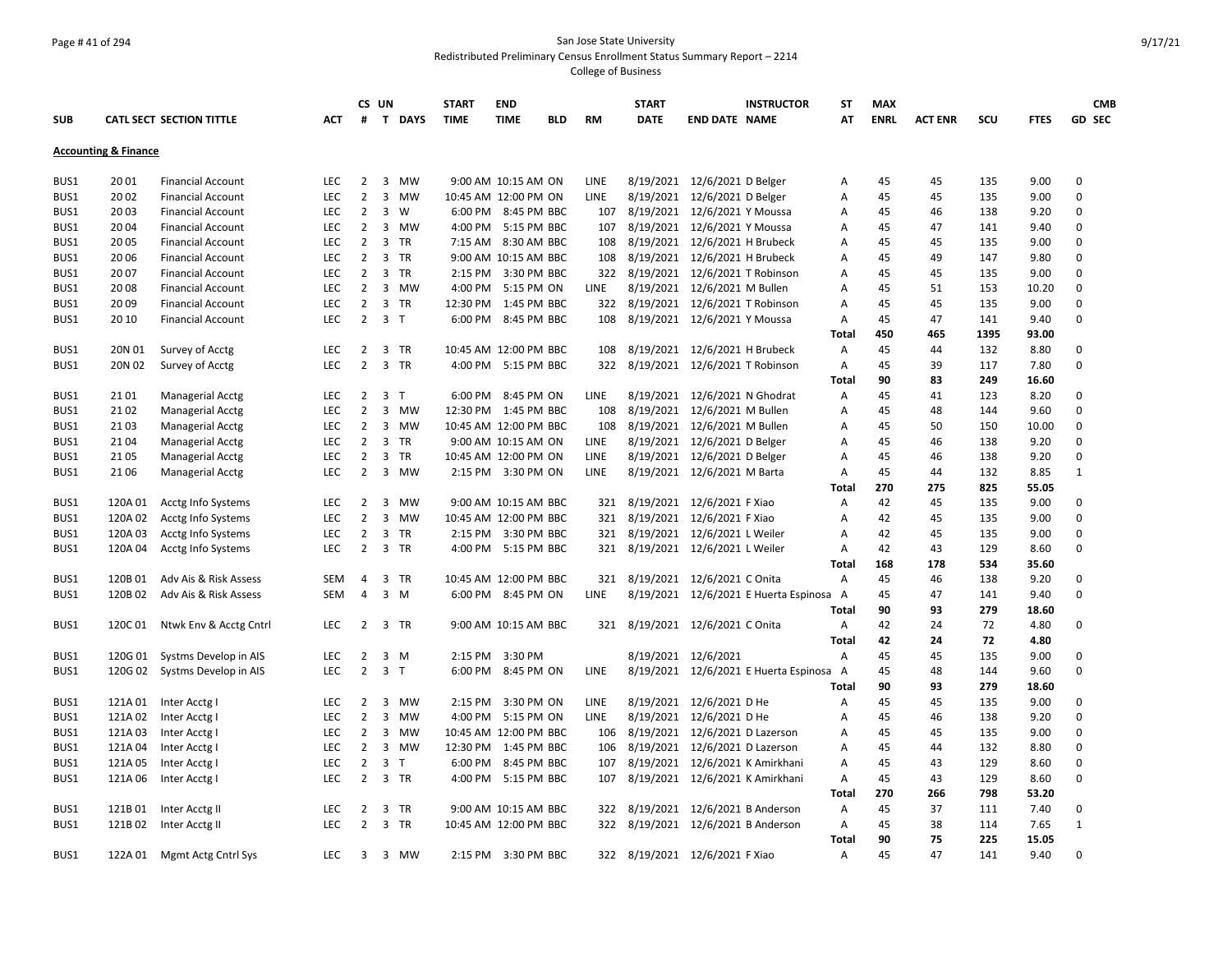## Page # 42 of 294 San Jose State University Redistributed Preliminary Census Enrollment Status Summary Report – 2214

|            |         |                                 |            |                | CS UN                   |              | <b>START</b>          | <b>END</b>           |            |             | <b>START</b> | <b>INSTRUCTOR</b>               | <b>ST</b>    | <b>MAX</b>  |                |             |             | <b>CMB</b>    |
|------------|---------|---------------------------------|------------|----------------|-------------------------|--------------|-----------------------|----------------------|------------|-------------|--------------|---------------------------------|--------------|-------------|----------------|-------------|-------------|---------------|
| <b>SUB</b> |         | <b>CATL SECT SECTION TITTLE</b> | ACT        | #              | $\mathbf{T}$            | <b>DAYS</b>  | <b>TIME</b>           | <b>TIME</b>          | <b>BLD</b> | <b>RM</b>   | <b>DATE</b>  | <b>END DATE NAME</b>            | AT           | <b>ENRL</b> | <b>ACT ENR</b> | SCU         | <b>FTES</b> | <b>GD SEC</b> |
| BUS1       | 122A 02 | Mgmt Actg Cntrl Sys             | LEC        | 3              | 3                       | <b>MW</b>    |                       | 9:00 AM 10:15 AM ON  |            | LINE        |              | 8/19/2021 12/6/2021 Y Tian      | Α            | 45          | 48             | 144         | 9.60        | $\mathbf 0$   |
| BUS1       | 122A03  | Mgmt Actg Cntrl Sys             | LEC        | 3              | 3                       | MW           | 10:45 AM 12:00 PM ON  |                      |            | LINE        |              | 8/19/2021 12/6/2021 Y Tian      | A            | 45          | 46             | 138         | 9.20        | 0             |
| BUS1       | 122A 04 | Mgmt Actg Cntrl Sys             | <b>LEC</b> | 3              | $\overline{\mathbf{3}}$ | M            |                       | 6:00 PM 8:45 PM BBC  |            | 106         |              | 8/19/2021 12/6/2021 J Lord      | Α            | 45          | 43             | 129         | 8.60        | 0             |
|            |         |                                 |            |                |                         |              |                       |                      |            |             |              |                                 | Total        | 180         | 184            | 552         | 36.80       |               |
| BUS1       | 123A 01 | Tax Factor Bus Inv              | <b>LEC</b> | $\overline{2}$ | $\overline{3}$          | <b>MW</b>    |                       | 9:00 AM 10:15 AM BBC |            | 322         |              | 8/19/2021 12/6/2021 C Chen      | Α            | 45          | 48             | 144         | 9.60        | 0             |
| BUS1       | 123A02  | Tax Factor Bus Inv              | LEC        | $\overline{2}$ | $\overline{3}$          | <b>MW</b>    | 10:45 AM 12:00 PM BBC |                      |            | 322         |              | 8/19/2021 12/6/2021 C Chen      | A            | 45          | 47             | 141         | 9.40        | 0             |
| BUS1       | 123A03  | Tax Factor Bus Inv              | LEC        | $\overline{2}$ | $\overline{\mathbf{3}}$ | <b>TR</b>    |                       | 2:15 PM 3:30 PM BBC  |            | 108         |              | 8/19/2021 12/6/2021 J Busch     | A            | 45          | 43             | 129         | 8.60        | 0             |
| BUS1       | 123A 04 | Tax Factor Bus Inv              | <b>LEC</b> | $\overline{2}$ | $\overline{3}$          | <b>TR</b>    | 4:00 PM               | 5:15 PM BBC          |            | 108         |              | 8/19/2021 12/6/2021 J Busch     | A            | 45          | 43             | 129         | 8.60        | 0             |
|            |         |                                 |            |                |                         |              |                       |                      |            |             |              |                                 | Total        | 180         | 181            | 543         | 36.20       |               |
| BUS1       | 123C 01 | Tax Indv Pass Ent               | <b>SEM</b> | 4              | $\mathbf{3}$            | W            | 6:00 PM               | 8:45 PM BBC          |            | 322         |              | 8/19/2021 12/6/2021 L Boman     | Α            | 45          | 44             | 132         | 8.80        | 0             |
|            |         |                                 |            |                |                         |              |                       |                      |            |             |              |                                 | Total        | 45          | 44             | 132         | 8.80        |               |
| BUS1       | 125A 80 | WritingforAcctg                 | <b>LEC</b> | 3              |                         | 3 TBA        |                       |                      | ON         | LINE        |              | 8/19/2021 12/6/2021 C Lycurgus  | Α            | 25          | 15             | 45          | 3.00        | 0             |
|            |         |                                 |            |                |                         |              |                       |                      |            |             |              |                                 | Total        | 25          | 15             | 45          | 3.00        |               |
| BUS1       | 127A 01 | Corp Fin Mgmt                   | <b>SEM</b> | 4              |                         | 3 M          |                       | 6:00 PM 8:45 PM BBC  |            | 108         |              | 8/19/2021 12/6/2021 B Parineh   | Α            | 45          | 20             | 60          | 4.00        | 0             |
|            |         |                                 |            |                |                         |              |                       |                      |            |             |              |                                 | <b>Total</b> | 45          | 20             | 60          | 4.00        |               |
| BUS1       | 129A 02 | <b>Financial Auditing</b>       | <b>LEC</b> | 2              |                         | 3 M          |                       | 9:00 AM 10:15 AM BBC |            | 107         |              | 8/19/2021 12/6/2021 J Zhang     | Α            | 45          | 42             | 126         | 8.40        | 0             |
| BUS1       | 129A03  | <b>Financial Auditing</b>       | <b>LEC</b> | $\overline{2}$ |                         | 3 M          | 10:45 AM 12:00 PM BBC |                      |            | 107         |              | 8/19/2021 12/6/2021 J Zhang     | Α            | 45          | 41             | 123         | 8.20        | 0             |
|            |         |                                 |            |                |                         |              |                       |                      |            |             |              |                                 | <b>Total</b> | 90          | 83             | 249         | 16.60       |               |
| BUS1       | 17001   | Fund of Finance                 | <b>LEC</b> | 2              | 3                       | W            |                       | 6:00 PM 8:45 PM BBC  |            | 326         |              | 8/19/2021 12/6/2021 D Abbott    | Α            | 45          | 48             | 144         | 9.60        | 0             |
| BUS1       | 17002   | <b>Fund of Finance</b>          | <b>LEC</b> | $\overline{2}$ | 3                       | $\mathsf{R}$ |                       | 6:00 PM 8:45 PM BBC  |            | 326         |              | 8/19/2021 12/6/2021 G Sapp      | Α            | 45          | 45             | 135         | 9.00        | $\mathbf 0$   |
| BUS1       | 17003   | Fund of Finance                 | <b>LEC</b> | $\overline{2}$ | $\overline{3}$          | MW           |                       | 7:15 AM 8:30 AM BBC  |            | 106         |              | 8/19/2021 12/6/2021 B Parineh   | Α            | 45          | 45             | 135         | 9.00        | 0             |
| BUS1       | 17004   | Fund of Finance                 | <b>LEC</b> | $\overline{2}$ | 3                       | <b>MW</b>    |                       | 9:00 AM 10:15 AM ON  |            | <b>LINE</b> |              | 8/19/2021 12/6/2021 B Parineh   | Α            | 119         | 120            | 360         | 24.00       | 0             |
| BUS1       | 17005   | <b>Fund of Finance</b>          | <b>LEC</b> | $\overline{2}$ | 3                       | <b>MW</b>    | 10:45 AM 12:00 PM BBC |                      |            | 4           |              | 8/19/2021 12/6/2021 L Roden     | Α            | 45          | 46             | 138         | 9.20        | $\mathbf 0$   |
| BUS1       | 17006   | Fund of Finance                 | <b>LEC</b> | $\overline{2}$ | $\overline{3}$          | MW           | 12:30 PM 1:45 PM BBC  |                      |            | 4           |              | 8/19/2021 12/6/2021 L Roden     | Α            | 45          | 45             | 135         | 9.00        | 0             |
| BUS1       | 17007   | <b>Fund of Finance</b>          | <b>LEC</b> | $\overline{2}$ |                         | 3 M          |                       | 6:00 PM 8:45 PM ON   |            | <b>LINE</b> |              | 8/19/2021 12/6/2021 G Sapp      | Α            | 45          | 45             | 135         | 9.00        | $\mathbf 0$   |
| BUS1       | 17008   | <b>Fund of Finance</b>          | <b>LEC</b> | $\overline{2}$ | 3 <sub>1</sub>          |              | 6:00 PM               | 8:45 PM BBC          |            | 326         |              | 8/19/2021 12/6/2021 D Abbott    | Α            | 45          | 45             | 135         | 9.00        | $\mathbf 0$   |
| BUS1       | 17009   | Fund of Finance                 | <b>LEC</b> | $\overline{2}$ |                         | 3 TR         | 7:15 AM               | 8:30 AM BBC          |            | 106         |              | 8/19/2021 12/6/2021 M Greenough | Α            | 45          | 45             | 135         | 9.00        | $\mathbf 0$   |
| BUS1       | 170 10  | <b>Fund of Finance</b>          | <b>LEC</b> | $\overline{2}$ |                         | 3 TR         | 12:30 PM              | 1:45 PM BBC          |            | 4           |              | 8/19/2021 12/6/2021 J Cho       | Α            | 45          | 47             | 141         | 9.40        | $\mathbf 0$   |
| BUS1       | 170 11  | Fund of Finance                 | <b>LEC</b> | $\overline{2}$ |                         | 3 TR         | 10:45 AM 12:00 PM BBC |                      |            | 107         |              | 8/19/2021 12/6/2021 B Campsey   | Α            | 45          | 45             | 135         | 9.00        | $\mathbf 0$   |
| BUS1       | 170 12  | <b>Fund of Finance</b>          | <b>LEC</b> | $\overline{2}$ |                         | 3 TR         |                       | 9:00 AM 10:15 AM BBC |            | 320         |              | 8/19/2021 12/6/2021 E Sequeira  | Α            | 45          | 47             | 141         | 9.40        | 0             |
| BUS1       | 170 13  | <b>Fund of Finance</b>          | <b>LEC</b> | $\overline{2}$ |                         | 3 TR         | 2:15 PM               | 3:30 PM BBC          |            | 107         |              | 8/19/2021 12/6/2021 B Campsey   | Α            | 45          | 44             | 132         | 8.80        | 0             |
| BUS1       | 170 14  | Fund of Finance                 | <b>LEC</b> | $\overline{2}$ | $\overline{\mathbf{3}}$ | <b>TR</b>    | 4:00 PM               | 5:15 PM BBC          |            | 106         |              | 8/19/2021 12/6/2021 S Tahsin    | A            | 45          | 45             | 135         | 9.00        | 0             |
| BUS1       | 170 15  | <b>Fund of Finance</b>          | <b>LEC</b> | $\overline{2}$ | 3                       | <b>MW</b>    | $2:15$ PM             | 3:30 PM BBC          |            | 106         |              | 8/19/2021 12/6/2021 J Vogel     | Α            | 45          | 43             | 129         | 8.60        | $\mathbf 0$   |
| BUS1       | 170 16  | <b>Fund of Finance</b>          | <b>LEC</b> | $\overline{2}$ | 3                       | <b>MW</b>    | 4:00 PM               | 5:15 PM BBC          |            | 106         |              | 8/19/2021 12/6/2021 J Vogel     | A            | 45          | 46             | 138         | 9.20        | $\mathbf 0$   |
| BUS1       | 170 17  | Fund of Finance                 | LEC        | $\overline{2}$ | $\overline{3}$          | F            |                       | 9:30 AM 12:15 PM BBC |            | 106         |              | 8/19/2021 12/6/2021 X Xu        | A            | 45          | 45             | 135         | 9.00        | 0             |
| BUS1       | 17080   | Fund of Finance                 | <b>LEC</b> | $\overline{2}$ |                         | 3 TBA        |                       |                      | ON         | <b>LINE</b> |              | 8/19/2021 12/6/2021 X Xu        | Α            | 45          | 46             | 138         | 9.20        | 0             |
|            |         |                                 |            |                |                         |              |                       |                      |            |             |              |                                 | Total        | 884         | 892            | 2676        | 178.40      |               |
| BUS1       | 171A01  | <b>Financial Instit</b>         | <b>LEC</b> | $\overline{2}$ |                         | 3 TR         |                       | 9:00 AM 10:15 AM BBC |            | 106         |              | 8/19/2021 12/6/2021 S Ivanov    | Α            | 45          | 39             | 117         | 7.80        | 0             |
| BUS1       | 171A02  | <b>Financial Instit</b>         | <b>LEC</b> | $\overline{2}$ |                         | 3 TR         | 10:45 AM 12:00 PM BBC |                      |            | 106         |              | 8/19/2021 12/6/2021 S Ivanov    | Α            | 45          | 44             | 132         | 8.80        | $\mathbf 0$   |
| BUS1       | 171A03  | <b>Financial Instit</b>         | <b>LEC</b> |                | 2 3 TR                  |              | 12:30 PM 1:45 PM BBC  |                      |            | 108         |              | 8/19/2021 12/6/2021 E Sequeira  | A            | 45          | 48             | 144         | 9.60        | $\mathbf 0$   |
|            |         |                                 |            |                |                         |              |                       |                      |            |             |              |                                 | Total        | 135         | 131            | 393         | 26.20       |               |
| BUS1       | 171B01  | <b>Commercial Banking</b>       | LEC        |                | 3                       |              |                       |                      |            |             |              |                                 | X            | $\mathbf 0$ | 0              | $\mathbf 0$ | 0.00        | 0             |
| BUS1       | 171B02  | <b>Commercial Banking</b>       | LEC        | $\overline{2}$ | $\overline{\mathbf{3}}$ | <b>MW</b>    |                       | 9:00 AM 10:15 AM ON  |            | LINE        |              | 8/19/2021 12/6/2021 L Roden     | Α            | 45          | 42             | 126         | 8.40        | $\mathbf 0$   |
|            |         |                                 |            |                |                         |              |                       |                      |            |             |              |                                 | <b>Total</b> | 45          | 42             | 126         | 8.40        |               |
| BUS1       | 172A01  | <b>Investmt Analysis</b>        | <b>LEC</b> | 2              |                         | 3 TR         | 12:30 PM 1:45 PM BBC  |                      |            | 106         |              | 8/19/2021 12/6/2021 S Tahsin    | Α            | 45          | 46             | 138         | 9.20        | 0             |
| BUS1       | 172A02  | <b>Investmt Analysis</b>        | LEC        | $\overline{2}$ |                         | 3 TR         | 2:15 PM               | 3:30 PM ON           |            | <b>LINE</b> |              | 8/19/2021 12/6/2021 J Cho       | A            | 45          | 46             | 138         | 9.20        | $\mathbf 0$   |
| BUS1       | 172A03  | <b>Investmt Analysis</b>        | <b>LEC</b> | $\overline{2}$ |                         | 3 TR         |                       | 4:00 PM 5:15 PM ON   |            | LINE        |              | 8/19/2021 12/6/2021 J Cho       | Α            | 45          | 45             | 135         | 9.00        | 0             |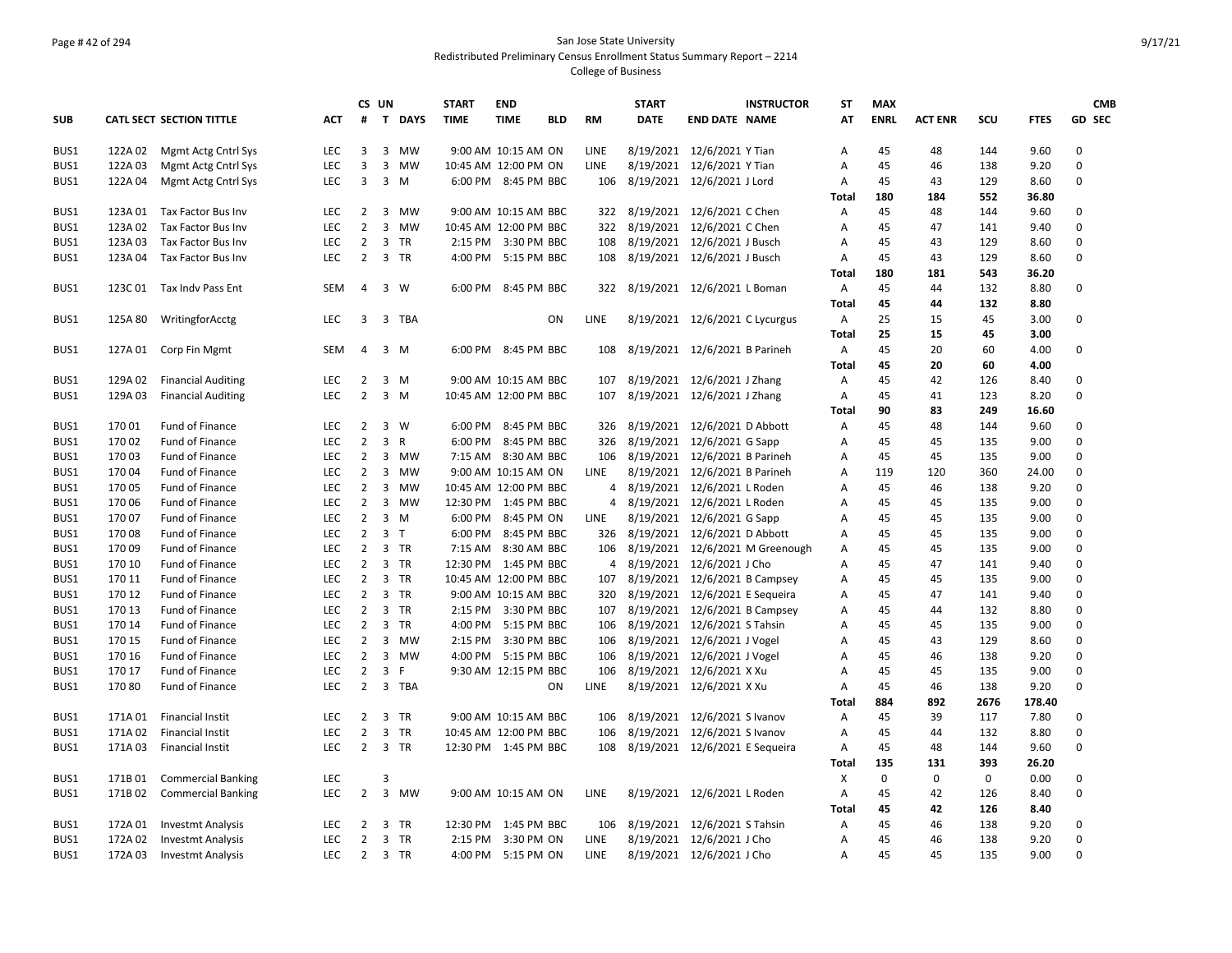#### Page # 43 of 294 San Jose State University Redistributed Preliminary Census Enrollment Status Summary Report – 2214

|            |         |                                 |            | CS UN |                |             | <b>START</b>         | <b>END</b>  |             |             | <b>START</b> |                                | <b>INSTRUCTOR</b>                     | SΤ           | <b>MAX</b>  |                |       |             |             | <b>CMB</b>    |
|------------|---------|---------------------------------|------------|-------|----------------|-------------|----------------------|-------------|-------------|-------------|--------------|--------------------------------|---------------------------------------|--------------|-------------|----------------|-------|-------------|-------------|---------------|
| <b>SUB</b> |         | <b>CATL SECT SECTION TITTLE</b> | <b>ACT</b> | #     |                | <b>DAYS</b> | <b>TIME</b>          | <b>TIME</b> | <b>BLD</b>  | <b>RM</b>   | <b>DATE</b>  | <b>END DATE NAME</b>           |                                       | AT           | <b>ENRL</b> | <b>ACT ENR</b> | SCU   | <b>FTES</b> |             | <b>GD SEC</b> |
|            |         |                                 |            |       |                |             |                      |             |             |             |              |                                |                                       | <b>Total</b> | 135         | 137            | 411   | 27.40       |             |               |
| BUS1       | 172D 01 | <b>Student Fund</b>             | <b>LEC</b> | 3     | 3              | <b>TR</b>   | 2:15 PM              |             | 3:30 PM ON  | LINE        |              | 8/19/2021 12/6/2021 S Ivanov   |                                       | A            | 45          | 24             | 72    | 4.80        | 0           |               |
|            |         |                                 |            |       |                |             |                      |             |             |             |              |                                |                                       | Total        | 45          | 24             | 72    | 4.80        |             |               |
| BUS1       | 173A01  | Fin Mgt Theory Pol              | <b>LEC</b> | 2     | 3              | <b>MW</b>   | 2:15 PM              |             | 3:30 PM ON  | <b>LINE</b> | 8/19/2021    | 12/6/2021 M Faulkner           |                                       | A            | 45          | 48             | 144   | 9.60        | 0           |               |
| BUS1       | 173A02  | Fin Mgt Theory Pol              | LEC        | 2     | 3              |             |                      |             |             |             | 8/19/2021    | 12/6/2021                      |                                       | x            | 0           | 0              | 0     | 0.00        | 0           |               |
| BUS1       | 173A03  | Fin Mgt Theory Pol              | LEC        | 2     | 3 <sub>1</sub> |             | 7:15 AM              |             | 8:30 AM BBC | 107         | 8/19/2021    | 12/6/2021 M Faulkner           |                                       | A            | 45          | 47             | 141   | 9.40        | 0           |               |
|            |         |                                 |            |       |                |             |                      |             |             |             |              |                                |                                       | Total        | 90          | 95             | 285   | 19.00       |             |               |
| BUS1       | 173B01  | Prob in Fin Mgmt                | LEC        | 2     |                | 3 M         | 6:00 PM              |             | 8:45 PM BBC | 322         |              | 8/19/2021 12/6/2021 M Williams |                                       | A            | 45          | 52             | 156   | 10.40       | 0           |               |
|            |         |                                 |            |       |                |             |                      |             |             |             |              |                                |                                       | <b>Total</b> | 45          | 52             | 156   | 10.40       |             |               |
| BUS1       | 173C01  | <b>Entrepreneurial Finance</b>  | <b>LEC</b> | 2     | 3              | MW          | 7:15 AM              |             | 8:30 AM ON  | LINE        |              | 8/19/2021 12/6/2021 L Roden    |                                       | Α            | 45          | 45             | 135   | 9.00        | 0           |               |
|            |         |                                 |            |       |                |             |                      |             |             |             |              |                                |                                       | Total        | 45          | 45             | 135   | 9.00        |             |               |
| BUS1       | 17701   | Inter Bus Fin                   | <b>LEC</b> | 2     | 3              | <b>TR</b>   | 9:00 AM 10:15 AM ON  |             |             | <b>LINE</b> | 8/19/2021    |                                | 12/6/2021 A Meshcheryakov A           |              | 45          | 46             | 138   | 9.20        | 0           |               |
| BUS1       | 17702   | Inter Bus Fin                   | LEC        |       | 3              | <b>TR</b>   | 10:45 AM 12:00 PM ON |             |             | LINE        | 8/19/2021    |                                | 12/6/2021 A Meshcheryakov A           |              | 45          | 44             | 132   | 8.80        | $\mathbf 0$ |               |
|            |         |                                 |            |       |                |             |                      |             |             |             |              |                                |                                       | <b>Total</b> | 90          | 90             | 270   | 18.00       |             |               |
| BUS1       | 179B01  | Selec Top Bus Fin               | <b>LEC</b> | 2     | 3 <sub>1</sub> |             | 9:00 AM 10:15 AM BBC |             |             | 226         |              | 8/19/2021 12/6/2021 M Faulkner |                                       | A            | 45          | 37             | 111   | 7.40        | 0           |               |
| BUS1       | 179B02  | Selec Top Bus Fin               | LEC        |       | 3              |             |                      |             |             |             |              |                                |                                       | X            | 0           | 0              | 0     | 0.00        | 0           |               |
|            |         |                                 |            |       |                |             |                      |             |             |             |              |                                |                                       | <b>Total</b> | 45          | 37             | 111   | 7.40        |             |               |
| BUS1       | 180A01  | Indiv Study Acctg               | <b>SUP</b> | 36    | 1              | <b>TBA</b>  |                      |             | ON          | <b>LINE</b> | 8/19/2021    | 12/6/2021 E Grace              |                                       | Α            | 10          | 5              | 5     | 0.33        | 0           |               |
|            |         |                                 |            |       |                |             |                      |             |             |             |              |                                |                                       | Total        | 10          | 5              | 5     | 0.33        |             |               |
| BUS1       | 180C01  | Indiv Study Finan               | <b>SUP</b> | 36    | -1             | <b>TBA</b>  |                      |             | ON          | <b>LINE</b> |              | 8/19/2021 12/6/2021 E Grace    |                                       | A            | 10          | 15             | 15    | 1.00        | 0           |               |
|            |         |                                 |            |       |                |             |                      |             |             |             |              |                                |                                       | Total        | 10          | 15             | 15    | 1.00        |             |               |
|            |         |                                 |            |       |                |             |                      |             |             |             |              |                                | <b>Accounting &amp; Finance Total</b> |              | 3704        | 3644           | 10892 | 726.23      |             |               |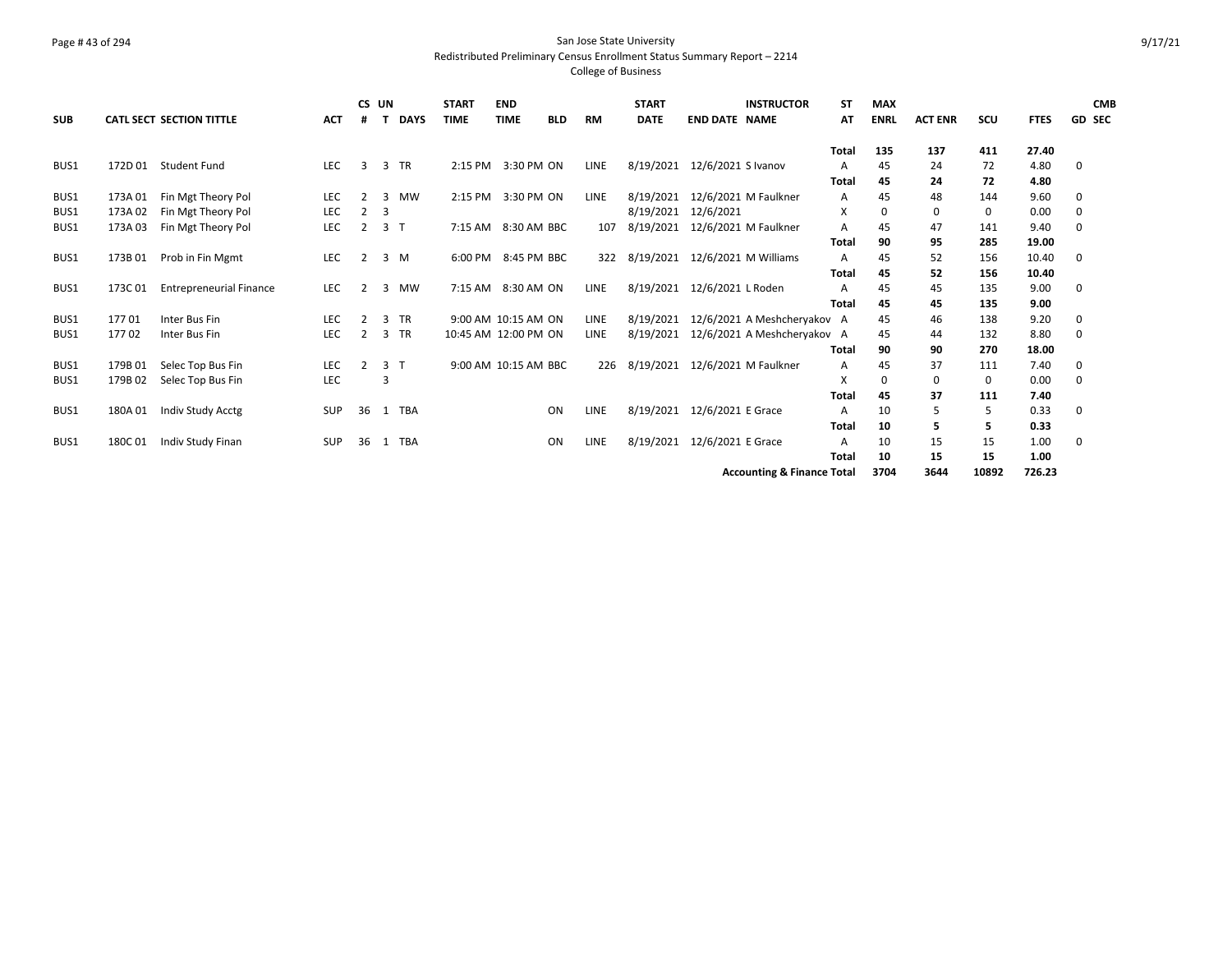### Page # 44 of 294 San Jose State University Redistributed Preliminary Census Enrollment Status Summary Report – 2214

|            |                                   |                                 |            |                | CS UN               | <b>START</b> | <b>END</b>           |            |           | <b>START</b>                         |                               | <b>INSTRUCTOR</b>                       | <b>ST</b>      | <b>MAX</b>  |                |     |             | <b>CMB</b>    |
|------------|-----------------------------------|---------------------------------|------------|----------------|---------------------|--------------|----------------------|------------|-----------|--------------------------------------|-------------------------------|-----------------------------------------|----------------|-------------|----------------|-----|-------------|---------------|
| <b>SUB</b> |                                   | <b>CATL SECT SECTION TITTLE</b> | ACT        | #              | T DAYS              | <b>TIME</b>  | <b>TIME</b>          | <b>BLD</b> | <b>RM</b> | <b>DATE</b>                          | <b>END DATE NAME</b>          |                                         | AT             | <b>ENRL</b> | <b>ACT ENR</b> | SCU | <b>FTES</b> | <b>GD SEC</b> |
|            |                                   |                                 |            |                |                     |              |                      |            |           |                                      |                               |                                         |                |             |                |     |             |               |
|            | <b>Business Graduate Programs</b> |                                 |            |                |                     |              |                      |            |           |                                      |                               |                                         |                |             |                |     |             |               |
| <b>BUS</b> | 20101                             | <b>Bus Communications</b>       | LEC.       | $2^{\circ}$    | 1 M                 |              | 6:00 PM 10:00 PM BBC |            |           | 21 8/19/2021                         |                               | 9/13/2021 C Lycurgus                    | Α              | 25          | 26             | 26  | 2.17        | 26            |
| <b>BUS</b> | 20102                             | <b>Bus Communications</b>       | LEC        | $\overline{2}$ | $1$ T               |              | 6:00 PM 10:00 PM BBC |            | 22        | 8/17/2021                            |                               | 9/7/2021 C Lycurgus                     | Α              | 25          | 25             | 25  | 2.08        | 25            |
| <b>BUS</b> | 20103                             | <b>Bus Communications</b>       | <b>LEC</b> |                | 2 1 R               |              | 6:00 PM 10:00 PM BBC |            | 302       | 8/19/2021                            |                               | 9/9/2021 L Lindelof                     | Α              | 25          | 22             | 22  | 1.83        | 22            |
|            |                                   |                                 |            |                |                     |              |                      |            |           |                                      |                               |                                         | <b>Total</b>   | 75          | 73             | 73  | 6.08        |               |
| <b>BUS</b> | 21001                             | Devel & Mng People              | <b>LEC</b> | 2              | 3 M                 |              | 6:00 PM 10:00 PM BBC |            |           | 21 9/27/2021 12/6/2021 T Altura      |                               |                                         | A              | 35          | 31             | 93  | 7.75        | 31            |
| <b>BUS</b> | 21002                             | Devel & Mng People              | LEC        | $\overline{2}$ | 3 <sub>1</sub>      |              | 6:00 PM 10:00 PM BBC |            |           | 22 9/14/2021 11/23/2021 G Lester     |                               |                                         | Α              | 35          | 32             | 96  | 8.00        | 32            |
| <b>BUS</b> | 21003                             | Devel & Mng People              | LEC        | $2^{\circ}$    | 3 R                 |              | 6:00 PM 10:00 PM BBC |            | 302       |                                      | 9/23/2021 12/2/2021 T Altura  |                                         | Α              | 35          | 32             | 96  | 8.00        | 32            |
|            |                                   |                                 |            |                |                     |              |                      |            |           |                                      |                               |                                         | Total          | 105         | 95             | 285 | 23.75       |               |
| <b>BUS</b> | 22001                             | Fin & Mgnrl Accounting          | <b>LEC</b> | 2              | 3 <sub>1</sub>      |              | 6:00 PM 10:00 PM BBC |            |           | 21 8/17/2021 10/9/2021 D He          |                               |                                         | Α              | 35          | 32             | 96  | 8.00        | 32            |
| <b>BUS</b> | 22002                             | Fin & Mgnrl Accounting          | LEC        | $\overline{2}$ | 3 W                 |              | 6:00 PM 10:00 PM BBC |            |           | 22 8/18/2021 10/9/2021 J Lord        |                               |                                         | Α              | 35          | 27             | 81  | 6.75        | 27            |
| <b>BUS</b> | 22003                             | Fin & Mgnrl Accounting          | <b>LEC</b> |                | $2 \quad 3 \quad T$ |              | 6:00 PM 10:00 PM BBC |            |           | 103 8/17/2021 10/9/2021 M Barta      |                               |                                         | Α              | 35          | 22             | 66  | 5.50        | 22            |
|            |                                   |                                 |            |                |                     |              |                      |            |           |                                      |                               |                                         | <b>Total</b>   | 105         | 81             | 243 | 20.25       |               |
| <b>BUS</b> | 220A 01                           | Fin Stmt Anal for Acnt          | <b>LEC</b> | $\overline{2}$ | 3 W                 |              | 1:30 PM 5:30 PM BBC  |            |           | 3 10/6/2021 11/10/2021 Y Tian        |                               |                                         | A              | 37          | 26             | 78  | 6.50        | 26            |
|            |                                   |                                 |            |                |                     |              |                      |            |           |                                      |                               |                                         | Total          | 37          | 26             | 78  | 6.50        |               |
| <b>BUS</b> |                                   | 220G 01 Tax Bus Invest Dec      | <b>LEC</b> | $\overline{2}$ | 3 M                 |              | 1:30 PM 5:30 PM BBC  |            |           | 3 10/4/2021 12/1/2021 C Chen         |                               |                                         | A              | 37          | 17             | 51  | 4.25        | 17            |
|            |                                   |                                 |            |                |                     |              |                      |            |           |                                      |                               |                                         | <b>Total</b>   | 37          | 17             | 51  | 4.25        |               |
| <b>BUS</b> |                                   | 220H 01 Audit Cncpt/Pract       | <b>LEC</b> | 2              | 3 MW                |              | 1:30 PM 5:30 PM BBC  |            |           | 3 8/23/2021 9/29/2021 J Zhang        |                               |                                         | Α              | 37          | 21             | 63  | 5.25        | 21            |
|            |                                   |                                 |            |                |                     |              |                      |            |           |                                      |                               |                                         | Total          | 37          | 21             | 63  | 5.25        |               |
| <b>BUS</b> | 220J01                            | <b>Bus Comm &amp; Ethics</b>    | <b>LEC</b> |                | $2 \quad 3 \quad T$ |              | 1:30 PM 5:30 PM BBC  |            |           | 3 8/19/2021 10/21/2021 E Grace       |                               |                                         | A              | 37          | 28             | 84  | 7.00        | 28            |
|            |                                   |                                 |            |                |                     |              |                      |            |           |                                      |                               |                                         | Total          | 37          | 28             | 84  | 7.00        |               |
| <b>BUS</b> | 220R01                            | Software Application            | <b>LEC</b> | 3              | 3 F                 |              | 9:00 AM 1:00 PM BBC  |            |           | 321 8/20/2021 10/29/2021 C Onita     |                               |                                         | Α              | 40          | 25             | 75  | 6.25        | 25            |
|            |                                   |                                 |            |                |                     |              |                      |            |           |                                      |                               |                                         | <b>Total</b>   | 40          | 25             | 75  | 6.25        |               |
| <b>BUS</b> | 220S 01                           | Finan Rpt & Analy III           | <b>LEC</b> | $\overline{2}$ | 3 TR                |              | 1:30 PM 5:30 PM BBC  |            |           | 3 10/26/2021 12/6/2021 B Anderson    |                               |                                         | Α              | 37          | 15             | 45  | 3.75        | 15            |
|            |                                   |                                 |            |                |                     |              |                      |            |           |                                      |                               |                                         | Total          | 37          | 15             | 45  | 3.75        |               |
| <b>BUS</b> | 234A04                            | Social Media Mktg               | <b>LEC</b> | 3              | 3 W                 |              | 6:00 PM 10:00 PM BBC |            |           | 205 10/13/2021 12/6/2021 H Lee       |                               |                                         | Α              | 30          | 30             | 90  | 7.50        | 30            |
|            |                                   |                                 |            |                |                     |              |                      |            |           |                                      |                               |                                         | Total          | 30          | 30             | 90  | 7.50        |               |
| <b>BUS</b> | 24004                             | <b>Electronic Commerce</b>      | <b>LEC</b> | 2              | 3 W                 |              | 6:00 PM 10:00 PM BBC |            |           | 205 8/18/2021 10/9/2021 N Aggarwal   |                               |                                         | Α              | 25          | 24             | 72  | 6.00        | 24            |
|            |                                   |                                 |            |                |                     |              |                      |            |           |                                      |                               |                                         | Total          | 25          | 24             | 72  | 6.00        |               |
| <b>BUS</b> | 25304                             | Negot/Conflict Mgmt             | LEC        | 3              | 3 R                 |              | 6:00 PM 10:00 PM BBC |            | 21        |                                      | 8/19/2021 10/9/2021 E Mullen  |                                         | A              | 29          | 38             | 114 | 9.50        | 38            |
|            |                                   |                                 |            |                |                     |              |                      |            |           |                                      |                               |                                         | Total          | 29          | 38             | 114 | 9.50        |               |
| <b>BUS</b> | 26001                             | Mgrl Dec Analysis               | <b>LEC</b> | 2              | 3 W                 |              | 6:00 PM 10:15 PM BBC |            |           | 302 8/18/2021 10/9/2021 M Klein      |                               |                                         | Α              | 20          | 31             | 93  | 7.75        | 31            |
| <b>BUS</b> | 26002                             | Mgrl Dec Analysis               | <b>LEC</b> | $\overline{2}$ | 3 M                 |              | 6:00 PM 10:15 PM BBC |            | 302       | 8/23/2021                            | 10/9/2021 M Klein             |                                         | Α              | 20          | 24             | 72  | 6.00        | 24            |
| <b>BUS</b> | 26003                             | Mgrl Dec Analysis               | <b>LEC</b> | 2              | 3 <sub>T</sub>      |              | 6:00 PM 10:00 PM BBC |            |           | 205 8/17/2021 10/5/2021 B Makani     |                               |                                         | Α              | 30          | 32             | 96  | 8.00        | 32            |
|            |                                   |                                 |            |                |                     |              |                      |            |           |                                      |                               |                                         | <b>Total</b>   | 70          | 87             | 261 | 21.75       |               |
| <b>BUS</b> | 265 01                            | Silicon Valley Exp              | <b>LEC</b> | $\overline{2}$ | 2 TBA               |              |                      | ON         | LINE      |                                      | 8/17/2021 12/6/2021 V Agarwal |                                         | A              | 20          | 3              | 6   | 0.50        | 3             |
|            |                                   |                                 |            |                |                     |              |                      |            |           |                                      |                               |                                         | <b>Total</b>   | 20          | 3              | 6   | 0.50        |               |
| <b>BUS</b> | 27001                             | <b>Financial Mgmt</b>           | <b>LEC</b> | $\overline{2}$ | 3 W                 |              | 6:00 PM 10:00 PM BBC |            |           | 21 10/13/2021 12/6/2021 S Tahsin     |                               |                                         | $\overline{A}$ | 35          | 36             | 108 | 9.00        | 36            |
| <b>BUS</b> | 27002                             | <b>Financial Mgmt</b>           | LEC        | $\overline{2}$ | $3 \, M$            |              | 6:00 PM 10:00 PM BBC |            |           |                                      |                               | 22 10/11/2021 12/6/2021 A Meshcheryakov | A              | 35          | 25             | 75  | 6.25        | 25            |
| <b>BUS</b> | 27003                             | <b>Financial Mgmt</b>           | LEC        |                | $2 \quad 3 \quad T$ |              | 6:00 PM 10:00 PM BBC |            |           | 205 10/12/2021 12/6/2021 S Ivanov    |                               |                                         | A              | 35          | 21             | 63  | 5.25        | 21            |
|            |                                   |                                 |            |                |                     |              |                      |            |           |                                      |                               |                                         | <b>Total</b>   | 105         | 82             | 246 | 20.50       |               |
| <b>BUS</b> | 28001                             | Op & Supply Chain Mgt           | LEC        | $\overline{2}$ | 3 <sub>1</sub>      |              | 6:00 PM 10:00 PM BBC |            |           | 21 10/12/2021 12/6/2021 Y Wu         |                               |                                         | Α              | 20          | 39             | 117 | 9.75        | 39            |
| <b>BUS</b> | 28002                             | Op & Supply Chain Mgt           | LEC        | $\overline{2}$ | 3 W                 |              | 6:00 PM 10:00 PM BBC |            |           | 22 10/13/2021 12/6/2021 M Zhou       |                               |                                         | Α              | 20          | 24             | 72  | 6.00        | 24            |
| <b>BUS</b> | 28003                             | Op & Supply Chain Mgt           | <b>LEC</b> | $\overline{2}$ | 3 M                 |              | 6:00 PM 10:00 PM BBC |            |           | 205 10/11/2021 12/6/2021 S Zhou      |                               |                                         | Α              | 30          | 33             | 99  | 8.25        | 33            |
|            |                                   |                                 |            |                |                     |              |                      |            |           |                                      |                               |                                         | Total          | 70          | 96             | 288 | 24.00       |               |
| <b>BUS</b> | 297D 04                           | Spec Topics Bus Adm             | <b>LEC</b> | $\overline{2}$ | 3 R                 |              | 6:00 PM 10:00 PM BBC |            |           | 21 10/14/2021 12/6/2021 E Mattarelli |                               |                                         | Α              | 31          | 20             | 60  | 5.00        | 20            |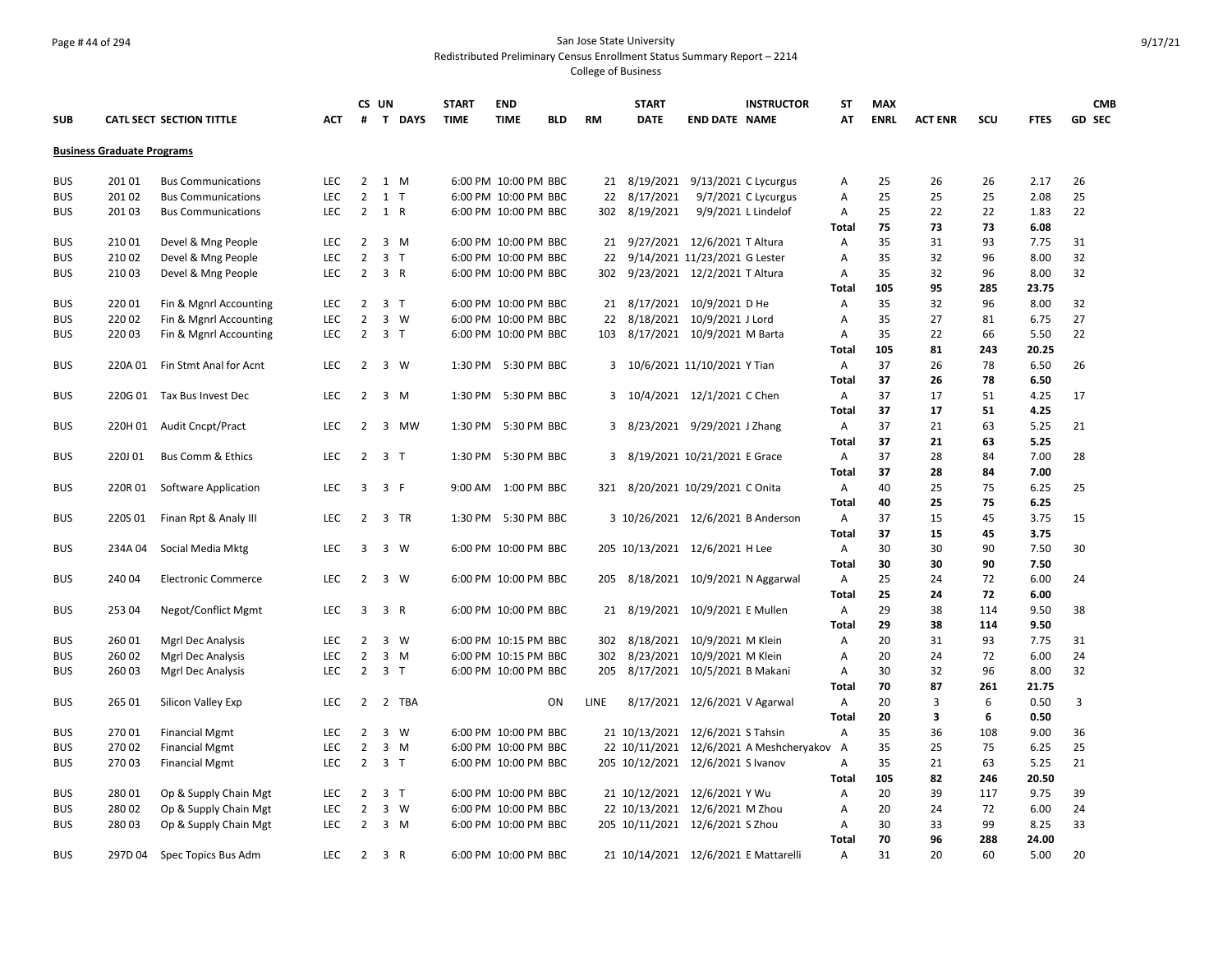## Page # 45 of 294 San Jose State University Redistributed Preliminary Census Enrollment Status Summary Report – 2214

|            |        |                                 |            | CS UN    |             | <b>START</b> | <b>END</b>  |            |           | <b>START</b> | <b>INSTRUCTOR</b>                       | ST    | <b>MAX</b>  |                |      |             | <b>CMB</b>               |
|------------|--------|---------------------------------|------------|----------|-------------|--------------|-------------|------------|-----------|--------------|-----------------------------------------|-------|-------------|----------------|------|-------------|--------------------------|
| <b>SUB</b> |        | <b>CATL SECT SECTION TITTLE</b> | ACT        | .#       | <b>DAYS</b> | TIME         | <b>TIME</b> | <b>BLD</b> | <b>RM</b> | <b>DATE</b>  | <b>END DATE NAME</b>                    | AT    | <b>ENRL</b> | <b>ACT ENR</b> | scu  | <b>FTES</b> | <b>GD SEC</b>            |
|            |        |                                 |            |          |             |              |             |            |           |              |                                         | Total | 31          | 20             | 60   | 5.00        |                          |
| <b>BUS</b> | 298 10 | Master's Project                | <b>SUP</b> | 24 3 TBA |             |              |             |            | LINE      | 8/19/2021    | 12/6/2021                               | A     | 25          | $\Omega$       | 0    | 0.00        | $\overline{\mathbf{0}}$  |
|            |        |                                 |            |          |             |              |             | ON         |           |              |                                         |       |             |                |      |             |                          |
|            |        |                                 |            |          |             |              |             |            |           |              |                                         | Total | 25          | 0              | 0    | 0.00        |                          |
| <b>BUS</b> | 298C01 | <b>CMBA Internship</b>          | <b>SUP</b> | 48       | 3 TBA       |              |             | ON         | LINE      | 8/17/2021    | 12/6/2021 M Pagani                      | A     |             |                | 6    | 0.50        | $\overline{\phantom{0}}$ |
|            |        |                                 |            |          |             |              |             |            |           |              |                                         | Total | 5           |                | 6    | 0.50        |                          |
| <b>BUS</b> | 298101 | Applied Bus Intern              | <b>SUP</b> | 48       | TBA         |              |             | ON         | LINE      | 8/17/2021    | 12/6/2021                               | A     | 15          | $\Omega$       | 0    | 0.00        | $\mathbf 0$              |
| <b>BUS</b> | 298102 | Applied Bus Intern              | <b>SUP</b> | 48       | <b>TBA</b>  |              |             | ON         | LINE      | 8/19/2021    | 12/6/2021                               | A     | 3           | $\Omega$       | 0    | 0.00        | $\mathbf 0$              |
|            |        |                                 |            |          |             |              |             |            |           |              |                                         | Total | 18          | 0              | 0    | 0.00        |                          |
|            |        |                                 |            |          |             |              |             |            |           |              | <b>Business Graduate Programs Total</b> |       | 938         | 763            | 2140 | 178.33      |                          |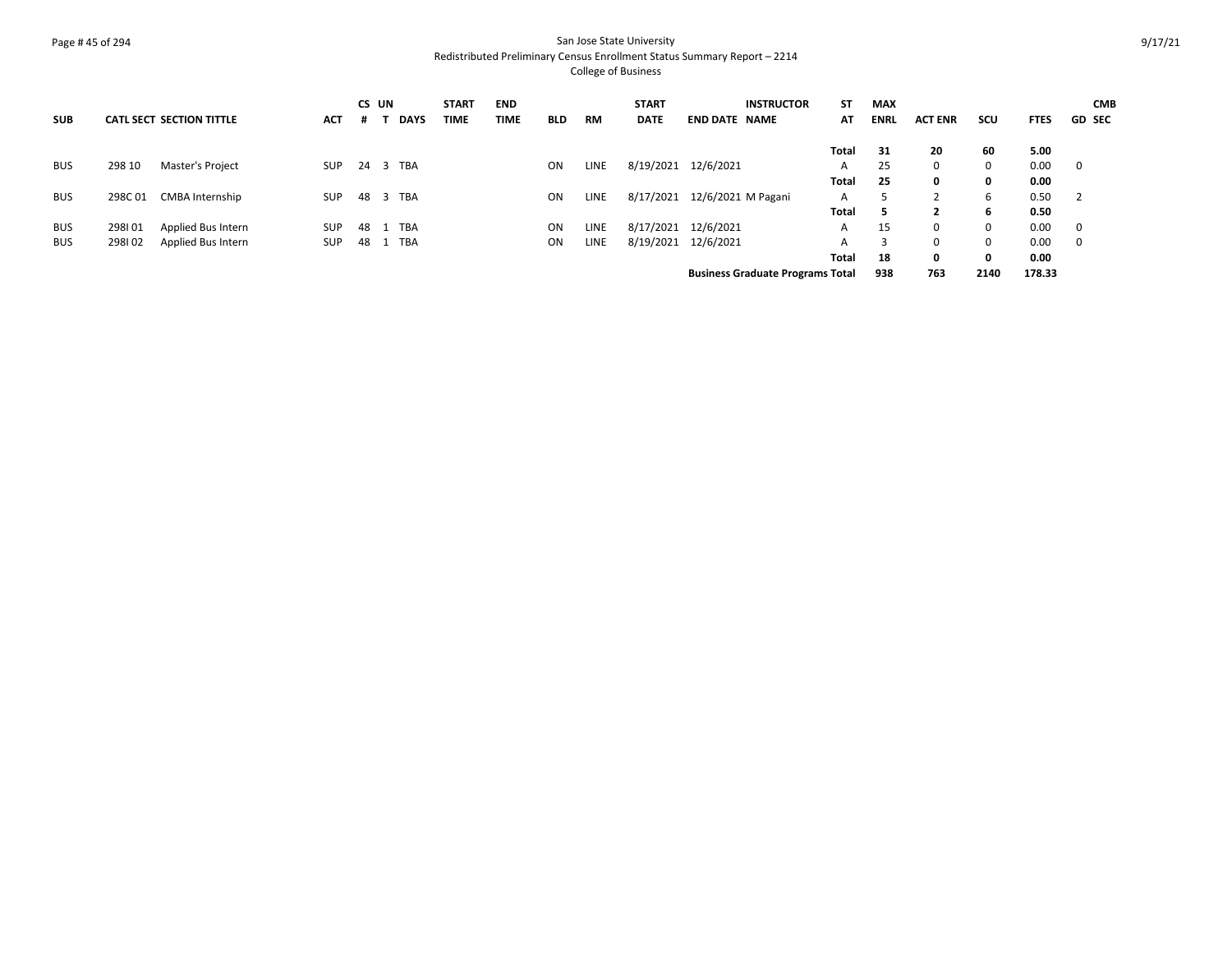## Page # 46 of 294 San Jose State University Redistributed Preliminary Census Enrollment Status Summary Report – 2214

|                            |                |                                                    |            |                | CS UN                   |             | <b>START</b>         | <b>END</b>         |            |             | <b>START</b> |                              | <b>INSTRUCTOR</b>                | <b>ST</b>      | <b>MAX</b>        |                |                |              | <b>CMB</b>     |
|----------------------------|----------------|----------------------------------------------------|------------|----------------|-------------------------|-------------|----------------------|--------------------|------------|-------------|--------------|------------------------------|----------------------------------|----------------|-------------------|----------------|----------------|--------------|----------------|
| <b>SUB</b>                 |                | <b>CATL SECT SECTION TITTLE</b>                    | <b>ACT</b> | #              | T.                      | <b>DAYS</b> | <b>TIME</b>          | <b>TIME</b>        | <b>BLD</b> | <b>RM</b>   | <b>DATE</b>  | <b>END DATE NAME</b>         |                                  | AT             | <b>ENRL</b>       | <b>ACT ENR</b> | SCU            | <b>FTES</b>  | <b>GD SEC</b>  |
|                            |                |                                                    |            |                |                         |             |                      |                    |            |             |              |                              |                                  |                |                   |                |                |              |                |
|                            |                | <b>Hospitality, Tourism and Event Management</b>   |            |                |                         |             |                      |                    |            |             |              |                              |                                  |                |                   |                |                |              |                |
| <b>HSPM</b>                | 101            | Intro Hospitality                                  | <b>LEC</b> | $\overline{2}$ | 3                       | <b>MW</b>   | 12:30 PM 1:45 PM IS  |                    |            | 227         |              |                              | 8/19/2021 12/6/2021 F Memarzadeh | Α              | 30                | 27             | 81             | 5.40         | $\Omega$       |
| <b>HSPM</b>                | 102            | Intro Hospitality                                  | LEC        |                | $\overline{3}$          |             |                      |                    |            |             |              |                              |                                  | X              | $\Omega$          | $\Omega$       | 0              | 0.00         | $\Omega$       |
|                            |                |                                                    |            |                |                         |             |                      |                    |            |             |              |                              |                                  | Total          | 30                | 27             | 81             | 5.40         |                |
| <b>HSPM</b>                | 11 01          | <b>Restaurant Mgmt</b>                             | <b>LEC</b> | 2              | 3                       | <b>MW</b>   | 12:30 PM             | 1:45 PM ON         |            | LINE        |              | 8/19/2021 12/6/2021 J Ha     |                                  | $\overline{A}$ | 45                | 20             | 60             | 4.00         | 0              |
|                            |                |                                                    |            |                |                         |             |                      |                    |            |             |              |                              |                                  | Total          | 45                | 20             | 60             | 4.00         |                |
| <b>HSPM</b>                | 65 01          | Seminar in HSPM                                    | <b>LEC</b> | 2              | 1<br>M                  |             | 9:00 AM 9:50 AM IS   |                    |            | 227         |              |                              | 8/19/2021 12/6/2021 T Thompson   | $\overline{A}$ | 45                | 14             | 14             | 0.93         | $\Omega$       |
|                            |                |                                                    |            |                |                         |             |                      |                    |            |             |              |                              |                                  | Total          | 45                | 14             | 14             | 0.93         |                |
| <b>HSPM</b>                | 101 01         | Culture & Intl Iss                                 | <b>LEC</b> | 2              | 3                       | <b>TBA</b>  |                      |                    | ON         | <b>LINE</b> | 8/19/2021    |                              | 12/6/2021 T Thompson             | $\overline{A}$ | 45                | 38             | 114            | 7.60         | $\Omega$       |
|                            |                |                                                    |            |                |                         |             |                      |                    |            |             |              |                              |                                  | Total          | 45                | 38             | 114            | 7.60         |                |
| <b>HSPM</b>                | 102 80         | Hotel & Lodging Op                                 | LEC        | $\overline{2}$ | 3                       | TR          | 12:30 PM             | 1:45 PM ON         |            | LINE        |              |                              | 8/19/2021 12/6/2021 F Memarzadeh | A              | 45                | 27             | 81             | 5.40         | 0              |
|                            |                |                                                    |            |                |                         |             |                      |                    |            |             |              |                              |                                  | Total          | 45                | 27             | 81             | 5.40         |                |
| <b>HSPM</b>                | 105 01         | Finance in HSPM                                    | <b>LEC</b> | 2              | $\overline{3}$<br>-F    |             | 9:00 AM 12:00 PM ON  |                    |            | LINE        |              | 8/19/2021 12/6/2021 J Wu     |                                  | $\overline{A}$ | 45                | 36             | 108            | 7.20         | $\Omega$       |
|                            |                |                                                    |            |                |                         |             |                      |                    |            |             |              |                              |                                  | Total          | 45                | 36             | 108            | 7.20         |                |
| <b>HSPM</b>                | 10880          | HSPM Info Sys                                      | LEC        | 2              | 3                       | TBA         |                      |                    | ON         | LINE        |              | 8/19/2021 12/6/2021 P Wey    |                                  | A              | 45                | 43             | 129            | 8.60         | $\Omega$       |
|                            |                |                                                    |            |                |                         |             |                      |                    |            |             |              |                              |                                  | Total          | 45                | 43             | 129            | 8.60         |                |
| <b>HSPM</b>                | 13001          | <b>Hospitality Event</b>                           | LEC        |                | 3                       |             |                      |                    |            |             |              |                              |                                  | X              | $\mathbf 0$       | $\mathbf 0$    | 0              | 0.00         | 0              |
| HSPM                       | 13080          | <b>Hospitality Event</b>                           | <b>LEC</b> | $\overline{2}$ | 3                       | <b>TBA</b>  |                      |                    | ON         | LINE        |              | 8/19/2021 12/6/2021 J Gao    |                                  | Α              | 45                | 41             | 123            | 8.30         | $\overline{2}$ |
|                            |                |                                                    |            |                |                         |             |                      |                    |            |             |              |                              |                                  | Total          | 45                | 41             | 123            | 8.30         |                |
| <b>HSPM</b>                | 14080          | Mtg, Conv & Event                                  | <b>LEC</b> | $\overline{2}$ | 3                       | <b>MW</b>   | 10:45 AM 12:00 PM ON |                    |            | LINE        |              | 8/19/2021 12/6/2021 J Gao    |                                  | A              | 45                | 26             | 78             | 5.20         | $\Omega$       |
|                            |                |                                                    | LEC        |                | 3                       |             |                      |                    |            |             |              |                              |                                  | Total          | 45<br>$\mathbf 0$ | 26<br>$\Omega$ | 78             | 5.20<br>0.00 | $\Omega$       |
| <b>HSPM</b><br><b>HSPM</b> | 14101<br>14102 | <b>Resort Club Mgmt</b><br><b>Resort Club Mgmt</b> | LEC        |                | 3                       |             |                      |                    |            |             |              |                              |                                  | Х<br>X         | $\mathbf 0$       | 0              | 0<br>0         | 0.00         | $\Omega$       |
| <b>HSPM</b>                | 14103          | <b>Resort Club Mgmt</b>                            | <b>LEC</b> | $\overline{2}$ | $\overline{\mathbf{3}}$ | <b>MW</b>   |                      | 2:15 PM 3:30 PM ON |            | LINE        |              | 8/19/2021 12/6/2021 J Gao    |                                  | Α              | 45                | 16             | 48             | 3.20         | $\Omega$       |
|                            |                |                                                    |            |                |                         |             |                      |                    |            |             |              |                              |                                  | Total          | 45                | 16             | 48             | 3.20         |                |
| <b>HSPM</b>                | 142 01         | <b>Tradeshow Mgnt</b>                              | LEC        |                | 3                       |             |                      |                    |            |             |              |                              |                                  | X              | $\mathbf 0$       | $\mathbf 0$    | 0              | 0.00         | $\Omega$       |
| <b>HSPM</b>                | 142 02         | <b>Tradeshow Mgnt</b>                              | <b>LEC</b> | $\overline{2}$ | 3 TR                    |             | 2:15 PM              | 3:30 PM BBC        |            | 225         |              | 8/19/2021 12/6/2021 T Yen    |                                  | A              | 30                | 15             | 45             | 3.00         | $\Omega$       |
|                            |                |                                                    |            |                |                         |             |                      |                    |            |             |              |                              |                                  | Total          | 30                | 15             | 45             | 3.00         |                |
| <b>HSPM</b>                | 143 01         | <b>Tour Destination</b>                            | LEC        | 2              | 3                       | <b>TBA</b>  |                      |                    | ON         | LINE        | 8/19/2021    |                              | 12/6/2021 F Memarzadeh           | A              | 45                | 45             | 135            | 9.05         | 1              |
|                            |                |                                                    |            |                |                         |             |                      |                    |            |             |              |                              |                                  | Total          | 45                | 45             | 135            | 9.05         |                |
| <b>HSPM</b>                | 148 01         | Wine Appreciation                                  | LEC        | $\overline{2}$ | 3 <sub>T</sub>          |             | 2:15 PM              | 5:00 PM IS         |            | 227         | 8/19/2021    |                              | 12/6/2021 A Ocegueda             | A              | 30                | 30             | 90             | 6.00         | 0              |
| <b>HSPM</b>                | 148 02         | Wine Appreciation                                  | <b>LEC</b> | $\overline{2}$ | 3 W                     |             | 2:15 PM              | 5:00 PM IS         |            | 227         | 8/19/2021    |                              | 12/6/2021 A Ocegueda             | Α              | 30                | 26             | 78             | 5.30         | $\overline{2}$ |
| <b>HSPM</b>                | 14803          | <b>Wine Appreciation</b>                           | <b>LEC</b> | $\overline{2}$ | $\overline{3}$<br>W     |             | 6:00 PM              | 8:45 PM IS         |            | 227         | 8/19/2021    |                              | 12/6/2021 A Ocegueda             | Α              | 30                | 29             | 87             | 5.80         | 0              |
| <b>HSPM</b>                | 148 04         | Wine Appreciation                                  | <b>LEC</b> | $\overline{2}$ | 3 <sub>T</sub>          |             | 6:00 PM              | 8:45 PM IS         |            | 227         |              |                              | 8/19/2021 12/6/2021 A Ocegueda   | Α              | 30                | 29             | 87             | 5.85         | $\mathbf{1}$   |
|                            |                |                                                    |            |                |                         |             |                      |                    |            |             |              |                              |                                  | Total          | 120               | 114            | 342            | 22.95        |                |
| <b>HSPM</b>                | 14901          | <b>Beer Appreciation</b>                           | <b>LEC</b> | $\overline{2}$ | 3 R                     |             | 2:15 PM              | 5:00 PM IS         |            | 227         | 8/19/2021    | 12/6/2021 J Dworak           |                                  | A              | 30                | 28             | 84             | 5.70         | $\overline{2}$ |
| <b>HSPM</b>                | 14902          | Beer Appreciation                                  | LEC        | $\overline{2}$ | 3 <sub>T</sub>          |             | 4:00 PM              | 6:45 PM ON         |            | LINE        |              | 8/19/2021 12/6/2021 J Dworak |                                  | Α              | 45                | 41             | 123            | 8.20         | $\Omega$       |
|                            |                |                                                    |            |                |                         |             |                      |                    |            |             |              |                              |                                  | Total          | 75                | 69             | 207            | 13.90        |                |
| <b>HSPM</b>                | 152 01         | <b>Hotel Catering</b>                              | LEC        | 2              | 3                       | MW          | 10:45 AM 12:00 PM IS |                    |            | 227         |              |                              | 8/19/2021 12/6/2021 T Thompson   | A              | 30                | 18             | 54             | 3.60         | 0              |
|                            |                |                                                    |            |                |                         |             |                      |                    |            |             |              |                              |                                  | Total          | 30                | 18             | 54             | 3.60         |                |
| <b>HSPM</b>                | 154 01         | Revenue Management                                 | LEC        | $\overline{2}$ | 3                       | <b>TBA</b>  |                      |                    | ON         | LINE        |              | 8/19/2021 12/6/2021 Y Huang  |                                  | A              | 45                | 26             | 78             | 5.20         | 0              |
|                            |                |                                                    |            |                |                         |             |                      |                    |            |             |              |                              |                                  | Total          | 45                | 26             | 78             | 5.20         |                |
| <b>HSPM</b>                | 17701          | <b>HSPM Service Mgnt</b>                           | LEC        | 2              | $\overline{\mathbf{3}}$ | <b>TR</b>   | 12:30 PM 1:45 PM IS  |                    |            | 227         |              | 8/19/2021 12/6/2021 J Ha     |                                  | A              | 30                | 22             | 66             | 4.40         | $\Omega$       |
|                            |                |                                                    |            |                |                         |             |                      |                    |            |             |              |                              |                                  | Total          | 30                | 22             | 66             | 4.40         |                |
| <b>HSPM</b>                | 19101          | <b>HSPM</b> Internship                             | <b>SUP</b> | 36             | 1 TBA                   |             |                      |                    | ON         | LINE        |              | 8/19/2021 12/6/2021 T Yen    |                                  | A              | 5                 | 2              | $\overline{2}$ | 0.13         | $\Omega$       |
|                            |                |                                                    |            |                |                         |             |                      |                    |            |             |              |                              |                                  | <b>Total</b>   | 5                 | $\overline{2}$ | $\overline{2}$ | 0.13         |                |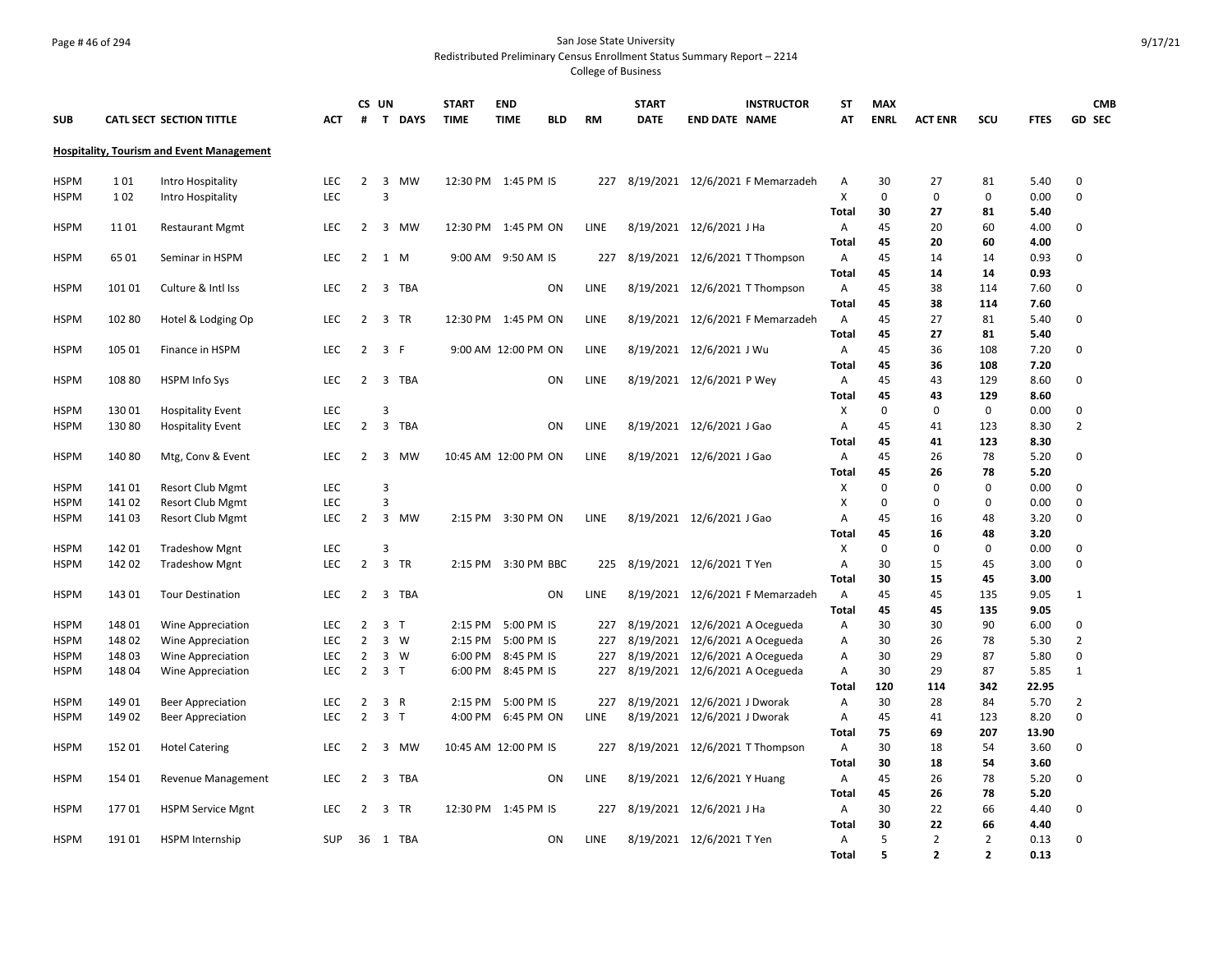#### Page # 47 of 294 San Jose State University Redistributed Preliminary Census Enrollment Status Summary Report – 2214

|            |                                 |     | CS UN |             | <b>START</b> | <b>END</b>  |            |    | <b>START</b> |                 | <b>INSTRUCTOR</b>                              | CT. | <b>MAX</b>  |                |      |             | <b>CMB</b>    |
|------------|---------------------------------|-----|-------|-------------|--------------|-------------|------------|----|--------------|-----------------|------------------------------------------------|-----|-------------|----------------|------|-------------|---------------|
| <b>SUB</b> | <b>CATL SECT SECTION TITTLE</b> | ACT |       | <b>DAYS</b> | <b>TIME</b>  | <b>TIME</b> | <b>BLD</b> | RM | <b>DATE</b>  | <b>END DATE</b> | NAME                                           | AΤ  | <b>ENRI</b> | <b>ACT ENR</b> | scu  | <b>FTES</b> | <b>GD SEC</b> |
|            |                                 |     |       |             |              |             |            |    |              |                 | ospitality, Tourism and Event Management Total |     | 815         | 599            | 1765 | 118.07      |               |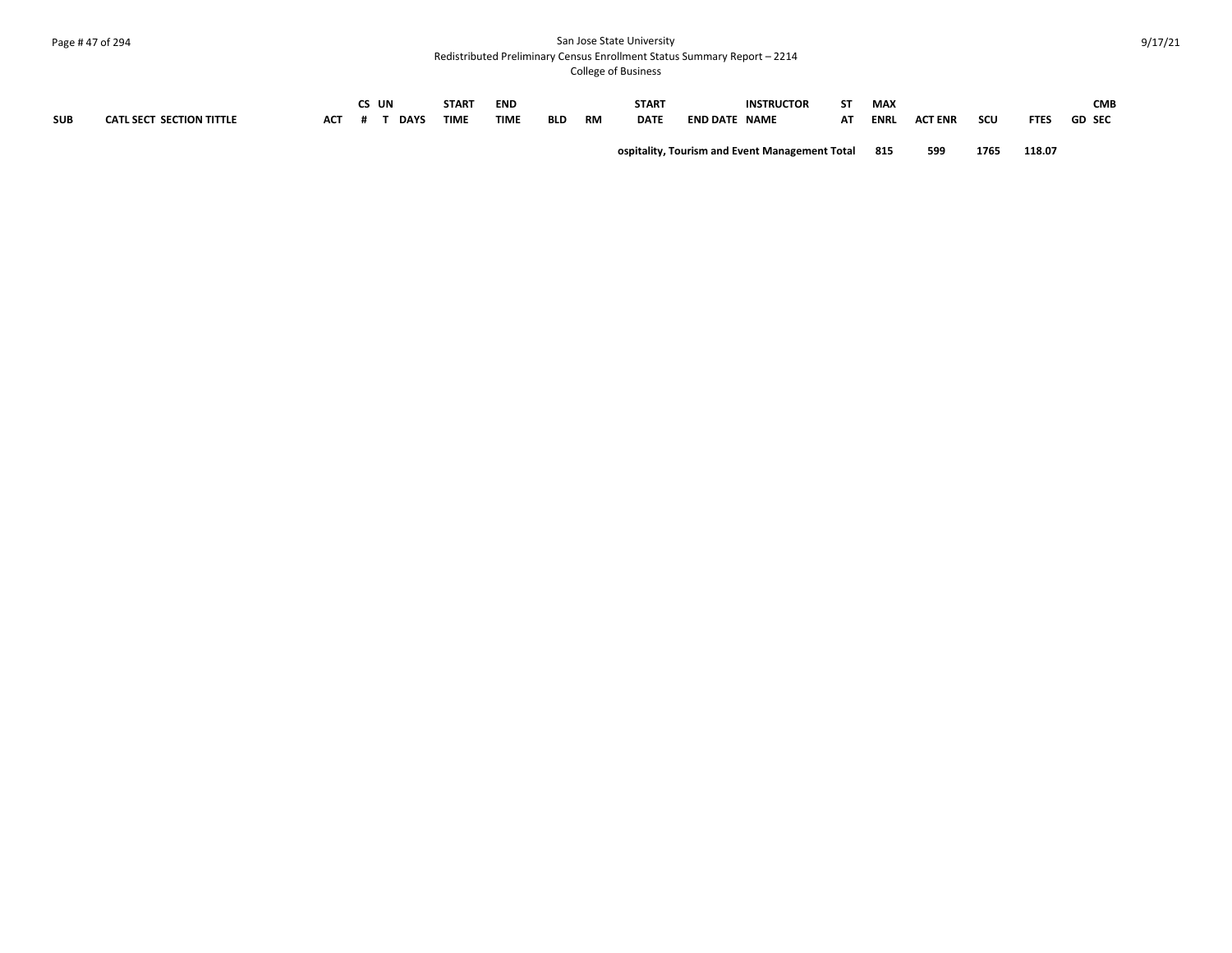#### Page # 48 of 294 San Jose State University Redistributed Preliminary Census Enrollment Status Summary Report – 2214

|                  |                                           |                                          |                          |                                  | CS UN                          | <b>START</b> | <b>END</b>                                  |            |             | <b>START</b>           | <b>INSTRUCTOR</b>                         | <b>ST</b>    | <b>MAX</b>  |                |             |              | <b>CMB</b>    |
|------------------|-------------------------------------------|------------------------------------------|--------------------------|----------------------------------|--------------------------------|--------------|---------------------------------------------|------------|-------------|------------------------|-------------------------------------------|--------------|-------------|----------------|-------------|--------------|---------------|
| <b>SUB</b>       |                                           | <b>CATL SECT SECTION TITTLE</b>          | ACT                      | #                                | T DAYS                         | <b>TIME</b>  | <b>TIME</b>                                 | <b>BLD</b> | <b>RM</b>   | <b>DATE</b>            | <b>END DATE NAME</b>                      | AT           | <b>ENRL</b> | <b>ACT ENR</b> | scu         | <b>FTES</b>  | <b>GD SEC</b> |
|                  | <b>Marketing &amp; Business Analytics</b> |                                          |                          |                                  |                                |              |                                             |            |             |                        |                                           |              |             |                |             |              |               |
| BUS <sub>2</sub> | 90 01                                     | <b>Bus Statistics</b>                    | SEM                      | 4                                | $\overline{3}$                 |              |                                             |            |             |                        | 8/19/2021 12/6/2021                       | X            | 0           | 0              | 0           | 0.00         | 0             |
| BUS <sub>2</sub> | 90 02                                     | <b>Bus Statistics</b>                    | <b>SEM</b>               | $\overline{4}$                   | $\overline{3}$                 |              |                                             |            |             | 8/19/2021              | 12/6/2021                                 | X            | $\mathbf 0$ | 0              | $\mathbf 0$ | 0.00         | 0             |
| BUS2             | 90 03                                     | <b>Bus Statistics</b>                    | <b>SEM</b>               | 4                                | $3 \quad W$                    |              | 6:00 PM 8:45 PM BBC                         |            | 106         | 8/19/2021              | 12/6/2021 J Johnson                       | A            | 45          | 45             | 135         | 9.00         | 0             |
| BUS <sub>2</sub> | 90 04                                     | <b>Bus Statistics</b>                    | <b>SEM</b>               | 4                                | $\overline{3}$<br>$\mathsf{R}$ |              | 6:00 PM 8:45 PM BBC                         |            | 324         | 8/19/2021              | 12/6/2021 S Silver                        | A            | 45          | 41             | 123         | 8.20         | 0             |
| BUS2             | 90 05                                     | <b>Bus Statistics</b>                    | <b>SEM</b>               | 4                                | $\overline{3}$<br><b>MW</b>    |              | 10:45 AM 12:00 PM BBC                       |            | 324         | 8/19/2021              | 12/6/2021 S Tian                          | A            | 45          | 44             | 132         | 8.80         | 0             |
| BUS2             | 90 80                                     | <b>Bus Statistics</b>                    | SEM                      | 4                                | $\overline{3}$<br><b>TBA</b>   |              |                                             | ON         | LINE        | 8/19/2021              | 12/6/2021 S Silver                        | A            | 45          | 42             | 126         | 8.40         | 0             |
| BUS2             | 90 81                                     | <b>Bus Statistics</b>                    | <b>SEM</b>               | 4                                | 3 TR                           |              | 10:45 AM 12:00 PM ON                        |            | LINE        | 8/19/2021              | 12/6/2021 S Tian                          | A            | 119         | 115            | 345         | 23.00        | 0             |
| BUS2             | 90 82                                     |                                          | <b>SEM</b>               | 4                                | 3 <sub>T</sub>                 |              | 6:00 PM 8:45 PM ON                          |            | LINE        | 8/19/2021              |                                           | A            | 45          | 45             | 135         | 9.00         | 0             |
|                  |                                           | <b>Bus Statistics</b>                    |                          |                                  |                                |              |                                             |            |             |                        | 12/6/2021 J Johnson                       | Total        | 344         | 332            | 996         | 66.40        |               |
| BUS <sub>2</sub> | 13001                                     | Intro to Marketing                       | <b>LEC</b>               | 2                                | 3<br><b>MW</b>                 |              | 7:15 AM 8:30 AM BBC                         |            | 202         | 8/19/2021              | 12/6/2021 S Cash                          | Α            | 45          | 47             | 141         | 9.40         | 0             |
| BUS2             | 13002                                     |                                          | LEC                      | $\overline{2}$                   | 3<br>MW                        |              | 10:45 AM 12:00 PM BBC                       |            | 202         | 8/19/2021              | 12/6/2021 W Easter                        | A            | 45          | 45             | 135         | 9.00         | 0             |
| BUS <sub>2</sub> | 13003                                     | Intro to Marketing                       | LEC                      | $\overline{2}$                   | 3<br>MW                        |              | 12:30 PM 1:45 PM BBC                        |            | 324         | 8/19/2021              |                                           | A            | 45          | 50             | 150         | 10.00        | 0             |
| BUS2             | 13004                                     | Intro to Marketing<br>Intro to Marketing | <b>LEC</b>               | $\overline{2}$                   | 3 MW                           |              | 2:15 PM 3:30 PM BBC                         |            | 324         | 8/19/2021              | 12/6/2021 H Eisips                        | A            | 45          | 50             | 150         | 10.00        | 0             |
| BUS2             | 130 05                                    |                                          | LEC                      | $\overline{2}$                   | 3<br>M                         | 4:00 PM      | 6:45 PM BBC                                 |            | 202         | 8/19/2021              | 12/6/2021 H Eisips<br>12/6/2021 A Pagonas |              | 45          | 44             | 132         | 8.80         | 0             |
|                  |                                           | Intro to Marketing                       |                          |                                  |                                |              |                                             |            |             |                        |                                           | Α            |             |                |             |              | 0             |
| BUS2             | 130 06                                    | Intro to Marketing                       | <b>LEC</b>               | $\overline{2}$<br>$\overline{2}$ | 3 TR<br>3 TR                   |              | 7:15 AM 8:30 AM BBC<br>9:00 AM 10:15 AM BBC |            | 202         | 8/19/2021<br>8/19/2021 | 12/6/2021 K Gehrt                         | A            | 45          | 44             | 132         | 8.80<br>9.40 | 0             |
| BUS2             | 13007                                     | Intro to Marketing                       | <b>LEC</b><br><b>LEC</b> | $\overline{2}$                   | 3 TR                           |              |                                             |            | 324         |                        | 12/6/2021 S Lilienthal                    | A            | 45          | 47<br>47       | 141<br>141  |              | 0             |
| BUS2             | 13008                                     | Intro to Marketing                       |                          | $\overline{2}$                   |                                |              | 10:45 AM 12:00 PM BBC                       |            | 324         | 8/19/2021              | 12/6/2021 S Lilienthal                    | A            | 45          |                |             | 9.40         | 0             |
| BUS <sub>2</sub> | 13009                                     | Intro to Marketing                       | <b>LEC</b>               |                                  | 3<br>TR                        | $2:15$ PM    | 3:30 PM BBC                                 |            | 324         | 8/19/2021              | 12/6/2021 Y Huang                         | A            | 45          | 45             | 135         | 9.00         | $\Omega$      |
| BUS2             | 130 11                                    | Intro to Marketing                       | <b>LEC</b>               | $\overline{2}$                   | 3 <sub>T</sub>                 | 6:00 PM      | 8:45 PM BBC                                 |            | 202         | 8/19/2021              | 12/6/2021 V Agarwal                       | A            | 45          | 46             | 138         | 9.20         |               |
| BUS <sub>2</sub> | 130 12                                    | Intro to Marketing                       | LEC                      | $\overline{2}$                   | 3<br>MW                        | 2:15 PM      | 3:30 PM BBC                                 |            | 202         | 8/19/2021              | 12/6/2021 B Boveda                        | A            | 45          | 47             | 141         | 9.40         | 0             |
| BUS <sub>2</sub> | 130 13                                    | Intro to Marketing                       | <b>LEC</b>               | $\overline{2}$                   | 3 W                            | 6:00 PM      | 8:45 PM BBC                                 |            | 202         | 8/19/2021              | 12/6/2021 B Boveda                        | A            | 45          | 45             | 135         | 9.00         | 0             |
| BUS2             | 130 14                                    | Intro to Marketing                       | <b>LEC</b>               | $\overline{2}$                   | 3<br>$\mathsf{R}$              | 6:00 PM      | 8:45 PM BBC                                 |            | 202         | 8/19/2021              | 12/6/2021 M Rajan                         | A            | 45          | 44             | 132         | 8.85         | $\mathbf{1}$  |
| BUS2             | 130 15                                    | Intro to Marketing                       | <b>LEC</b>               | $\overline{2}$                   | 3<br>MW                        | 12:30 PM     | 1:45 PM BBC                                 |            | 320         | 8/19/2021              | 12/6/2021 D Shaw                          | A            | 45          | 45             | 135         | 9.00         | 0             |
| BUS <sub>2</sub> | 130 16                                    | Intro to Marketing                       | <b>LEC</b>               | $\overline{2}$                   | 3<br>MW                        | $2:15$ PM    | 3:30 PM BBC                                 |            | 320         | 8/19/2021              | 12/6/2021 D Shaw                          | A            | 45          | 43             | 129         | 8.60         | 0             |
| BUS2             | 130 17                                    | Intro to Marketing                       | <b>LEC</b>               | $\overline{2}$                   | 3<br>MW                        | 5:45 PM      | 7:00 PM MH                                  |            | 324         | 8/19/2021              | 12/6/2021 D Shaw                          | A            | 45          | 44             | 132         | 8.80         | $\mathbf 0$   |
| BUS2             | 13080                                     | Intro to Marketing                       | <b>LEC</b>               | $\overline{2}$                   | 3<br><b>MW</b>                 | 4:00 PM      | 5:15 PM ON                                  |            | <b>LINE</b> | 8/19/2021              | 12/6/2021 W Easter                        | A            | 45          | 44             | 132         | 8.85         | $\mathbf{1}$  |
| BUS2             | 13081                                     | Intro to Marketing                       | <b>LEC</b>               | $\overline{2}$                   | 3<br>M                         | $6:00$ PM    | 8:45 PM ON                                  |            | <b>LINE</b> | 8/19/2021              | 12/6/2021 G Castro                        | A            | 119         | 119            | 357         | 23.80        | $\Omega$      |
| BUS <sub>2</sub> | 13082                                     | Intro to Marketing                       | LEC                      | $\overline{2}$                   | 3<br><b>TBA</b>                |              |                                             | ON         | <b>LINE</b> | 8/19/2021              | 12/6/2021 M Easter                        | A            | 45          | 45             | 135         | 9.00         | $\mathbf 0$   |
| BUS2             | 13083                                     | Intro to Marketing                       | <b>LEC</b>               | $\overline{2}$                   | 3<br><b>TBA</b>                |              |                                             | ON         | <b>LINE</b> | 8/19/2021              | 12/6/2021 M Easter                        | A            | 45          | 43             | 129         | 8.60         | 0             |
| BUS2             | 13084                                     | Intro to Marketing                       | LEC                      | $\overline{2}$                   | 3<br><b>TBA</b>                |              |                                             | ON         | LINE        | 8/19/2021              | 12/6/2021 M Easter                        | A            | 45          | 44             | 132         | 8.80         | 0             |
| BUS2             | 13085                                     | Intro to Marketing                       | <b>LEC</b>               | $\overline{2}$                   | $\overline{3}$<br><b>TBA</b>   |              |                                             | ON         | <b>LINE</b> | 8/19/2021              | 12/6/2021 M Rajan                         | A            | 45          | 46             | 138         | 9.20         | 0             |
| BUS2             | 13086                                     | Intro to Marketing                       | <b>LEC</b>               | $\overline{2}$                   | 3<br><b>TBA</b>                |              |                                             | ON         | <b>LINE</b> | 8/19/2021              | 12/6/2021 M Rajan                         | A            | 45          | 45             | 135         | 9.00         | 0             |
| BUS2             | 13087                                     | Intro to Marketing                       | LEC                      | $\overline{2}$                   | 3<br><b>TBA</b>                |              |                                             | ON         | LINE        | 8/19/2021              | 12/6/2021 M Merz                          | A            | 45          | 45             | 135         | 9.00         | 0             |
| BUS2             | 13088                                     | Intro to Marketing                       | <b>LEC</b>               | $\overline{2}$                   | $\overline{3}$<br><b>TR</b>    |              | 10:45 AM 12:00 PM ON                        |            | LINE        | 8/19/2021              | 12/6/2021 Y Huang                         | A            | 45          | 44             | 132         | 8.80         | 0             |
|                  |                                           |                                          |                          |                                  |                                |              |                                             |            |             |                        |                                           | Total        | 1199        | 1208           | 3624        | 241.70       |               |
| BUS2             | 131D01                                    | Mkt in New Ventures                      | LEC                      | $\mathbf{1}$                     | 3                              |              |                                             |            |             |                        | 8/19/2021 12/6/2021                       | X            | 0           | 0              | $\mathbf 0$ | 0.00         | 0             |
| BUS2             | 131D02                                    | Mkt in New Ventures                      | <b>LEC</b>               | $\mathbf{1}$                     | 3 <sub>1</sub>                 | 4:00 PM      | 5:15 PM                                     |            |             |                        | 8/19/2021 12/6/2021                       | A            | 45          | 37             | 111         | 7.40         | 0             |
| BUS2             | 131D03                                    | Mkt in New Ventures                      | LEC                      | $\mathbf{1}$                     | 3 <sub>1</sub>                 |              | 12:30 PM 1:45 PM                            |            |             |                        | 8/19/2021 12/6/2021                       | A            | 45          | 32             | 96          | 6.40         | 0             |
|                  |                                           |                                          |                          |                                  |                                |              |                                             |            |             |                        |                                           | Total        | 90          | 69             | 207         | 13.80        |               |
| BUS2             | 133A01                                    | <b>Interntl Marketing</b>                | <b>SEM</b>               | 4                                | 3<br><b>MW</b>                 |              | 9:00 AM 10:15 AM BBC                        |            | 324         | 8/19/2021              | 12/6/2021 P Munaganti                     | Α            | 45          | 44             | 132         | 8.80         | 0             |
| BUS2             | 133A02                                    | <b>Interntl Marketing</b>                | <b>SEM</b>               | 4                                | 3<br><b>TR</b>                 |              | 2:15 PM 3:30 PM BBC                         |            | 105         | 8/19/2021              | 12/6/2021 J Fadiman                       | A            | 45          | 45             | 135         | 9.00         | 0             |
| BUS <sub>2</sub> | 133A 80                                   | <b>Interntl Marketing</b>                | SEM                      | 4                                | 3<br>MW                        |              | 10:45 AM 12:00 PM ON                        |            | LINE        | 8/19/2021              | 12/6/2021 P Munaganti                     | Α            | 45          | 46             | 138         | 9.20         | 0             |
|                  |                                           |                                          |                          |                                  |                                |              |                                             |            |             |                        |                                           | Total        | 135         | 135            | 405         | 27.00        |               |
| BUS2             | 133E 01                                   | Mkt East / West Europe                   | LEC                      | $\overline{2}$                   | 3 W                            |              | 6:00 PM 8:45 PM BBC                         |            | 105         |                        | 8/19/2021 12/6/2021 J Fadiman             | A            | 45          | 21             | 63          | 4.20         | 0             |
|                  |                                           |                                          |                          |                                  |                                |              |                                             |            |             |                        |                                           | <b>Total</b> | 45          | 21             | 63          | 4.20         |               |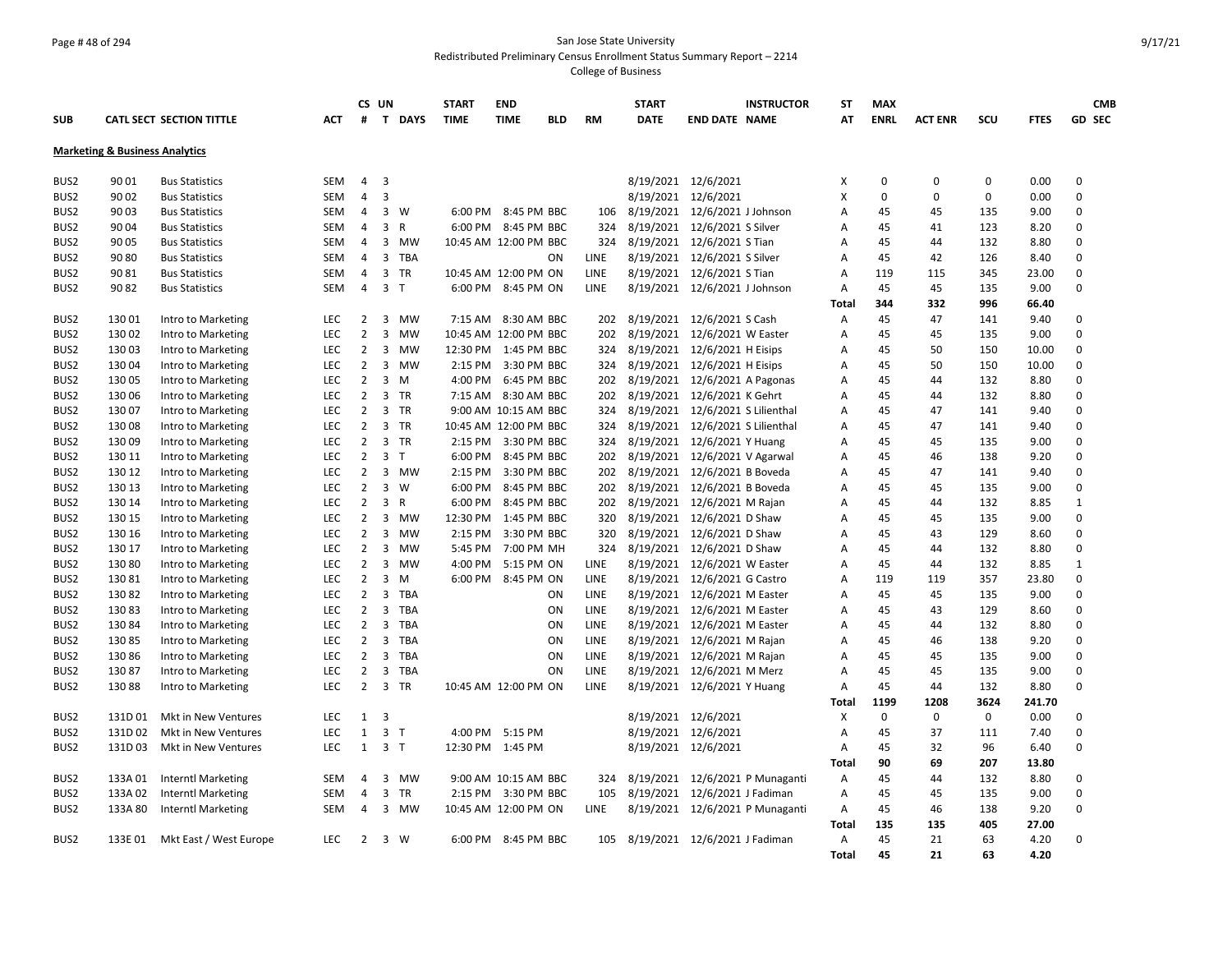## Page # 49 of 294 San Jose State University Redistributed Preliminary Census Enrollment Status Summary Report – 2214

|                  |         |                                 |            | CS UN          |                         |             | <b>START</b>          | <b>END</b>           |            |             | <b>START</b>             |                                | <b>INSTRUCTOR</b>                | <b>ST</b> | <b>MAX</b>  |                |                |             | <b>CMB</b>    |
|------------------|---------|---------------------------------|------------|----------------|-------------------------|-------------|-----------------------|----------------------|------------|-------------|--------------------------|--------------------------------|----------------------------------|-----------|-------------|----------------|----------------|-------------|---------------|
| <b>SUB</b>       |         | <b>CATL SECT SECTION TITTLE</b> | ACT        | #              | $\mathbf{T}$            | <b>DAYS</b> | <b>TIME</b>           | <b>TIME</b>          | <b>BLD</b> | <b>RM</b>   | <b>DATE</b>              | <b>END DATE NAME</b>           |                                  | AT        | <b>ENRL</b> | <b>ACT ENR</b> | SCU            | <b>FTES</b> | <b>GD SEC</b> |
| BUS2             | 134A 01 | Consumer Behavior               | <b>SEM</b> | $\overline{a}$ | 3 TR                    |             |                       | 9:00 AM 10:15 AM BBC |            | 202         |                          | 8/19/2021 12/6/2021 M Merz     |                                  | А         | 45          | 44             | 132            | 8.80        | 0             |
| BUS2             | 134A02  | Consumer Behavior               | <b>SEM</b> | $\overline{4}$ | 3                       | <b>TR</b>   | 10:45 AM 12:00 PM BBC |                      |            | 202         | 8/19/2021                | 12/6/2021 J Zhang              |                                  | A         | 45          | 44             | 132            | 8.80        | 0             |
| BUS2             | 134A 80 | Consumer Behavior               | <b>SEM</b> | $\overline{4}$ | 3                       | <b>TR</b>   | 12:30 PM 1:45 PM ON   |                      |            | LINE        | 8/19/2021                | 12/6/2021 J Zhang              |                                  | А         | 45          | 45             | 135            | 9.00        | 0             |
| BUS2             | 134A 81 | Consumer Behavior               | SEM        | $\overline{a}$ | 3                       | <b>TBA</b>  |                       |                      | ΟN         | LINE        |                          | 8/19/2021 12/6/2021 M Merz     |                                  | А         | 45          | 47             | 141            | 9.40        | 0             |
|                  |         |                                 |            |                |                         |             |                       |                      |            |             |                          |                                |                                  | Total     | 180         | 180            | 540            | 36.00       |               |
| BUS2             | 134B 01 | <b>Marketing Com</b>            | <b>SEM</b> | 4              | 3 <sub>T</sub>          |             | 10:45 AM 12:00 PM     |                      |            |             |                          | 8/19/2021 12/6/2021            |                                  | Α         | 45          | 45             | 135            | 9.00        | 0             |
| BUS <sub>2</sub> | 134B02  | <b>Marketing Com</b>            | <b>SEM</b> | 4              | 3 <sub>T</sub>          |             | 12:30 PM 1:45 PM      |                      |            |             |                          | 8/19/2021 12/6/2021            |                                  | Α         | 45          | 46             | 138            | 9.20        | 0             |
| BUS2             | 134B03  | <b>Marketing Com</b>            | <b>SEM</b> | $\overline{4}$ | 3 <sub>T</sub>          |             | 6:00 PM               | 8:45 PM BBC          |            | 4           |                          | 8/19/2021 12/6/2021 G Castro   |                                  | A         | 45          | 44             | 132            | 8.80        | 0             |
| BUS2             | 134B 04 | <b>Marketing Com</b>            | <b>SEM</b> | $\overline{4}$ | 3 R                     |             | 6:00 PM               | 8:45 PM BBC          |            | 224         |                          | 8/19/2021 12/6/2021 G Castro   |                                  | A         | 45          | 45             | 135            | 9.05        | $\mathbf{1}$  |
|                  |         |                                 |            |                |                         |             |                       |                      |            |             |                          |                                |                                  | Total     | 180         | 180            | 540            | 36.05       |               |
| BUS <sub>2</sub> | 134C 80 | <b>SMM</b>                      | LEC        | 2              | 3                       | <b>TR</b>   | $2:15$ PM             | 3:30 PM ON           |            | <b>LINE</b> | 8/19/2021                | 12/6/2021 G Vinuales           |                                  | А         | 45          | 45             | 135            | 9.00        | 0             |
| BUS2             | 134C 81 | <b>SMM</b>                      | LEC        | $\overline{2}$ | $\overline{3}$          | TR          | 12:30 PM              | 1:45 PM ON           |            | LINE        |                          | 8/19/2021 12/6/2021 G Vinuales |                                  | Α         | 45          | 45             | 135            | 9.00        | 0             |
|                  |         |                                 |            |                |                         |             |                       |                      |            |             |                          |                                |                                  | Total     | 90          | 90             | 270            | 18.00       |               |
| BUS <sub>2</sub> | 135 01  | Sales Management                | <b>SEM</b> | 4              | 3 <sub>T</sub>          |             | 6:00 PM               | 8:45 PM              |            |             |                          | 8/19/2021 12/6/2021            |                                  | Α         | 45          | 45             | 135            | 9.00        | 0             |
|                  |         |                                 |            |                |                         |             |                       |                      |            |             |                          |                                |                                  | Total     | 45          | 45             | 135            | 9.00        |               |
| BUS <sub>2</sub> | 13680   | <b>Product Development</b>      | <b>SEM</b> | 4              | 3 W                     |             | 6:00 PM               | 8:45 PM ON           |            | <b>LINE</b> |                          | 8/19/2021 12/6/2021 V Agarwal  |                                  | Α         | 45          | 51             | 153            | 10.20       | 0             |
|                  |         |                                 |            |                |                         |             |                       |                      |            |             |                          |                                |                                  | Total     | 45          | 51             | 153            | 10.20       |               |
| BUS <sub>2</sub> | 137H 01 | <b>Mkt Honors Practicum</b>     | LEC        | 2              | $\overline{3}$          | M           | 5:45 PM               | 8:30 PM BBC          |            | 105         |                          | 8/19/2021 12/6/2021 D McFeely  |                                  | Α         | 37          | 30             | 90             | 6.00        | 0             |
|                  |         |                                 |            |                |                         |             |                       |                      |            |             |                          |                                |                                  | Total     | 37          | 30             | 90             | 6.00        |               |
| BUS <sub>2</sub> | 137S 80 | <b>Mkt Special Topics</b>       | LEC        | $\overline{2}$ | 3 <sub>T</sub>          |             | 6:00 PM               | 8:45 PM ON           |            | LINE        |                          | 8/19/2021 12/6/2021 A Pagonas  |                                  | Α         | 45          | 49             | 147            | 9.85        | $\mathbf{1}$  |
|                  |         |                                 |            |                |                         |             |                       |                      |            |             |                          |                                |                                  | Tota      | 45          | 49             | 147            | 9.85        |               |
| BUS <sub>2</sub> | 13801   | <b>Mktg Research</b>            | <b>SEM</b> | 4              | 3                       | TR          | 10:45 AM 12:00 PM BBC |                      |            | 326         | 8/19/2021                | 12/6/2021 G Vinuales           |                                  | Α         | 45          | 45             | 135            | 9.00        | 0             |
| BUS <sub>2</sub> | 13880   | <b>Mktg Research</b>            | <b>SEM</b> | 4              | 3 <sub>T</sub>          |             | 4:00 PM               | 6:45 PM ON           |            | LINE        | 8/19/2021                | 12/6/2021 R Sibley             |                                  | А         | 45          | 44             | 132            | 8.80        | 0             |
| BUS <sub>2</sub> | 13881   | <b>Mktg Research</b>            | <b>SEM</b> | 4              | $3 \, M$                |             | 4:00 PM               | 6:45 PM ON           |            | <b>LINE</b> | 8/19/2021                | 12/6/2021 R Sibley             |                                  | A         | 45          | 44             | 132            | 8.80        | $\mathbf 0$   |
| BUS <sub>2</sub> | 13882   | <b>Mktg Research</b>            | <b>SEM</b> | 4              | 3                       | TBA         |                       |                      | ON         | LINE        | 8/19/2021                | 12/6/2021 J Zhang              |                                  | Α         | 45          | 46             | 138            | 9.20        | $\pmb{0}$     |
| BUS2             | 13883   | Mktg Research                   | <b>SEM</b> | 4              | 3                       | M           |                       | 7:15 PM 10:00 PM ON  |            | <b>LINE</b> |                          | 8/19/2021 12/6/2021 R Sibley   |                                  | A         | 45          | 36             | 108            | 7.20        | $\mathbf 0$   |
|                  |         |                                 |            |                |                         |             |                       |                      |            |             |                          |                                |                                  | Total     | 225         | 215            | 645            | 43.00       |               |
| BUS2             | 13901   | <b>Marketing Manage</b>         | <b>SEM</b> |                | 3                       |             |                       |                      |            |             |                          |                                |                                  | X         | $\mathbf 0$ | 0              | $\pmb{0}$      | 0.00        | 0             |
| BUS2             | 13980   | <b>Marketing Manage</b>         | <b>SEM</b> | 4              | $\overline{3}$          | <b>TR</b>   | 10:45 AM 12:00 PM ON  |                      |            | LINE        | 8/19/2021                | 12/6/2021 K Gehrt              |                                  | A         | 45          | 34             | 102            | 6.80        | $\mathbf 0$   |
| BUS <sub>2</sub> | 13981   | <b>Marketing Manage</b>         | <b>SEM</b> | 4              | 3 TR                    |             | 12:30 PM 1:45 PM ON   |                      |            | LINE        |                          | 8/19/2021 12/6/2021 K Gehrt    |                                  | A         | 45          | 41             | 123            | 8.20        | 0             |
| BUS2             | 13982   | <b>Marketing Manage</b>         | SEM        | 4              | 3 W                     |             | 4:00 PM               | 6:45 PM ON           |            | LINE        | 8/19/2021                | 12/6/2021 R Sibley             |                                  | А         | 45          | 35             | 105            | 7.00        | 0             |
|                  |         |                                 |            |                |                         |             |                       |                      |            |             |                          |                                |                                  | Total     | 135         | 110            | 330            | 22.00       |               |
| BUS <sub>2</sub> | 180F02  | Indiv Study Mktg                | SUP        | 36             | 1                       | TBA         |                       |                      | ON         | LINE        |                          | 8/19/2021 12/6/2021 M Merz     |                                  | Α         | 10          | $\overline{2}$ | $\overline{2}$ | 0.13        | 0             |
| BUS2             | 180F 05 | Indiv Study Mktg                | <b>SUP</b> | 36             | 2                       | <b>TBA</b>  |                       |                      | ON         | LINE        |                          | 8/19/2021 12/6/2021 M Merz     |                                  | Α         | 10          | 0              | $\mathbf 0$    | 0.00        | 0             |
| BUS <sub>2</sub> | 180F08  | Indiv Study Mktg                | <b>SUP</b> | 36             | $\overline{\mathbf{3}}$ | <b>TBA</b>  |                       |                      | ON         | LINE        |                          | 8/19/2021 12/6/2021 M Merz     |                                  | Α         | 10          | 0              | $\mathbf 0$    | 0.00        | $\mathbf 0$   |
|                  |         |                                 |            |                |                         |             |                       |                      |            |             |                          |                                |                                  | Total     | 30          | $\mathbf{2}$   | $\overline{2}$ | 0.13        |               |
| BUS <sub>2</sub> | 190 01  | <b>Quant Bus Analysis</b>       | <b>SEM</b> | $\overline{4}$ | 3                       | <b>MW</b>   |                       | 9:00 AM 10:15 AM BBC |            | 224         |                          |                                | 8/19/2021 12/6/2021 A Kalinowski | Α         | 45          | 45             | 135            | 9.00        | 0             |
| BUS2             | 190 02  | <b>Quant Bus Analysis</b>       | <b>SEM</b> |                | 3                       |             |                       |                      |            |             |                          |                                |                                  | Χ         | 0           | 0              | $\mathbf 0$    | 0.00        | $\mathbf 0$   |
| BUS2             | 190 03  | <b>Quant Bus Analysis</b>       | <b>SEM</b> | 4              | 3                       | <b>MW</b>   | 10:45 AM 12:00 PM BBC |                      |            | 224         | 8/19/2021                |                                | 12/6/2021 A Kalinowski           | А         | 45          | 45             | 135            | 9.00        | 0             |
| BUS2             | 190 04  | <b>Quant Bus Analysis</b>       | <b>SEM</b> | 4              | 3                       | <b>MW</b>   | 12:30 PM 1:45 PM BBC  |                      |            | 224         | 8/19/2021                |                                | 12/6/2021 A Kalinowski           | Α         | 45          | 45             | 135            | 9.00        | 0             |
| BUS <sub>2</sub> | 190 05  | <b>Quant Bus Analysis</b>       | <b>SEM</b> | 4              | $\overline{3}$          | <b>MW</b>   | 12:30 PM              | 1:45 PM ON           |            | <b>LINE</b> | 8/19/2021                |                                | 12/6/2021 K Yagci Sokat          | Α         | 45          | 45             | 135            | 9.00        | $\mathbf 0$   |
| BUS <sub>2</sub> | 190 06  | <b>Quant Bus Analysis</b>       | <b>SEM</b> | 4              | 3 TR                    |             | 2:15 PM               | 3:30 PM BBC          |            |             | 224 8/19/2021            | 12/6/2021 B Makani             |                                  | Α         | 45          | 45             | 135            | 9.00        | $\mathbf 0$   |
| BUS <sub>2</sub> | 190 07  | <b>Quant Bus Analysis</b>       | <b>SEM</b> | 4              | $\overline{3}$          | <b>TR</b>   | 4:00 PM               | 5:15 PM BBC          |            | 202         | 8/19/2021                | 12/6/2021 B Makani             |                                  | А         | 45          | 49             | 147            | 9.80        | $\mathbf 0$   |
| BUS2             | 19008   | <b>Quant Bus Analysis</b>       | <b>SEM</b> | 4              | 3                       | TR          |                       | 7:15 AM 8:30 AM BBC  |            | 104         | 8/19/2021                | 12/6/2021 H Yan                |                                  | Α         | 45          | 43             | 129            | 8.60        | 0             |
| BUS <sub>2</sub> | 19009   | <b>Quant Bus Analysis</b>       | <b>SEM</b> | 4              | 3                       | <b>MW</b>   |                       | 9:00 AM 10:15 AM BBC |            | 104         | 8/19/2021                | 12/6/2021 K Mallon             |                                  | А         | 45          | 47             | 141            | 9.40        | $\pmb{0}$     |
| BUS2             | 190 10  | <b>Quant Bus Analysis</b>       | <b>SEM</b> | 4              | 3 TR                    |             |                       | 9:00 AM 10:15 AM BBC |            | 3           | 8/19/2021                | 12/6/2021 O Yu                 |                                  | A         | 45          | 40             | 120            | 8.00        | 0             |
| BUS2             | 190 11  | <b>Quant Bus Analysis</b>       | SEM        | $\overline{4}$ | 3 TR                    |             | 10:45 AM 12:00 PM CL  |                      |            | 202         | 8/19/2021 12/6/2021 O Yu |                                |                                  | Α         | 45          | 42             | 126            | 8.40        | $\mathbf 0$   |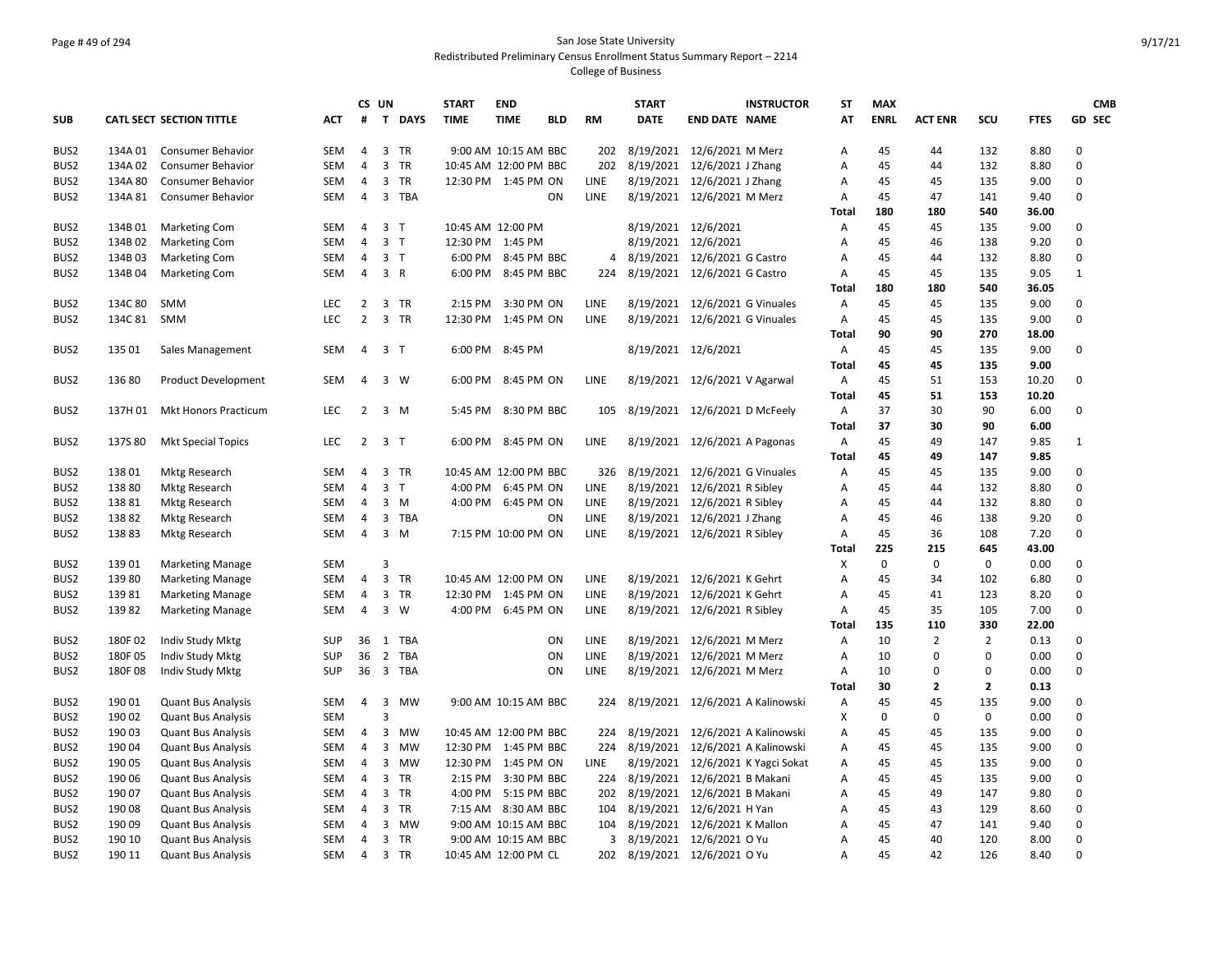## Page # 50 of 294 San Jose State University Redistributed Preliminary Census Enrollment Status Summary Report – 2214

|                  |         |                                    |            | CS UN          |     |             | <b>START</b>          | <b>END</b>  |             |      | <b>START</b> |                      | <b>INSTRUCTOR</b>                               | <b>ST</b> | <b>MAX</b>  |                |       |             |               | <b>CMB</b> |
|------------------|---------|------------------------------------|------------|----------------|-----|-------------|-----------------------|-------------|-------------|------|--------------|----------------------|-------------------------------------------------|-----------|-------------|----------------|-------|-------------|---------------|------------|
| <b>SUB</b>       |         | <b>CATL SECT SECTION TITTLE</b>    | ACT        | #              |     | <b>DAYS</b> | <b>TIME</b>           | <b>TIME</b> | <b>BLD</b>  | RM   | <b>DATE</b>  | <b>END DATE NAME</b> |                                                 | AΤ        | <b>ENRL</b> | <b>ACT ENR</b> | scu   | <b>FTES</b> | <b>GD SEC</b> |            |
| BUS <sub>2</sub> | 190 12  | <b>Quant Bus Analysis</b>          | <b>SEM</b> | $\overline{4}$ | 3   | <b>W</b>    | 6:00 PM               |             | 8:45 PM BBC | 102  | 8/19/2021    | 12/6/2021 B Yildiz   |                                                 | Α         | 45          | 45             | 135   | 9.00        | 0             |            |
| BUS2             | 190 13  | <b>Quant Bus Analysis</b>          | SEM        | 4              | 3   | <b>TR</b>   | $2:15$ PM             |             | 3:30 PM BBC | 102  | 8/19/2021    | 12/6/2021 O Yu       |                                                 | A         | 45          | 34             | 102   | 6.80        | 0             |            |
| BUS <sub>2</sub> | 190 80  | <b>Quant Bus Analysis</b>          | <b>SEM</b> | 4              | 3   | <b>MW</b>   | 4:00 PM               |             | 5:15 PM ON  | LINE | 8/19/2021    |                      | 12/6/2021 K Yagci Sokat                         | A         | 45          | 47             | 141   | 9.40        | 0             |            |
| BUS <sub>2</sub> | 19081   | <b>Quant Bus Analysis</b>          | SEM        | 4              | 3 M |             | 6:00 PM               |             | 8:45 PM ON  | LINE | 8/19/2021    | 12/6/2021 B Boveda   |                                                 | A         | 119         | 128            | 384   | 25.60       | 0             |            |
| BUS <sub>2</sub> | 19082   | <b>Quant Bus Analysis</b>          | <b>SEM</b> | 4              | 3   | TR          | 12:30 PM              |             | 1:45 PM ON  | LINE | 8/19/2021    |                      | 12/6/2021 A Kalinowski                          | A         | 119         | 119            | 357   | 23.80       | $\Omega$      |            |
|                  |         |                                    |            |                |     |             |                       |             |             |      |              |                      |                                                 | Total     | 823         | 819            | 2457  | 163.80      |               |            |
| BUS2             | 194A 01 | <b>Statistical Analysis</b>        | <b>LEC</b> | 2              |     | 3 TR        | 2:15 PM               |             | 3:30 PM BBC | 202  | 8/19/2021    | 12/6/2021 E Etu      |                                                 | A         | 45          | 45             | 135   | 9.00        | 0             |            |
| BUS2             | 194A 80 | <b>Statistical Analysis</b>        | <b>LEC</b> | 2              |     | 3 TR        | 5:45 PM               |             | 7:00 PM ON  | LINE | 8/19/2021    | 12/6/2021 E Etu      |                                                 | A         | 5           | 40             | 120   | 8.00        | 0             |            |
|                  |         |                                    |            |                |     |             |                       |             |             |      |              |                      |                                                 | Total     | 50          | 85             | 255   | 17.00       |               |            |
| BUS2             | 194B01  | <b>Business Analytics</b>          | LEC        |                | 3   |             |                       |             |             |      |              |                      |                                                 | X         | 0           | 0              | 0     | 0.00        | 0             |            |
| BUS2             | 194B02  | <b>Business Analytics</b>          | <b>LEC</b> |                | 3   | <b>TR</b>   | 10:45 AM 12:00 PM BBC |             |             | 22   | 8/19/2021    |                      | 12/6/2021 J Ruiz Duarte                         | A         | 45          | 29             | 87    | 5.80        | 0             |            |
| BUS2             | 194B 80 | <b>Business Analytics</b>          | <b>LEC</b> |                |     | 3 TR        | 9:00 AM 10:15 AM ON   |             |             | LINE | 8/19/2021    |                      | 12/6/2021 J Ruiz Duarte                         | A         | 45          | 15             | 45    | 3.00        | 0             |            |
|                  |         |                                    |            |                |     |             |                       |             |             |      |              |                      |                                                 | Total     | 90          | 44             | 132   | 8.80        |               |            |
| BUS <sub>2</sub> | 195B 01 | Data Viz                           | <b>LEC</b> | 2              |     | 3 W         | 6:00 PM               |             | 8:45 PM BBC | 324  | 8/19/2021    | 12/6/2021 H Patel    |                                                 | A         | 45          | 49             | 147   | 9.80        | 0             |            |
|                  |         |                                    |            |                |     |             |                       |             |             |      |              |                      |                                                 | Total     | 45          | 49             | 147   | 9.80        |               |            |
| BUS2             | 195C 01 | Simulation Modeling & Analysis LEC |            | 2              | 3 T |             | 6:00 PM               | 8:45 PM     |             |      |              | 8/19/2021 12/6/2021  |                                                 | A         | 45          | 36             | 108   | 7.20        | 0             |            |
|                  |         |                                    |            |                |     |             |                       |             |             |      |              |                      |                                                 | Total     | 45          | 36             | 108   | 7.20        |               |            |
|                  |         |                                    |            |                |     |             |                       |             |             |      |              |                      | <b>Marketing &amp; Business Analytics Total</b> |           | 3878        | 3750           | 11246 | 749.93      |               |            |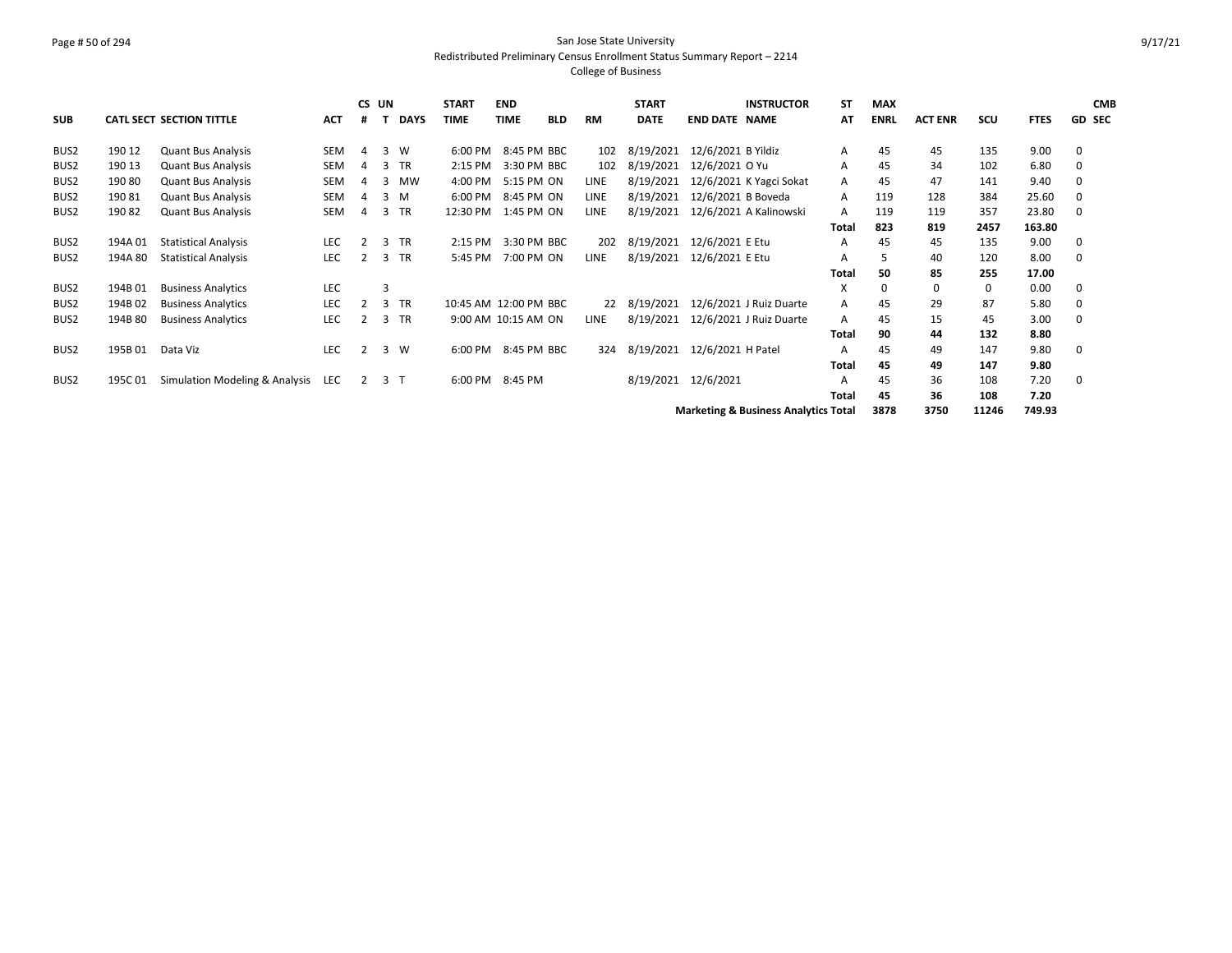### Page # 51 of 294 San Jose State University Redistributed Preliminary Census Enrollment Status Summary Report – 2214

|            |        |                                          |            |                | CS UN                   |              | <b>START</b>          | <b>END</b>           |            |             | <b>START</b>                    |                               | <b>INSTRUCTOR</b>                  | <b>ST</b>    | <b>MAX</b>  |                |             |             | <b>CMB</b>    |
|------------|--------|------------------------------------------|------------|----------------|-------------------------|--------------|-----------------------|----------------------|------------|-------------|---------------------------------|-------------------------------|------------------------------------|--------------|-------------|----------------|-------------|-------------|---------------|
| <b>SUB</b> |        | <b>CATL SECT SECTION TITTLE</b>          | <b>ACT</b> | #              |                         | T DAYS       | <b>TIME</b>           | <b>TIME</b>          | <b>BLD</b> | <b>RM</b>   | <b>DATE</b>                     | <b>END DATE NAME</b>          |                                    | AT           | <b>ENRL</b> | <b>ACT ENR</b> | SCU         | <b>FTES</b> | <b>GD SEC</b> |
|            |        | School of Global Innovation & Leadership |            |                |                         |              |                       |                      |            |             |                                 |                               |                                    |              |             |                |             |             |               |
| BUS5       | 16 60  | Intro Lrdshp & Innov                     | <b>LEC</b> | $\overline{2}$ | $\overline{\mathbf{3}}$ | MW           | 7:15 AM               | 8:30 AM BBC          |            | 220         |                                 | 8/19/2021 12/6/2021 R Pollard |                                    | Α            | 45          | 37             | 111         | 7.40        | 0             |
| BUS5       | 16 61  | Intro Lrdshp & Innov                     | LEC        | $\overline{2}$ | $\overline{3}$          | MW           | $2:15$ PM             | 3:30 PM BBC          |            | 220         | 8/19/2021                       | 12/6/2021 T Shirley           |                                    | Α            | 45          | 44             | 132         | 8.80        | $\mathbf 0$   |
| BUS5       | 16 62  | Intro Lrdshp & Innov                     | LEC        | $\overline{2}$ |                         | 3 TR         |                       | 9:00 AM 10:15 AM BBC |            | 4           | 8/19/2021 12/6/2021 B Makani    |                               |                                    | Α            | 45          | 46             | 138         | 9.20        | 0             |
| BUS5       | 16 63  | Intro Lrdshp & Innov                     | LEC        | $\overline{2}$ | $\overline{\mathbf{3}}$ | <b>TR</b>    |                       | 2:15 PM 3:30 PM BBC  |            | 226         | 8/19/2021                       | 12/6/2021 J Tan               |                                    | А            | 45          | 39             | 117         | 7.80        | 0             |
| BUS5       | 16 64  | Intro Lrdshp & Innov                     | <b>LEC</b> | $\overline{2}$ |                         | 3 TR         |                       | 4:00 PM 5:15 PM BBC  |            |             | 302 8/19/2021 12/6/2021 D Wilde |                               |                                    | Α            | 45          | 41             | 123         | 8.20        | 0             |
| BUS5       | 16 65  | Intro Lrdshp & Innov                     | LEC        | $\overline{2}$ | $\overline{3}$          | TR           | 12:30 PM              | 1:45 PM BBC          |            | 201         | 8/19/2021                       | 12/6/2021 J Tan               |                                    | Α            | 45          | 45             | 135         | 9.00        | $\Omega$      |
| BUS5       | 16 66  | Intro Lrdshp & Innov                     | LEC        | $\overline{2}$ |                         | 3 TR         | 2:15 PM               | 3:30 PM BBC          |            | 301         | 8/19/2021                       | 12/6/2021 S Paravastu         |                                    | Α            | 45          | 36             | 108         | 7.20        | 0             |
| BUS5       | 16 67  | Intro Lrdshp & Innov                     | <b>LEC</b> | $\overline{2}$ |                         | 3 TR         | 4:00 PM               | 5:15 PM BBC          |            | 301         | 8/19/2021                       | 12/6/2021 S Paravastu         |                                    | Α            | 45          | 37             | 111         | 7.40        | 0             |
|            |        |                                          |            |                |                         |              |                       |                      |            |             |                                 |                               |                                    | <b>Total</b> | 360         | 325            | 975         | 65.00       |               |
| BUS5       | 14001  | Fund of Oper Mgmt                        | <b>LEC</b> | 2              | 3                       | M            | 2:15 PM               | 3:30 PM BBC          |            | 226         |                                 | 8/19/2021 12/6/2021 Y Wu      |                                    | Α            | 45          | 45             | 135         | 9.00        | $\mathbf 0$   |
| BUS5       | 140 02 | Fund of Oper Mgmt                        | LEC        | $\overline{2}$ | $\overline{3}$          | MW           |                       | 9:00 AM 10:15 AM ON  |            | <b>LINE</b> |                                 | 8/19/2021 12/6/2021 Y Wu      |                                    | A            | 45          | 47             | 141         | 9.40        | 0             |
| BUS5       | 140 03 | Fund of Oper Mgmt                        | <b>LEC</b> | $\overline{2}$ | 3                       | <b>TR</b>    |                       | 7:15 AM 8:30 AM BBC  |            | 226         |                                 | 8/19/2021 12/6/2021 C Lim     |                                    | А            | 45          | 45             | 135         | 9.00        | $\Omega$      |
| BUS5       | 140 04 | Fund of Oper Mgmt                        | <b>LEC</b> | $\overline{2}$ | 3                       | <b>TR</b>    | 10:45 AM 12:00 PM BBC |                      |            | 4           |                                 | 8/19/2021 12/6/2021 B Makani  |                                    | А            | 45          | 47             | 141         | 9.40        | $\mathbf 0$   |
| BUS5       | 140 05 | Fund of Oper Mgmt                        | <b>LEC</b> | $\overline{2}$ | 3                       | <b>MW</b>    | 10:45 AM 12:00 PM ON  |                      |            | <b>LINE</b> |                                 | 8/19/2021 12/6/2021 J Tan     |                                    | А            | 45          | 44             | 132         | 8.80        | 0             |
| BUS5       | 140 06 | Fund of Oper Mgmt                        | LEC        | $\overline{2}$ | $\overline{3}$          | MW           | 12:30 PM 1:45 PM ON   |                      |            | <b>LINE</b> |                                 | 8/19/2021 12/6/2021 J Tan     |                                    | A            | 45          | 45             | 135         | 9.00        | $\Omega$      |
| BUS5       | 140 07 | Fund of Oper Mgmt                        | <b>LEC</b> | $\overline{2}$ | $\overline{3}$          | M            | 6:00 PM               | 8:45 PM BBC          |            | 222         | 8/19/2021                       | 12/6/2021 J Sung              |                                    | А            | 45          | 45             | 135         | 9.00        | $\mathbf 0$   |
| BUS5       | 140 08 | Fund of Oper Mgmt                        | <b>LEC</b> | $\overline{2}$ | 3 <sub>T</sub>          |              | 6:00 PM               | 8:45 PM BBC          |            | 222         | 8/19/2021                       | 12/6/2021 S Artim             |                                    | A            | 45          | 41             | 123         | 8.20        | 0             |
| BUS5       | 140 09 | Fund of Oper Mgmt                        | <b>LEC</b> | $\overline{2}$ | 3                       | $\mathsf{R}$ | 4:00 PM               | 6:45 PM ON           |            | LINE        | 8/19/2021                       | 12/6/2021 R Salstrom          |                                    | А            | 45          | 45             | 135         | 9.00        | 0             |
| BUS5       | 140 10 | Fund of Oper Mgmt                        | <b>LEC</b> | $\overline{2}$ | 3                       | TBA          |                       |                      | ON         | <b>LINE</b> | 8/19/2021                       | 12/6/2021 R Salstrom          |                                    | А            | 45          | 45             | 135         | 9.00        | 0             |
| BUS5       | 140 11 | Fund of Oper Mgmt                        | <b>LEC</b> | $\overline{2}$ | $\overline{3}$          | <b>MW</b>    | 4:00 PM               | 5:15 PM BBC          |            | 220         | 8/19/2021                       | 12/6/2021 D Moon              |                                    | А            | 45          | 45             | 135         | 9.00        | 0             |
| BUS5       | 140 12 | Fund of Oper Mgmt                        | LEC        | $\overline{2}$ | $\overline{3}$          | <b>TBA</b>   |                       |                      | ON         | LINE        | 8/19/2021                       | 12/6/2021 M Ashley            |                                    | A            | 45          | 45             | 135         | 9.00        | $\Omega$      |
| BUS5       | 140 13 | Fund of Oper Mgmt                        | <b>LEC</b> | $\overline{2}$ | 3                       | W            | 6:00 PM               | 8:45 PM ON           |            | LINE        | 8/19/2021                       | 12/6/2021 M Ashley            |                                    | Α            | 45          | 45             | 135         | 9.00        | 0             |
| BUS5       | 14080  | Fund of Oper Mgmt                        | <b>LEC</b> | $\overline{2}$ | $\overline{3}$          | <b>TBA</b>   |                       |                      | ON         | LINE        | 8/19/2021                       | 12/6/2021 A Loomba            |                                    | А            | 45          | 45             | 135         | 9.00        | 0             |
| BUS5       | 14081  | Fund of Oper Mgmt                        | LEC        | $\overline{2}$ | 3                       | TBA          |                       |                      | ON         | LINE        | 8/19/2021                       | 12/6/2021 A Loomba            |                                    | А            | 45          | 42             | 126         | 8.40        | 0             |
| BUS5       | 14082  | Fund of Oper Mgmt                        | LEC        | $\overline{2}$ | $\overline{3}$          | <b>TBA</b>   |                       |                      | ON         | LINE        |                                 | 8/19/2021 12/6/2021 S Zhou    |                                    | Α            | 45          | 45             | 135         | 9.00        | 0             |
| BUS5       | 14083  | Fund of Oper Mgmt                        | <b>LEC</b> | $\overline{2}$ | $\overline{3}$          | <b>TBA</b>   |                       |                      | ON         | LINE        | 8/19/2021                       | 12/6/2021 S Zhou              |                                    | A            | 45          | 44             | 132         | 8.80        | 0             |
| BUS5       | 140 84 | Fund of Oper Mgmt                        | LEC        | $\overline{2}$ | $\overline{3}$          | <b>TBA</b>   |                       |                      | ON         | LINE        |                                 | 8/19/2021 12/6/2021 M Ashley  |                                    | Α            | 45          | 45             | 135         | 9.00        | 0             |
| BUS5       | 14085  | Fund of Oper Mgmt                        | <b>LEC</b> | $\overline{2}$ | $\overline{3}$          | <b>TBA</b>   |                       |                      | ON         | LINE        | 8/19/2021                       | 12/6/2021 J Sung              |                                    | А            | 45          | 45             | 135         | 9.00        | 0             |
| BUS5       | 14086  | Fund of Oper Mgmt                        | LEC        | $\overline{2}$ | $\overline{3}$          | TBA          |                       |                      | ON         | LINE        |                                 | 8/19/2021 12/6/2021 M Ashley  |                                    | A            | 45          | 45             | 135         | 9.00        | 0             |
| BUS5       | 14087  | Fund of Oper Mgmt                        | LEC        | $\overline{2}$ | 3                       | <b>TBA</b>   |                       |                      | ON         | LINE        |                                 | 8/19/2021 12/6/2021 M Zhou    |                                    | Α            | 45          | 45             | 135         | 9.00        | 0             |
|            |        |                                          |            |                |                         |              |                       |                      |            |             |                                 |                               |                                    | Total        | 945         | 940            | 2820        | 188.00      |               |
| BUS5       | 14101  | Proc & Supply Mgmt                       | LEC        | $\overline{2}$ | 3                       | <b>TR</b>    |                       | 9:00 AM 10:15 AM ON  |            | LINE        |                                 | 8/19/2021 12/6/2021 C Lim     |                                    | Α            | 45          | 44             | 132         | 8.80        | 0             |
| BUS5       | 14102  | Proc & Supply Mgmt                       | <b>LEC</b> | $\overline{2}$ |                         | 3 TR         | 10:45 AM 12:00 PM ON  |                      |            | LINE        |                                 | 8/19/2021 12/6/2021 C Lim     |                                    | Α            | 45          | 45             | 135         | 9.00        | 0             |
|            |        |                                          |            |                |                         |              |                       |                      |            |             |                                 |                               |                                    | Total        | 90          | 89             | 267         | 17.80       |               |
| BUS5       | 142 01 | <b>Total Quality Mgmt</b>                | LEC        | $\overline{2}$ | 3                       | $\mathsf{R}$ |                       | 4:00 PM 6:45 PM ON   |            | LINE        |                                 |                               | 8/19/2021 12/6/2021 S Ramakrishnan | Α            | 45          | 45             | 135         | 9.00        | 0             |
| BUS5       | 142 02 | <b>Total Quality Mgmt</b>                | LEC        | $\overline{2}$ | 3                       | <b>MW</b>    |                       | 9:00 AM 10:15 AM ON  |            | LINE        |                                 | 8/19/2021 12/6/2021 C Lim     |                                    | Α            | 45          | 45             | 135         | 9.00        | 0             |
|            |        |                                          |            |                |                         |              |                       |                      |            |             |                                 |                               |                                    | Total        | 90          | 90             | 270         | 18.00       |               |
| BUS5       | 144 01 | Supply Chain Mgmt                        | LEC        |                | 3                       |              |                       |                      |            |             |                                 |                               |                                    | х            | 0           | 0              | $\mathbf 0$ | 0.00        | 0             |
| BUS5       | 144 80 | Supply Chain Mgmt                        | LEC        | $\overline{2}$ |                         | 3 TBA        |                       |                      | ON         | LINE        |                                 | 8/19/2021 12/6/2021 M Zhou    |                                    | Α            | 45          | 45             | 135         | 9.00        | 0             |
|            |        |                                          |            |                |                         |              |                       |                      |            |             |                                 |                               |                                    | <b>Total</b> | 45          | 45             | 135         | 9.00        |               |
| BUS5       | 144B01 | Global Op Analytcs                       | LEC        | 3              |                         | $3 \quad W$  |                       | 6:00 PM 8:45 PM      |            |             |                                 | 8/19/2021 12/6/2021 A Loomba  |                                    | Α            | 15          | 13             | 39          | 2.60        | 0             |
|            |        |                                          |            |                |                         |              |                       |                      |            |             |                                 |                               |                                    | Total        | 15          | 13             | 39          | 2.60        |               |
| BUS5       | 145 01 | <b>Global Operations Strategy</b>        | <b>LEC</b> | 2              |                         | $3 \quad W$  | 6:00 PM               | 8:45 PM ON           |            | LINE        |                                 | 8/19/2021 12/6/2021 G Naroola |                                    | Α            | 45          | 47             | 141         | 9.40        | 0             |
|            |        |                                          |            |                |                         |              |                       |                      |            |             |                                 |                               |                                    | <b>Total</b> | 45          | 47             | 141         | 9.40        |               |
| BUS5       | 146 01 | <b>Fund Project Mgmt</b>                 | <b>LEC</b> | 3              |                         | 3 TR         |                       | 5:45 PM 7:00 PM ON   |            | <b>LINE</b> |                                 | 8/19/2021 12/6/2021 X Qi      |                                    | A            | 45          | 44             | 132         | 8.80        | $\Omega$      |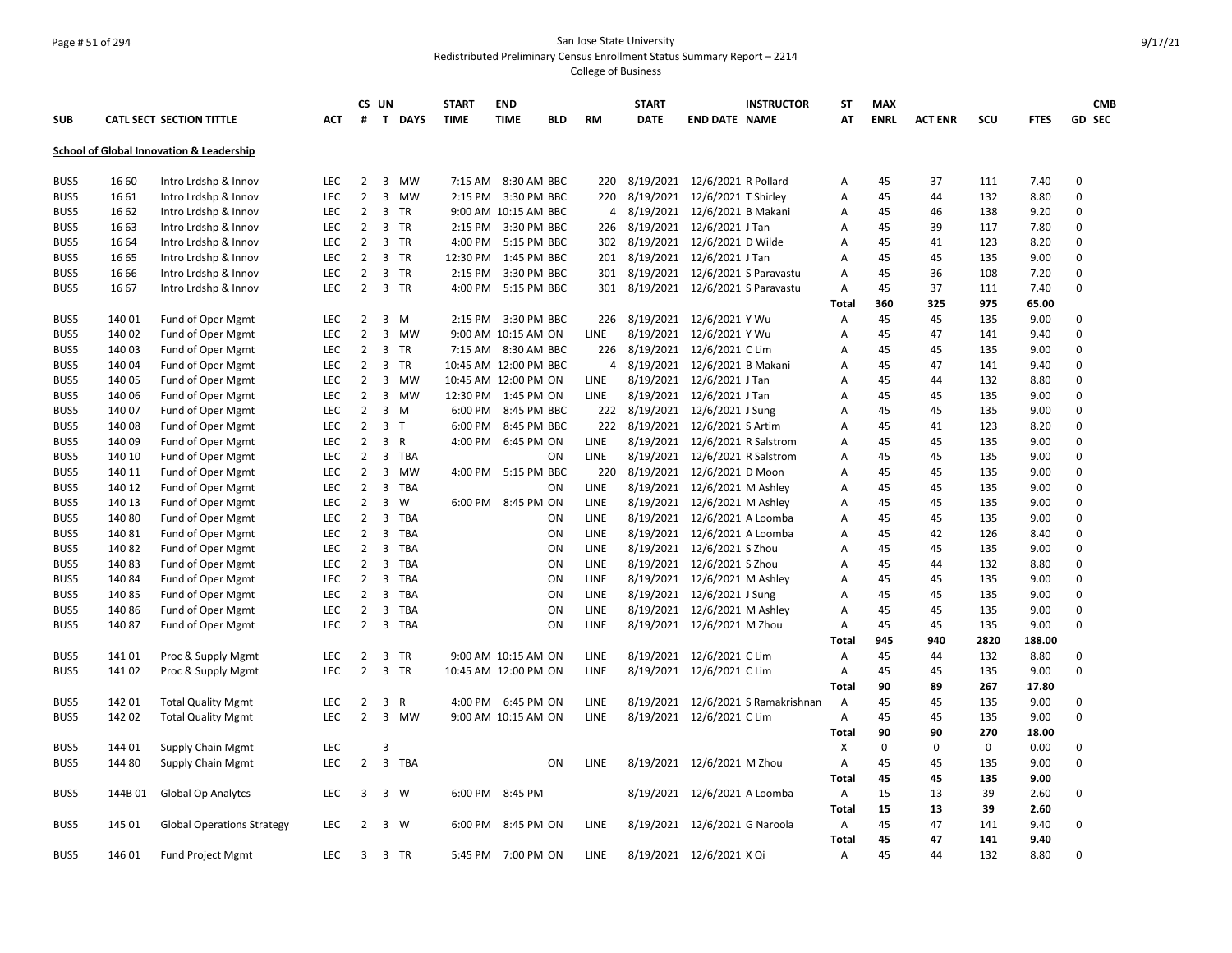## Page # 52 of 294 San Jose State University Redistributed Preliminary Census Enrollment Status Summary Report – 2214

|              |                |                                                        |                          |                     | CS UN                   |                | <b>START</b> | <b>END</b>                         |            |                    | <b>START</b>                      |                               | <b>INSTRUCTOR</b>              | <b>ST</b>    | <b>MAX</b>  |                |              |               | <b>CMB</b>                  |
|--------------|----------------|--------------------------------------------------------|--------------------------|---------------------|-------------------------|----------------|--------------|------------------------------------|------------|--------------------|-----------------------------------|-------------------------------|--------------------------------|--------------|-------------|----------------|--------------|---------------|-----------------------------|
| <b>SUB</b>   |                | <b>CATL SECT SECTION TITTLE</b>                        | <b>ACT</b>               | #                   |                         | T DAYS         | <b>TIME</b>  | <b>TIME</b>                        | <b>BLD</b> | <b>RM</b>          | <b>DATE</b>                       | <b>END DATE NAME</b>          |                                | AT           | <b>ENRL</b> | <b>ACT ENR</b> | SCU          | <b>FTES</b>   | <b>GD SEC</b>               |
| BUS5         | 146 80         | <b>Fund Project Mgmt</b>                               | <b>LEC</b>               | 3                   |                         | 3 TBA          |              |                                    | ON         | <b>LINE</b>        |                                   | 8/19/2021 12/6/2021 X Qi      |                                | Α            | 45          | 49             | 147          | 9.80          | $\Omega$                    |
|              |                |                                                        |                          |                     |                         |                |              |                                    |            |                    |                                   |                               |                                | Total        | 90          | 93             | 279          | 18.60         |                             |
| BUS5         | 14701          | Servic Oper Mgmt                                       | <b>LEC</b>               |                     | 3                       |                |              |                                    |            |                    |                                   |                               |                                | x            | $\Omega$    | $\Omega$       | 0            | 0.00          | 0                           |
|              |                |                                                        |                          |                     |                         |                |              |                                    |            |                    |                                   |                               |                                | <b>Total</b> | 0           | $\mathbf 0$    | 0            | 0.00          |                             |
| BUS5         | 162 01         | Intl & Compar Mgmt                                     | <b>LEC</b>               | $\overline{2}$      |                         | 3 TR           |              | 10:45 AM 12:00 PM ON               |            | <b>LINE</b>        |                                   | 8/19/2021 12/6/2021 C Reade   |                                | А            | 45          | 45             | 135          | 9.00          | $\Omega$                    |
| BUS5         | 162 02         | Intl & Compar Mgmt                                     | <b>LEC</b>               | $\overline{2}$      | 3 <sub>1</sub>          |                |              | 4:00 PM 6:45 PM BBC                |            | 226                | 8/19/2021 12/6/2021 C Reade       |                               |                                | Α            | 45          | 29             | 87           | 5.80          | $\mathbf 0$                 |
|              |                |                                                        |                          |                     |                         |                |              |                                    |            |                    |                                   |                               |                                | <b>Total</b> | 90          | 74             | 222          | 14.80         |                             |
| BUS5         | 162A01         | <b>IB Strategy</b>                                     | <b>SEM</b>               | 5                   | 3                       | MW             |              | 9:00 AM 10:15 AM BBC               |            | 226                | 8/19/2021 12/6/2021 N Lupton      |                               |                                | Α            | 45          | 41             | 123          | 8.20          | $\Omega$                    |
|              |                |                                                        |                          |                     |                         |                |              |                                    |            |                    |                                   |                               |                                | <b>Total</b> | 45<br>45    | 41             | 123          | 8.20          | $\Omega$                    |
| BUS5         | 163B01         | <b>Emerging Economies</b>                              | <b>SEM</b>               | 5                   | 3                       | W              |              | 5:45 PM 8:30 PM ON                 |            | <b>LINE</b>        |                                   | 8/19/2021 12/6/2021 T Kothari |                                | A            | 45          | 42<br>42       | 126<br>126   | 8.40<br>8.40  |                             |
| BUS5         | 165A01         | Global Leadership                                      | <b>LEC</b>               | 2                   | 3                       | MW             |              | 12:30 PM 1:45 PM BBC               |            | 220                |                                   | 8/19/2021 12/6/2021 T Shirley |                                | Total<br>A   | 45          | 30             | 90           | 6.00          | $\Omega$                    |
| BUS5         | 165A02         | Global Leadership                                      | LEC                      |                     | $\overline{3}$          |                |              |                                    |            |                    |                                   |                               |                                | X            | $\Omega$    | $\mathbf 0$    | 0            | 0.00          | $\Omega$                    |
|              |                |                                                        |                          |                     |                         |                |              |                                    |            |                    |                                   |                               |                                | Total        | 45          | 30             | 90           | 6.00          |                             |
| BUS5         | 16701          | <b>Managing Envir Iss</b>                              | <b>LEC</b>               | $\overline{2}$      |                         | 3 TR           |              | 10:45 AM 12:00 PM ON               |            | LINE               |                                   | 8/19/2021 12/6/2021 R Roman   |                                | Α            | 45          | 41             | 123          | 8.25          | $\mathbf{1}$<br>C           |
| <b>ENVS</b>  | 16701          | <b>Managing Envir Iss</b>                              | <b>LEC</b>               | $\overline{2}$      |                         | 3 TR           |              | 10:45 AM 12:00 PM ON               |            | LINE               |                                   | 8/19/2021 12/6/2021 R Roman   |                                | Α            | $\Omega$    | $\mathbf{0}$   | $\mathbf{0}$ | 0.00          | $\mathbf 0$<br>$\mathsf{C}$ |
|              |                |                                                        |                          |                     |                         |                |              |                                    |            |                    |                                   |                               |                                | <b>Total</b> | 45          | 41             | 123          | 8.25          |                             |
| BUS5         | 180D 01        | <b>Individ Studies</b>                                 | <b>SUP</b>               | 36                  | 1                       | TBA            |              |                                    | ON         | LINE               |                                   | 8/19/2021 12/6/2021 T Park    |                                | Α            | 45          | $\mathbf{1}$   | $\mathbf{1}$ | 0.07          | $\Omega$                    |
| BUS5         | 180D 02        | <b>Individ Studies</b>                                 | <b>SUP</b>               | 36                  |                         | 2 TBA          |              |                                    | ON         | LINE               |                                   | 8/19/2021 12/6/2021 T Park    |                                | A            | 45          | $\Omega$       | 0            | 0.00          | $\Omega$                    |
| BUS5         | 180D03         | <b>Individ Studies</b>                                 | SUP                      | 36                  | $\overline{\mathbf{3}}$ | TBA            |              |                                    | ON         | LINE               |                                   | 8/19/2021 12/6/2021 T Park    |                                | A            | 45          | $\Omega$       | 0            | 0.00          | $\mathbf 0$                 |
| BUS5         | 180D 04        | <b>Individ Studies</b>                                 | <b>SUP</b>               | 36                  |                         | 3 TBA          |              |                                    | ON         | LINE               |                                   | 8/19/2021 12/6/2021 T Park    |                                | A            | 45          | $\Omega$       | 0            | 0.00          | $\Omega$                    |
| BUS5         | 180D 05        | <b>Individ Studies</b>                                 | <b>SUP</b>               | 36                  |                         | 3 TBA          |              |                                    | ON         | LINE               |                                   | 8/19/2021 12/6/2021 R Pollard |                                | А            | 45          | 4              | 12           | 0.80          | $\mathbf 0$                 |
|              |                |                                                        |                          |                     |                         |                |              |                                    |            |                    |                                   |                               |                                | <b>Total</b> | 225         | 5              | 13           | 0.87          |                             |
| BUS5         | 18101          | Intro Entrepreneurship                                 | <b>LEC</b>               | 3                   | 3                       | MW             |              | 10:45 AM 12:00 PM ON               |            | LINE               |                                   | 8/19/2021 12/6/2021 A Basu    |                                | Α            | 45          | 43             | 129          | 8.60          | $\Omega$                    |
| BUS5         | 18102          | Intro Entrepreneurship                                 | <b>LEC</b>               | 3                   |                         | 3 <sub>T</sub> |              | 9:00 AM 10:15 AM                   |            |                    |                                   | 8/19/2021 12/6/2021           |                                | A            | 45          | 17             | 51           | 3.45          | $\mathbf{1}$                |
| BUS5         | 18103          | Intro Entrepreneurship                                 | <b>LEC</b>               | 3                   |                         | 3 <sub>T</sub> |              | 10:45 AM 12:00 PM                  |            |                    |                                   | 8/19/2021 12/6/2021           |                                | Α            | 45          | 19             | 57           | 3.80          | $\Omega$                    |
| BUS5         | 18104          | Intro Entrepreneurship                                 | <b>LEC</b>               | 3                   |                         | 3 TBA          |              |                                    | ON         | LINE               |                                   | 8/19/2021 12/6/2021 X Quan    |                                | Α            | 45          | 43             | 129          | 8.60          | $\Omega$                    |
|              |                |                                                        |                          |                     |                         |                |              |                                    |            |                    |                                   |                               |                                | Total        | 180         | 122            | 366          | 24.45         |                             |
| BUS5         | 182A01         | Founders & Funders                                     | <b>LEC</b>               | $\overline{2}$      |                         | $3 \quad W$    |              | 4:00 PM 6:45 PM DMH                |            |                    | 150 8/19/2021 12/6/2021 S Bennet  |                               |                                | A            | 45          | 17             | 51           | 3.40          | $\mathbf 0$                 |
|              |                |                                                        |                          |                     |                         |                |              |                                    |            |                    |                                   |                               |                                | <b>Total</b> | 45          | 17             | 51           | 3.40          |                             |
| BUS5         | 18301          | Global Entrepreneurship                                | LEC                      | 2                   | 3 <sub>T</sub>          |                |              | 12:30 PM 1:45 PM                   |            |                    |                                   | 8/19/2021 12/6/2021           |                                | Α            | 45          | 21             | 63           | 4.20          | $\mathbf 0$                 |
| BUS5         | 18302          | Global Entrepreneurship                                | <b>LEC</b>               | $\overline{2}$      |                         | 3 M            |              | 10:45 AM 12:00 PM BBC              |            | 104                | 8/19/2021 12/6/2021 X Quan        |                               |                                | A            | 45          | 42             | 126          | 8.45          | $\mathbf{1}$                |
| BUS5         | 18303          | Global Entrepreneurship                                | LEC                      | $\overline{2}$      |                         | 3 M            |              | 12:30 PM 1:45 PM BBC               |            | 104                |                                   | 8/19/2021 12/6/2021 X Quan    |                                | A            | 45          | 40             | 120          | 8.00          | $\Omega$                    |
|              |                |                                                        |                          |                     |                         |                |              |                                    |            |                    |                                   |                               |                                | Total        | 135         | 103            | 309          | 20.65         |                             |
| BUS5         | 184A 01        | Mgmt of Innovation                                     | <b>SEM</b>               | 5                   |                         | 3 R            | 6:00 PM      | 8:45 PM BBC                        |            | 226                | 8/19/2021 12/6/2021 P Gupta       |                               |                                | A            | 40          | 25             | 75           | 5.00          | $\Omega$                    |
|              |                |                                                        |                          |                     |                         |                |              |                                    |            |                    |                                   |                               |                                | <b>Total</b> | 40          | 25             | 75           | 5.00          |                             |
| BUS5         | 186V 01 VLAB   |                                                        | <b>LEC</b>               | 3                   |                         | $3 \, M$       |              | 4:00 PM 6:45 PM BBC                |            |                    | 122 8/19/2021 12/6/2021 A Basu    |                               |                                | Α            | 15          | 13             | 39           | 2.65          | $\mathbf{1}$                |
|              |                |                                                        |                          |                     |                         |                |              |                                    |            |                    |                                   |                               |                                | <b>Total</b> | 15          | 13             | 39           | 2.65          |                             |
| BUS5         | 18701          | <b>Global Dimensn Bus</b>                              | <b>LEC</b>               | $\overline{2}$      |                         | 3 TR           |              | 9:00 AM 10:15 AM ON                |            | <b>LINE</b>        |                                   | 8/19/2021 12/6/2021 C Reade   |                                | Α            | 45          | 46             | 138          | 9.20          | $\Omega$                    |
| BUS5         | 18702          | Global Dimensn Bus                                     | <b>LEC</b>               | $\overline{2}$      |                         | 3 MW           |              | 10:45 AM 12:00 PM BBC              |            |                    | 226 8/19/2021 12/6/2021 N Lupton  |                               |                                | Α            | 45          | 46             | 138          | 9.20          | 0                           |
| BUS5         | 18703          | <b>Global Dimensn Bus</b>                              | LEC                      | 2                   |                         | 3 TR           |              | 4:00 PM 5:15 PM ON                 |            | <b>LINE</b>        |                                   | 8/19/2021 12/6/2021 D Moon    |                                | A            | 45          | 46             | 138          | 9.20          | $\Omega$                    |
| BUS5         | 18704          | <b>Global Dimensn Bus</b>                              | <b>LEC</b>               | $\overline{2}$      |                         | 3 TR           |              | 7:15 AM 8:30 AM BBC                |            |                    | 220 8/19/2021 12/6/2021 S Francis |                               |                                | A            | 45          | 44             | 132          | 8.80          | $\Omega$                    |
| BUS5         | 18705          | <b>Global Dimensn Bus</b>                              | <b>LEC</b><br><b>LEC</b> | 2<br>$\overline{2}$ | 3                       | MW<br>MW       | 4:00 PM      | 5:15 PM ON                         |            | <b>LINE</b><br>220 |                                   |                               | 8/19/2021 12/6/2021 A Musgrave | A            | 45          | 45             | 135          | 9.00          | $\Omega$<br>$\Omega$        |
| BUS5<br>BUS5 | 18706<br>18707 | <b>Global Dimensn Bus</b><br><b>Global Dimensn Bus</b> | <b>LEC</b>               | $\overline{2}$      | 3<br>3                  | MW             | 2:15 PM      | 9:00 AM 10:15 AM BBC<br>3:30 PM ON |            | <b>LINE</b>        | 8/19/2021 12/6/2021 I Yang        |                               | 8/19/2021 12/6/2021 A Musgrave | A<br>Α       | 45<br>110   | 46<br>110      | 138<br>330   | 9.20<br>22.00 | $\mathbf 0$                 |
| BUS5         | 18708          | <b>Global Dimensn Bus</b>                              | <b>LEC</b>               | $\overline{2}$      | 3                       | MW             |              | 12:30 PM 1:45 PM ON                |            | <b>LINE</b>        |                                   | 8/19/2021 12/6/2021   Yang    |                                | A            | 45          | 46             | 138          | 9.20          | $\Omega$                    |
| BUS5         | 18709          | <b>Global Dimensn Bus</b>                              | <b>LEC</b>               | $\overline{2}$      |                         | 3 TR           |              | 5:45 PM 7:00 PM ON                 |            | <b>LINE</b>        |                                   | 8/19/2021 12/6/2021 D Moon    |                                | Α            | 45          | 49             | 147          | 9.80          | $\Omega$                    |
|              |                |                                                        |                          |                     |                         |                |              |                                    |            |                    |                                   |                               |                                |              |             |                |              |               |                             |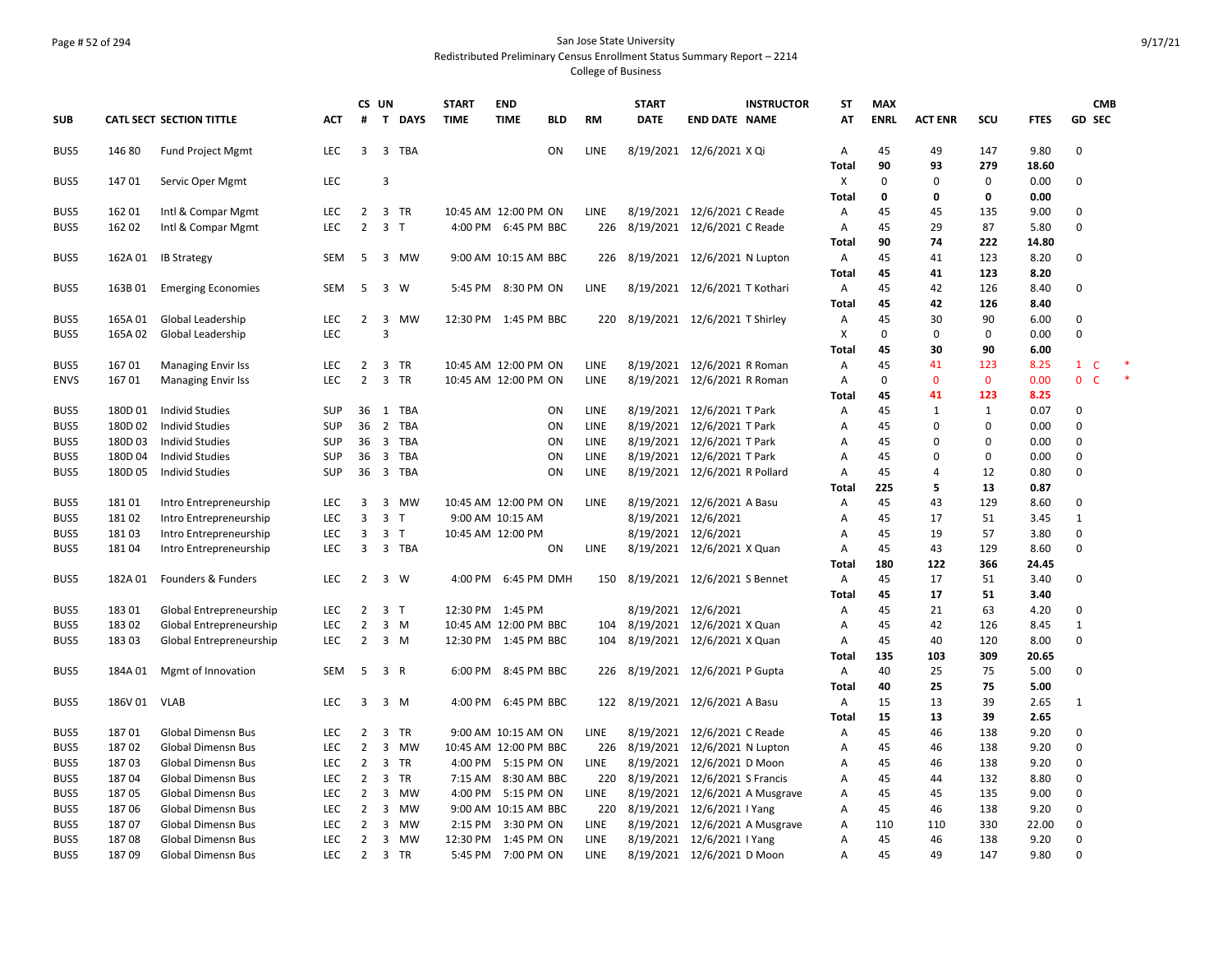#### Page # 53 of 294 San Jose State University Redistributed Preliminary Census Enrollment Status Summary Report – 2214

|            |        |                                 |            |                | CS UN          |             | <b>START</b>          | <b>END</b>          |            |      | <b>START</b> |                            | <b>INSTRUCTOR</b>                                         | <b>ST</b> | <b>MAX</b>  |                |            |             | <b>CMB</b>    |
|------------|--------|---------------------------------|------------|----------------|----------------|-------------|-----------------------|---------------------|------------|------|--------------|----------------------------|-----------------------------------------------------------|-----------|-------------|----------------|------------|-------------|---------------|
| <b>SUB</b> |        | <b>CATL SECT SECTION TITTLE</b> | <b>ACT</b> |                |                | <b>DAYS</b> | <b>TIME</b>           | TIME                | <b>BLD</b> | RM   | <b>DATE</b>  | <b>END DATE</b>            | <b>NAME</b>                                               | AT        | <b>ENRL</b> | <b>ACT ENR</b> | <b>SCU</b> | <b>FTES</b> | <b>GD SEC</b> |
| BUS5       | 187 10 | <b>Global Dimensn Bus</b>       | LEC        | 2              |                | 3 M         | $6:00$ PM             | 8:45 PM BBC         |            | 220  | 8/19/2021    | 12/6/2021 G Naroola        |                                                           | A         | 45          | 45             | 135        | 9.00        | 0             |
| BUS5       | 187 11 | <b>Global Dimensn Bus</b>       | <b>LEC</b> | $\overline{2}$ |                | 3 TR        | 10:45 AM 12:00 PM BBC |                     |            | 220  |              | 8/19/2021 12/6/2021 Y No   |                                                           | A         | 45          | 43             | 129        | 8.60        | 0             |
| BUS5       | 18713  | <b>Global Dimensn Bus</b>       | <b>LEC</b> |                | 2 3 TR         |             |                       | 2:15 PM 3:30 PM BBC |            | 220  |              | 8/19/2021 12/6/2021 D Moon |                                                           | A         | 45          | 48             | 144        | 9.60        | 0             |
| BUS5       | 18780  | <b>Global Dimensn Bus</b>       | <b>LEC</b> |                | 3              | TBA         |                       |                     | ON         | LINE | 8/19/2021    | 12/6/2021 T Kothari        |                                                           | A         | 45          | 48             | 144        | 9.60        | 0             |
| BUS5       | 18781  | <b>Global Dimensn Bus</b>       | <b>LEC</b> | $\overline{2}$ | $\mathbf{R}$   | <b>TBA</b>  |                       |                     | <b>ON</b>  | LINE | 8/19/2021    | 12/6/2021 T Kothari        |                                                           | A         | 45          | 50             | 150        | 10.00       | 0             |
| BUS5       | 18782  | <b>Global Dimensn Bus</b>       | <b>LEC</b> | 2              | $\overline{3}$ | <b>TBA</b>  |                       |                     | ON         | LINE | 8/19/2021    | 12/6/2021 Y No             |                                                           | A         | 45          | 45             | 135        | 9.00        | $\mathbf 0$   |
| BUS5       | 18783  | <b>Global Dimensn Bus</b>       | LEC        |                | 3              | <b>TBA</b>  |                       |                     | <b>ON</b>  | LINE | 8/19/2021    | 12/6/2021 S Paravastu      |                                                           | A         | 45          | 46             | 138        | 9.20        | 0             |
| BUS5       | 18784  | <b>Global Dimensn Bus</b>       | <b>LEC</b> |                | 3              | <b>TBA</b>  |                       |                     | <b>ON</b>  | LINE | 8/19/2021    | 12/6/2021   Yang           |                                                           | A         | 45          | 45             | 135        | 9.00        | $\mathbf 0$   |
| BUS5       | 18785  | <b>Global Dimensn Bus</b>       | LEC        |                | 3              | <b>TBA</b>  |                       |                     | <b>ON</b>  | LINE | 8/19/2021    | 12/6/2021 J Ha             |                                                           | A         | 45          | 45             | 135        | 9.00        | $\Omega$      |
|            |        |                                 |            |                |                |             |                       |                     |            |      |              |                            |                                                           | Total     | 875         | 893            | 2679       | 178.60      |               |
|            |        |                                 |            |                |                |             |                       |                     |            |      |              |                            | <b>School of Global Innovation &amp; Leadership Total</b> |           | 3465        | 3048           | 9142       | 609.67      |               |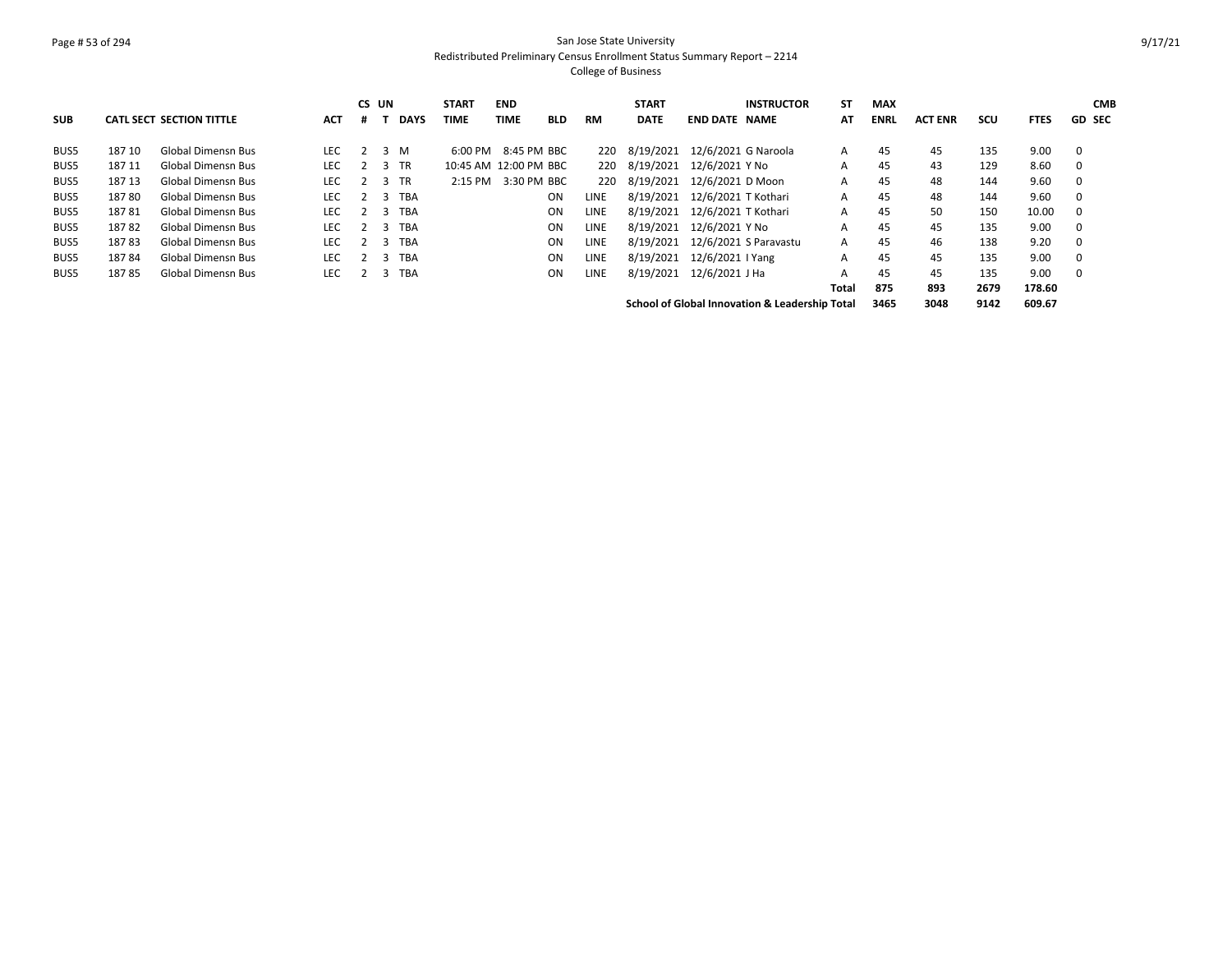## Page # 54 of 294 San Jose State University Redistributed Preliminary Census Enrollment Status Summary Report – 2214

|            |         |                                            |            | CS UN          |                          |             | <b>START</b>          | <b>END</b>         |            |             | <b>START</b> |                                | <b>INSTRUCTOR</b>                | <b>ST</b>      | <b>MAX</b>  |                |     |             | <b>CMB</b>  |
|------------|---------|--------------------------------------------|------------|----------------|--------------------------|-------------|-----------------------|--------------------|------------|-------------|--------------|--------------------------------|----------------------------------|----------------|-------------|----------------|-----|-------------|-------------|
| <b>SUB</b> |         | <b>CATL SECT SECTION TITTLE</b>            | <b>ACT</b> | #              | T.                       | <b>DAYS</b> | <b>TIME</b>           | <b>TIME</b>        | <b>BLD</b> | <b>RM</b>   | <b>DATE</b>  | <b>END DATE NAME</b>           |                                  | AT             | <b>ENRL</b> | <b>ACT ENR</b> | SCU | <b>FTES</b> | GD SEC      |
|            |         | School of Information Systems & Technology |            |                |                          |             |                       |                    |            |             |              |                                |                                  |                |             |                |     |             |             |
|            |         |                                            |            |                |                          |             |                       |                    |            |             |              |                                |                                  |                |             |                |     |             |             |
| BUS4       | 91L01   | Comp Tools for Bus                         | <b>LEC</b> | 1              | $1$ T                    |             | 6:00 PM               | 7:15 PM ON         |            | LINE        |              | 8/19/2021 10/26/2021 P Kwan    |                                  | Α              | 45          | 45             | 45  | 3.00        | $\Omega$    |
| BUS4       | 91L02   | Comp Tools for Bus                         | <b>LEC</b> | 1              | 1 M                      |             | 6:00 PM               | 7:15 PM ON         |            | LINE        |              | 8/23/2021 11/1/2021 U Andra    |                                  | A              | 45          | 45             | 45  | 3.00        | $\Omega$    |
| BUS4       | 91L03   | Comp Tools for Bus                         | <b>LEC</b> | 1              | 1 M                      |             | 7:30 PM               | 8:45 PM ON         |            | LINE        |              | 8/23/2021 11/1/2021 U Andra    |                                  | A              | 45          | 44             | 44  | 2.93        | $\Omega$    |
| BUS4       | 91L04   | Comp Tools for Bus                         | <b>LEC</b> | 1              | 1                        | <b>TBA</b>  |                       |                    | ON         | LINE        |              | 8/19/2021 10/29/2021 U Andra   |                                  | Α              | 45          | 44             | 44  | 2.93        | $\mathbf 0$ |
| BUS4       | 91L05   | Comp Tools for Bus                         | LEC        | 1              | 1 TBA                    |             |                       |                    | ON         | LINE        |              | 8/19/2021 10/29/2021 U Andra   |                                  | Α              | 45          | 44             | 44  | 2.93        | $\Omega$    |
| BUS4       | 91L06   | Comp Tools for Bus                         | <b>LEC</b> | 1              | 1                        | <b>TBA</b>  |                       |                    | ON         | LINE        |              | 8/19/2021 10/29/2021 U Andra   |                                  | A              | 45          | 45             | 45  | 3.00        | $\Omega$    |
| BUS4       | 91L07   | Comp Tools for Bus                         | LEC        | $\mathbf{1}$   | 1 TBA                    |             |                       |                    | ON         | LINE        |              | 8/19/2021 10/29/2021 U Andra   |                                  | А              | 45          | 44             | 44  | 2.93        | $\Omega$    |
| BUS4       | 91L08   | Comp Tools for Bus                         | <b>LEC</b> | 1              | 1                        | <b>TBA</b>  |                       |                    | ON         | LINE        |              | 8/19/2021 10/29/2021 U Andra   |                                  | A              | 45          | 45             | 45  | 3.00        | $\Omega$    |
| BUS4       | 91L09   | Comp Tools for Bus                         | LEC        | 1              | 1 TBA                    |             |                       |                    | ON         | LINE        |              | 8/19/2021 10/29/2021 U Andra   |                                  | Α              | 45          | 45             | 45  | 3.00        | $\Omega$    |
| BUS4       | 91L 10  | Comp Tools for Bus                         | <b>LEC</b> | 1              | 1                        | М           | 7:15 AM 8:30 AM ON    |                    |            | LINE        |              | 8/23/2021 11/1/2021 U Andra    |                                  | Α              | 119         | 118            | 118 | 7.87        | $\Omega$    |
|            |         |                                            |            |                |                          |             |                       |                    |            |             |              |                                |                                  | Total          | 524         | 519            | 519 | 34.60       |             |
| BUS4       | 92 01   | Intro Bus Prog                             | <b>SEM</b> | 4              | 3                        | <b>MW</b>   | 12:30 PM 1:45 PM BBC  |                    |            | 105         |              | 8/19/2021 12/6/2021 M Roldan   |                                  | Α              | 45          | 41             | 123 | 8.20        | $\mathbf 0$ |
| BUS4       | 92 02   | Intro Bus Prog                             | <b>SEM</b> | $\overline{4}$ | 3                        | <b>TBA</b>  |                       |                    | ON         | LINE        |              | 8/19/2021 12/6/2021 M Roldan   |                                  | Α              | 119         | 116            | 348 | 23.20       | $\Omega$    |
|            |         |                                            |            |                |                          |             |                       |                    |            |             |              |                                |                                  | <b>Total</b>   | 164         | 157            | 471 | 31.40       |             |
| BUS4       | 110A01  | Fund Mgmt Info Sys                         | SEM        | 4              | 3 <sub>1</sub>           |             | 9:00 AM 10:15 AM BBC  |                    |            | 224         |              | 8/19/2021 12/6/2021 Y Chen     |                                  | A              | 45          | 42             | 126 | 8.40        | 0           |
| BUS4       | 110A02  | Fund Mgmt Info Sys                         | <b>SEM</b> | 4              | 3 <sub>T</sub>           |             | 10:45 AM 12:00 PM BBC |                    |            | 224         |              | 8/19/2021 12/6/2021 Y Chen     |                                  | Α              | 45          | 45             | 135 | 9.00        | $\Omega$    |
| BUS4       | 110A03  | Fund Mgmt Info Sys                         | <b>SEM</b> | $\overline{4}$ | $3 \quad W$              |             |                       | 4:00 PM 6:45 PM ON |            | LINE        |              | 8/19/2021 12/6/2021 T Hill     |                                  | Α              | 45          | 44             | 132 | 8.80        | $\Omega$    |
|            |         |                                            |            |                |                          |             |                       |                    |            |             |              |                                |                                  | Total          | 135         | 131            | 393 | 26.20       |             |
| BUS4       | 110B01  | Sys Analysis & Design                      | <b>SEM</b> | 4              | 3                        | <b>MW</b>   | 7:15 AM 8:30 AM ON    |                    |            | LINE        |              | 8/19/2021 12/6/2021 Y Ceran    |                                  | A              | 45          | 44             | 132 | 8.80        | $\Omega$    |
| BUS4       | 110B02  | Sys Analysis & Design                      | <b>SEM</b> | 4              | 3                        | MW          | 9:00 AM 10:15 AM ON   |                    |            | LINE        |              | 8/19/2021 12/6/2021 Y Ceran    |                                  | Α              | 119         | 123            | 369 | 24.60       | 0           |
|            |         |                                            |            |                |                          |             |                       |                    |            |             |              |                                |                                  | Total          | 164         | 167            | 501 | 33.40       |             |
| BUS4       | 11101   | Networking & Data Communics                | SEM        | 4              | 3                        | <b>MW</b>   | 12:30 PM 1:45 PM BBC  |                    |            | 103         |              | 8/19/2021 12/6/2021 N Aggarwal |                                  | A              | 45          | 47             | 141 | 9.40        | $\Omega$    |
| BUS4       | 11102   | Networking & Data Communics                | <b>SEM</b> | $\overline{4}$ | 3                        | <b>MW</b>   | 2:15 PM 3:30 PM BBC   |                    |            | 103         | 8/19/2021    |                                | 12/6/2021 N Aggarwal             | Α              | 45          | 44             | 132 | 8.80        | $\Omega$    |
| BUS4       | 11103   | Networking & Data Communics                | SEM        | 4              | 3                        | <b>TR</b>   | 10:45 AM 12:00 PM BBC |                    |            | 320         |              | 8/19/2021 12/6/2021 R Sridar   |                                  | A              | 45          | 43             | 129 | 8.60        | $\Omega$    |
|            |         |                                            |            |                |                          |             |                       |                    |            |             |              |                                |                                  | <b>Total</b>   | 135         | 134            | 402 | 26.80       |             |
| BUS4       | 11201   | Database Mgmt Syst                         | <b>LEC</b> | $\overline{2}$ | 3 TR                     |             | 4:00 PM               | 5:15 PM ON         |            | LINE        | 8/19/2021    | 12/6/2021 A Shirani            |                                  | A              | 45          | 49             | 147 | 9.80        | 0           |
| BUS4       | 11202   | Database Mgmt Syst                         | <b>LEC</b> | $\overline{2}$ | $\overline{3}$<br>$\top$ |             | 6:00 PM               | 8:45 PM ON         |            | <b>LINE</b> | 8/19/2021    | 12/6/2021 A Shirani            |                                  | A              | 45          | 48             | 144 | 9.60        | $\Omega$    |
| BUS4       | 11203   | Database Mgmt Syst                         | <b>LEC</b> | $\overline{2}$ | 3                        | MW          | 12:30 PM              | 1:45 PM            |            |             |              | 8/19/2021 12/6/2021 S Dhar     |                                  | Α              | 45          | 45             | 135 | 9.00        | $\Omega$    |
|            |         |                                            |            |                |                          |             |                       |                    |            |             |              |                                |                                  | Total          | 135         | 142            | 426 | 28.40       |             |
| BUS4       | 11601   | Adv DB Mgmt Sys                            | <b>LEC</b> | $\overline{2}$ | 3 R                      |             | 6:00 PM               | 8:45 PM BBC        |            | 320         |              | 8/19/2021 12/6/2021 A Shirani  |                                  | $\overline{A}$ | 45          | 27             | 81  | 5.40        | $\Omega$    |
|            |         |                                            |            |                |                          |             |                       |                    |            |             |              |                                |                                  | <b>Total</b>   | 45          | 27             | 81  | 5.40        |             |
| BUS4       | 118D 01 | <b>Big Data</b>                            | LEC        | $\overline{2}$ | 3 T                      |             | 12:30 PM              | 1:45 PM            |            |             |              | 8/19/2021 12/6/2021            |                                  | A              | 45          | 42             | 126 | 8.40        | 0           |
| BUS4       | 118D 02 | <b>Big Data</b>                            | <b>LEC</b> | $\overline{2}$ | 3 <sub>1</sub>           |             | 2:15 PM               | 3:30 PM            |            |             |              | 8/19/2021 12/6/2021            |                                  | A              | 45          | 34             | 102 | 6.80        | $\Omega$    |
|            |         |                                            |            |                |                          |             |                       |                    |            |             |              |                                |                                  | Total          | 90          | 76             | 228 | 15.20       |             |
| BUS4       | 118H 01 | Honors Practicum I                         | <b>LEC</b> | 2              | 3 M                      |             | 6:00 PM               | 8:45 PM            |            |             |              |                                | 8/19/2021 12/6/2021 A Polmanteer | A              | 20          | 15             | 45  | 3.00        | $\Omega$    |
|            |         |                                            |            |                |                          |             |                       |                    |            |             |              |                                |                                  | <b>Total</b>   | 20          | 15             | 45  | 3.00        |             |
| BUS4       | 118101  | Digital Innovation                         | LEC        | $\overline{2}$ | 3 T                      |             | 2:15 PM               | 3:30 PM CL         |            | 204         | 8/19/2021    | 12/6/2021 Y Chen               |                                  | A              | 45          | 30             | 90  | 6.00        | $\Omega$    |
|            |         |                                            |            |                |                          |             |                       |                    |            |             |              |                                |                                  | Total          | 45          | 30             | 90  | 6.00        |             |
| BUS4       | 118W 01 | Web Based Computing                        | <b>SEM</b> | 4              | 3                        | MW          | 9:00 AM 10:15 AM      |                    |            |             | 8/19/2021    | 12/6/2021 S Dhar               |                                  | Α              | 45          | 23             | 69  | 4.60        | $\Omega$    |
| BUS4       |         | 118W 02 Web Based Computing                | <b>SEM</b> | 4              | 3                        | <b>MW</b>   | 10:45 AM 12:00 PM     |                    |            |             |              | 8/19/2021 12/6/2021 S Dhar     |                                  | Α              | 45          | 42             | 126 | 8.40        | $\Omega$    |
|            |         |                                            |            |                |                          |             |                       |                    |            |             |              |                                |                                  | <b>Total</b>   | 90          | 65             | 195 | 13.00       |             |
| BUS4       | 119A 01 | <b>MIS Practicum</b>                       | <b>LEC</b> | 2              | $\overline{3}$           | MW          | 12:30 PM 1:45 PM BBC  |                    |            | 107         |              | 8/19/2021 12/6/2021 R Sridar   |                                  | Α              | 35          | 34             | 102 | 6.80        | $\mathbf 0$ |
| BUS4       | 119A 02 | <b>MIS Practicum</b>                       | <b>LEC</b> | $\overline{2}$ | 3                        | <b>TR</b>   | 12:30 PM              | 1:45 PM BBC        |            | 320         | 8/19/2021    | 12/6/2021 R Sridar             |                                  | Α              | 35          | 35             | 105 | 7.00        | $\Omega$    |
| BUS4       | 119A03  | <b>MIS Practicum</b>                       | <b>LEC</b> | $\overline{2}$ | 3 TR                     |             | $2:15$ PM             | 3:30 PM BBC        |            | 320         | 8/19/2021    | 12/6/2021 R Sridar             |                                  | A              | 35          | 35             | 105 | 7.00        | $\Omega$    |
| BUS4       | 119A 04 | <b>MIS Practicum</b>                       | LEC        | $\overline{2}$ | $3 \, M$                 |             | 6:00 PM               | 8:45 PM BBC        |            | 103         |              | 8/19/2021 12/6/2021 L Gee      |                                  | Α              | 35          | 16             | 48  | 3.20        | $\Omega$    |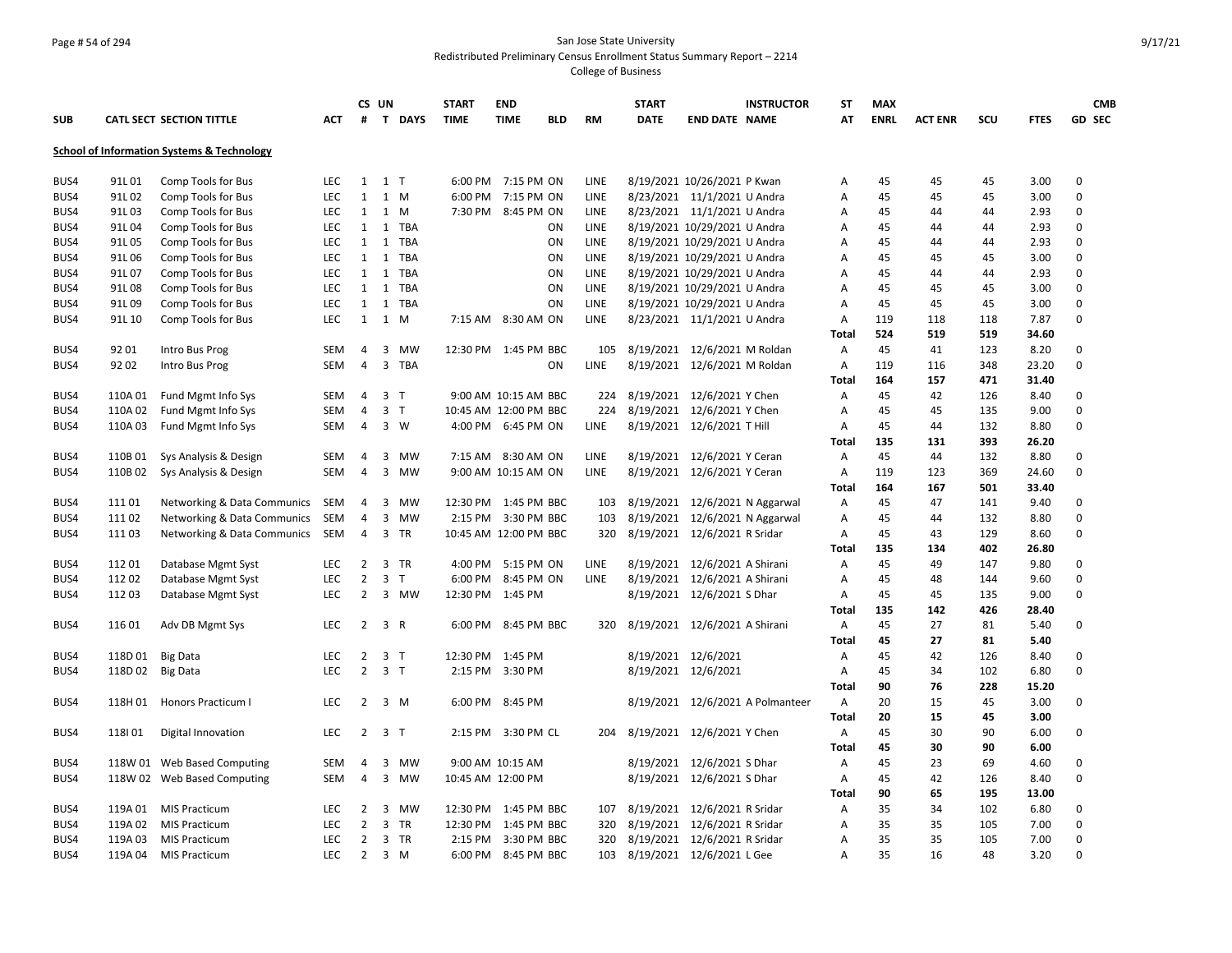#### Page # 55 of 294 San Jose State University Redistributed Preliminary Census Enrollment Status Summary Report – 2214

|            |        |                                 |            |                | CS UN          |             | <b>START</b>          | <b>END</b>  |                      |             | <b>START</b> |                      | <b>INSTRUCTOR</b>                                           | <b>ST</b>    | <b>MAX</b>  |                |              |             | <b>CMB</b>    |
|------------|--------|---------------------------------|------------|----------------|----------------|-------------|-----------------------|-------------|----------------------|-------------|--------------|----------------------|-------------------------------------------------------------|--------------|-------------|----------------|--------------|-------------|---------------|
| <b>SUB</b> |        | <b>CATL SECT SECTION TITTLE</b> | <b>ACT</b> | #              | т              | <b>DAYS</b> | <b>TIME</b>           | <b>TIME</b> | <b>BLD</b>           | <b>RM</b>   | <b>DATE</b>  | <b>END DATE NAME</b> |                                                             | AT           | <b>ENRL</b> | <b>ACT ENR</b> | SCU          | <b>FTES</b> | <b>GD SEC</b> |
|            |        |                                 |            |                |                |             |                       |             |                      |             |              |                      |                                                             |              |             |                |              |             |               |
|            |        |                                 |            |                |                |             |                       |             |                      |             |              |                      |                                                             | <b>Total</b> | 140         | 120            | 360          | 24.00       |               |
| BUS4       | 119B01 | <b>Bus Strat Info Sys</b>       | <b>LEC</b> | $\mathcal{P}$  | 3              | <b>TR</b>   | 12:30 PM              |             | 1:45 PM BBC          | 22          | 8/19/2021    |                      | 12/6/2021 R Sessions                                        | А            | 35          | 39             | 117          | 7.80        | 0             |
| BUS4       | 119B02 | <b>Bus Strat Info Sys</b>       | <b>LEC</b> | $\overline{2}$ |                | 3 TR        | 2:15 PM               |             | 3:30 PM BBC          | 22          | 8/19/2021    |                      | 12/6/2021 R Sessions                                        | A            | 35          | 35             | 105          | 7.00        | 0             |
| BUS4       | 119B03 | <b>Bus Strat Info Sys</b>       | <b>LEC</b> | 2              |                | 3 W         | 4:00 PM               |             | 6:45 PM BBC          | 103         | 8/19/2021    |                      | 12/6/2021 R Sessions                                        | A            | 35          | 34             | 102          | 6.80        | 0             |
|            |        |                                 |            |                |                |             |                       |             |                      |             |              |                      |                                                             | <b>Total</b> | 105         | 108            | 324          | 21.60       |               |
| BUS4       | 180102 | Ind Studies MIS                 | SUP        | 36             | 1              | <b>TBA</b>  |                       |             | ON                   | LINE        | 8/19/2021    | 12/6/2021 L Albert   |                                                             | A            | 10          | 1              | 1            | 0.07        | 0             |
| BUS4       | 180103 | Ind Studies MIS                 | SUP        | 36             | $\overline{2}$ | <b>TBA</b>  |                       |             | ON                   | LINE        | 8/19/2021    | 12/6/2021 L Albert   |                                                             | A            | 10          | 0              | $\Omega$     | 0.00        | 0             |
| BUS4       | 180104 | Ind Studies MIS                 | <b>SUP</b> | 36             | 3              | <b>TBA</b>  |                       |             | ON                   | LINE        | 8/19/2021    | 12/6/2021 L Albert   |                                                             | A            | 10          | 0              | 0            | 0.00        | 0             |
|            |        |                                 |            |                |                |             |                       |             |                      |             |              |                      |                                                             | <b>Total</b> | 30          | $\mathbf{1}$   | $\mathbf{1}$ | 0.07        |               |
| BUS4       | 18801  | <b>Business Systems</b>         | LEC        | 2              | 3              | <b>MW</b>   | 10:45 AM 12:00 PM ON  |             |                      | <b>LINE</b> | 8/19/2021    | 12/6/2021 Y Ceran    |                                                             | A            | 45          | 46             | 138          | 9.20        | 0             |
| BUS4       | 18802  | <b>Business Systems</b>         | <b>LEC</b> | 2              | 3              | <b>MW</b>   | 2:15 PM               |             | 3:30 PM BBC          | 204         | 8/19/2021    | 12/6/2021 R Sridar   |                                                             | A            | 45          | 45             | 135          | 9.00        | 0             |
| BUS4       | 18803  | <b>Business Systems</b>         | LEC        | $\overline{2}$ | 3              | M           | 4:00 PM               |             | 6:45 PM ON           | <b>LINE</b> | 8/19/2021    | 12/6/2021 R Sha      |                                                             | A            | 119         | 118            | 354          | 23.60       | 0             |
| BUS4       | 18804  | <b>Business Systems</b>         | <b>LEC</b> | $\overline{2}$ |                | $3 \, M$    | 4:00 PM               |             | 6:45 PM BBC          | 304         | 8/19/2021    | 12/6/2021 S Wilde    |                                                             | A            | 45          | 45             | 135          | 9.00        | 0             |
| BUS4       | 18805  | <b>Business Systems</b>         | LEC        |                | $3 \, M$       |             | 6:00 PM               |             | 8:45 PM ON           | LINE        | 8/19/2021    | 12/6/2021 H Nguyen   |                                                             | A            | 119         | 119            | 357          | 23.80       | 0             |
| BUS4       | 18806  | <b>Business Systems</b>         | <b>LEC</b> | $\overline{2}$ |                | 3 M         |                       |             | 7:15 PM 10:00 PM BBC | 304         | 8/19/2021    | 12/6/2021 S Wilde    |                                                             | A            | 45          | 32             | 96           | 6.40        | 0             |
| BUS4       | 18807  | <b>Business Systems</b>         | <b>LEC</b> |                |                | 3 TR        |                       |             | 9:00 AM 10:15 AM BBC | 204         | 8/19/2021    |                      | 12/6/2021 R Sessions                                        | A            | 45          | 45             | 135          | 9.00        | $\Omega$      |
| BUS4       | 18808  | <b>Business Systems</b>         | LEC        | 2              | 3              | TR          | 10:45 AM 12:00 PM BBC |             |                      | 204         | 8/19/2021    |                      | 12/6/2021 R Sessions                                        | A            | 45          | 45             | 135          | 9.00        | 0             |
| BUS4       | 18809  | <b>Business Systems</b>         | <b>LEC</b> | 2              | 3 <sub>1</sub> |             | 6:00 PM               |             | 8:45 PM BBC          | 204         | 8/19/2021    | 12/6/2021 L Gee      |                                                             | A            | 45          | 37             | 111          | 7.40        | 0             |
| BUS4       | 188 10 | <b>Business Systems</b>         | LEC        | 2              | 3 <sub>T</sub> |             | 6:00 PM               |             | 8:45 PM              |             | 8/19/2021    |                      | 12/6/2021 R Thadani                                         | A            | 45          | 37             | 111          | 7.40        | 0             |
| BUS4       | 188 11 | <b>Business Systems</b>         | LEC        | 2              |                | 3 W         | 4:00 PM               |             | 6:45 PM ON           | <b>LINE</b> | 8/19/2021    | 12/6/2021 G Webb     |                                                             | А            | 119         | 121            | 363          | 24.20       | 0             |
| BUS4       | 188 12 | <b>Business Systems</b>         | <b>LEC</b> |                | 3              | - W         | 6:00 PM               |             | 8:45 PM BBC          | 204         | 8/19/2021    | 12/6/2021 L Gee      |                                                             | A            | 45          | 31             | 93           | 6.20        | 0             |
| BUS4       | 188 13 | <b>Business Systems</b>         | <b>LEC</b> | $\overline{2}$ | 3              | W           | 6:00 PM               |             | 8:45 PM BBC          | 4           | 8/19/2021    | 12/6/2021 H Nguyen   |                                                             | A            | 45          | 45             | 135          | 9.00        | 0             |
| BUS4       | 188 14 | <b>Business Systems</b>         | LEC        |                | 3 R            |             | 6:00 PM               |             | 8:45 PM ON           | <b>LINE</b> | 8/19/2021    | 12/6/2021 K Soohoo   |                                                             | A            | 45          | 53             | 159          | 10.60       | 0             |
| BUS4       | 188 15 | <b>Business Systems</b>         | <b>LEC</b> | 2              | 3 R            |             | 6:00 PM               |             | 8:45 PM BBC          | 204         | 8/19/2021    | 12/6/2021 S Jensen   |                                                             | A            | 45          | 34             | 102          | 6.80        | 0             |
|            |        |                                 |            |                |                |             |                       |             |                      |             |              |                      |                                                             | <b>Total</b> | 897         | 853            | 2559         | 170.60      |               |
|            |        |                                 |            |                |                |             |                       |             |                      |             |              |                      | <b>School of Information Systems &amp; Technology Total</b> |              | 2719        | 2545           | 6595         | 439.67      |               |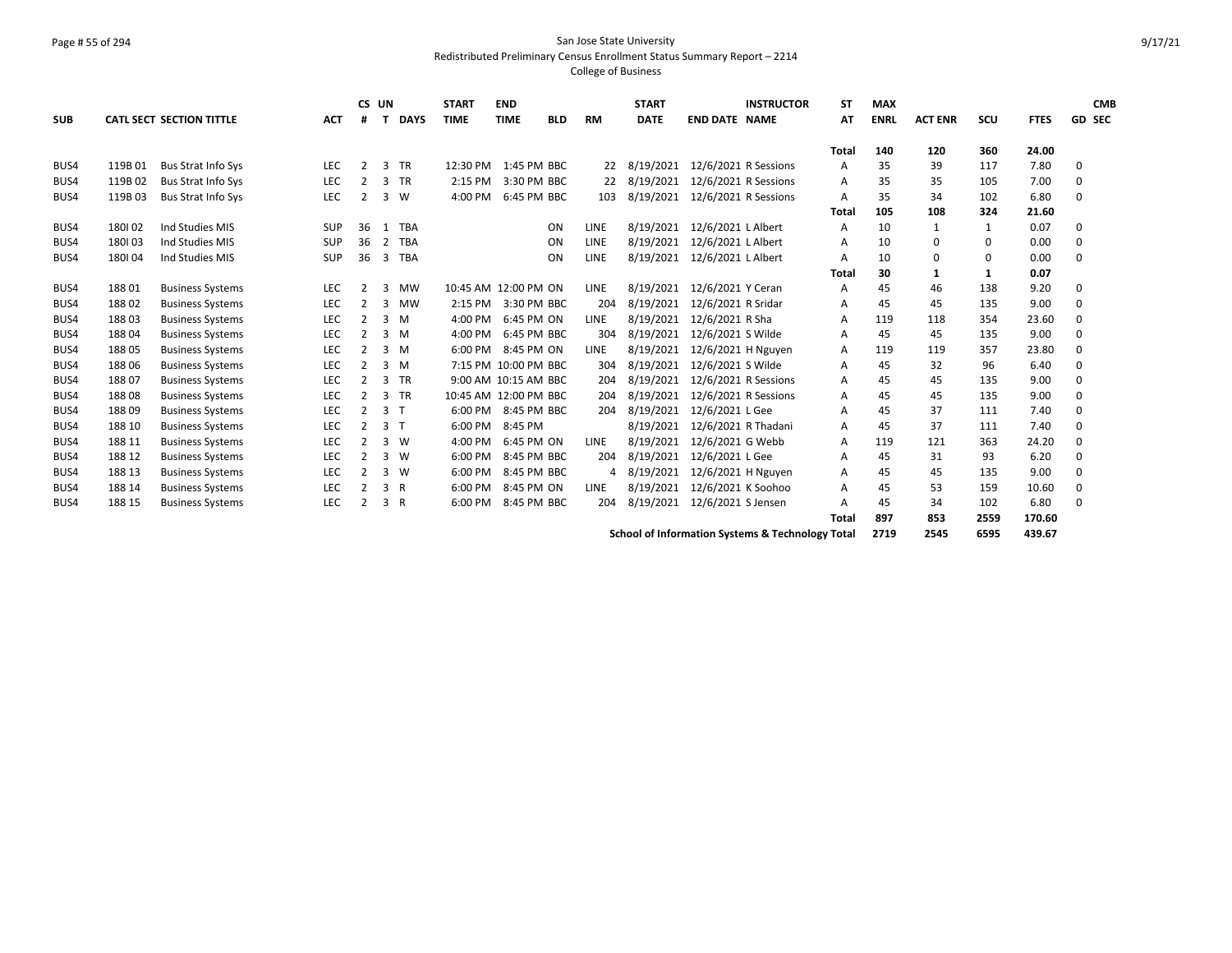## Page # 56 of 294 San Jose State University Redistributed Preliminary Census Enrollment Status Summary Report – 2214

|            |                             |                                 |            |                | CS UN                   |              | <b>START</b>          | <b>END</b>  |             |             | <b>START</b>  | <b>INSTRUCTOR</b>                  | ST           | <b>MAX</b>  |                |             |             | <b>CMB</b>    |
|------------|-----------------------------|---------------------------------|------------|----------------|-------------------------|--------------|-----------------------|-------------|-------------|-------------|---------------|------------------------------------|--------------|-------------|----------------|-------------|-------------|---------------|
| <b>SUB</b> |                             | <b>CATL SECT SECTION TITTLE</b> | ACT        | #              |                         | T DAYS       | <b>TIME</b>           | <b>TIME</b> | <b>BLD</b>  | <b>RM</b>   | <b>DATE</b>   | <b>END DATE NAME</b>               | AT           | <b>ENRL</b> | <b>ACT ENR</b> | SCU         | <b>FTES</b> | <b>GD SEC</b> |
|            | <b>School of Management</b> |                                 |            |                |                         |              |                       |             |             |             |               |                                    |              |             |                |             |             |               |
|            |                             |                                 |            |                |                         |              |                       |             |             |             |               |                                    |              |             |                |             |             |               |
| BUS3       | 12 61                       | Managing My Life                | <b>LEC</b> | $\mathbf{1}$   |                         | 3 W          | 6:00 PM               |             | 8:45 PM BBC | 3           |               | 8/19/2021 12/6/2021 J Jain         | Α            | 45          | 45             | 135         | 9.00        | 0             |
| BUS3       | 12 62                       | Managing My Life                | <b>LEC</b> | 1              | 3 <sub>T</sub>          |              | 4:00 PM               |             | 6:45 PM BBC | 320         | 8/19/2021     | 12/6/2021 A Rao                    | Α            | 45          | 42             | 126         | 8.40        | $\mathbf 0$   |
| BUS3       | 12 63                       | Managing My Life                | <b>LEC</b> | $\mathbf{1}$   | 3 <sub>1</sub>          |              | 4:00 PM               |             | 6:45 PM BBC |             |               | 102 8/19/2021 12/6/2021 M Schwartz | Α            | 45          | 38             | 114         | 7.60        | 0             |
| BUS3       | 12 64                       | Managing My Life                | <b>LEC</b> | $\mathbf{1}$   | 3 <sub>T</sub>          |              | 7:15 PM 10:00 PM BBC  |             |             |             | 102 8/19/2021 | 12/6/2021 M Schwartz               | А            | 45          | 31             | 93          | 6.20        | 0             |
| BUS3       | 12 65                       | Managing My Life                | <b>LEC</b> | 1              | 3 <sub>T</sub>          |              | 4:00 PM 6:45 PM BBC   |             |             | 104         |               | 8/19/2021 12/6/2021 S Chou         | Α            | 45          | 39             | 117         | 7.80        | 0             |
| BUS3       | 12 66                       | Managing My Life                | <b>LEC</b> | 1              |                         | 3 W          | 4:00 PM               |             | 6:45 PM BBC | 320         | 8/19/2021     | 12/6/2021 S Chou                   | Α            | 45          | 37             | 111         | 7.40        | 0             |
| BUS3       | 12 67                       | Managing My Life                | <b>LEC</b> | $\mathbf{1}$   |                         | 3 MW         | 9:00 AM 10:15 AM BBC  |             |             | 4           | 8/19/2021     | 12/6/2021 W Easter                 | Α            | 45          | 38             | 114         | 7.60        | 0             |
| BUS3       | 12 68                       | Managing My Life                | <b>LEC</b> | 1              | 3 <sub>T</sub>          |              | 7:15 PM 10:00 PM BBC  |             |             | 320         | 8/19/2021     | 12/6/2021 A Rao                    | Α            | 45          | 32             | 96          | 6.40        | 0             |
| BUS3       | 12 69                       | Managing My Life                | <b>LEC</b> | $\mathbf{1}$   | 3 R                     |              | 4:00 PM 6:45 PM BBC   |             |             |             |               | 222 8/19/2021 12/6/2021 J Wu       | A            | 45          | 29             | 87          | 5.80        | 0             |
| BUS3       | 12 70                       | Managing My Life                | <b>LEC</b> | 1              |                         | 3 TR         | 10:45 AM 12:00 PM BBC |             |             |             |               | 21 8/19/2021 12/6/2021 T Thompson  | Α            | 45          | 41             | 123         | 8.20        | 0             |
| BUS3       | 12 71                       | Managing My Life                | LEC        |                | 3                       |              |                       |             |             |             |               |                                    | X            | 0           | 0              | $\mathbf 0$ | 0.00        | 0             |
| BUS3       | 1272                        | Managing My Life                | <b>LEC</b> | 1              | $\overline{3}$          | MW           | 12:30 PM 1:45 PM BBC  |             |             |             |               | 301 8/19/2021 12/6/2021 T Thompson | Α            | 45          | 39             | 117         | 7.80        | $\Omega$      |
|            |                             |                                 |            |                |                         |              |                       |             |             |             |               |                                    | Total        | 495         | 411            | 1233        | 82.20       |               |
| BUS3       | 80 01                       | Legal Environment of Bus        | <b>LEC</b> | 3              | 3                       | <b>MW</b>    | $2:15$ PM             |             | 3:30 PM BBC | 21          |               | 8/19/2021 12/6/2021 P Singh, Jr    | Α            | 45          | 47             | 141         | 9.40        | 0             |
| BUS3       | 80 02                       | Legal Environment of Bus        | LEC        | 3              | $\overline{3}$          | $\mathsf{T}$ | 6:00 PM 8:45 PM BBC   |             |             | 220         |               | 8/19/2021 12/6/2021 A Casey        | Α            | 45          | 45             | 135         | 9.00        | $\Omega$      |
| BUS3       | 80 03                       | Legal Environment of Bus        | <b>LEC</b> | 3              | 3                       | MW           | 9:00 AM 10:15 AM BBC  |             |             | 326         | 8/19/2021     | 12/6/2021 J Dworak                 | Α            | 45          | 45             | 135         | 9.00        | $\mathbf 0$   |
| BUS3       | 80 04                       | Legal Environment of Bus        | <b>LEC</b> | 3              | 3                       | <b>MW</b>    | 10:45 AM 12:00 PM BBC |             |             | 326         |               | 8/19/2021 12/6/2021 J Dworak       | A            | 45          | 46             | 138         | 9.20        | 0             |
| BUS3       | 80 05                       | Legal Environment of Bus        | LEC        | 3              | 3                       | <b>MW</b>    | 12:30 PM              | 1:45 PM BBC |             | 326         | 8/19/2021     | 12/6/2021 J Dworak                 | A            | 45          | 45             | 135         | 9.00        | 0             |
| BUS3       | 80 06                       | Legal Environment of Bus        | <b>LEC</b> | 3              | 3                       | M            | 4:00 PM 5:15 PM ON    |             |             | <b>LINE</b> |               | 8/19/2021 12/6/2021 I Yang         | A            | 45          | 43             | 129         | 8.60        | 0             |
| BUS3       | 80 07                       | Legal Environment of Bus        | <b>LEC</b> | 3              | 3                       | <b>MW</b>    | 10:45 AM 12:00 PM BBC |             |             | 204         | 8/19/2021     | 12/6/2021   Yang                   | A            | 45          | 45             | 135         | 9.00        | 0             |
| BUS3       | 80 08                       | Legal Environment of Bus        | LEC        | 3              | 3                       | <b>MW</b>    | 12:30 PM 1:45 PM ON   |             |             | <b>LINE</b> |               | 8/19/2021 12/6/2021 T Shewey       | A            | 45          | 62             | 186         | 12.40       | 0             |
| BUS3       | 80 09                       | Legal Environment of Bus        | <b>LEC</b> | 3              | $\overline{\mathbf{3}}$ | <b>TR</b>    | 10:45 AM 12:00 PM BBC |             |             | 105         |               | 8/19/2021 12/6/2021 A Padwal       | Α            | 45          | 43             | 129         | 8.60        | 0             |
|            |                             |                                 |            |                |                         |              |                       |             |             |             |               |                                    | Total        | 405         | 421            | 1263        | 84.20       |               |
| BUS3       | 15001                       | Fund of HR Mgmt                 | LEC        |                | 3                       |              |                       |             |             |             |               |                                    | X            | $\mathbf 0$ | 0              | $\pmb{0}$   | 0.00        | 0             |
| BUS3       | 15002                       | Fund of HR Mgmt                 | LEC        |                | 3                       |              |                       |             |             |             |               |                                    | X            | 0           | 0              | $\mathbf 0$ | 0.00        | 0             |
| BUS3       | 15003                       | Fund of HR Mgmt                 | <b>LEC</b> |                | 3                       |              |                       |             |             |             |               |                                    | X            | 0           | 0              | $\mathbf 0$ | 0.00        | 0             |
| BUS3       | 15004                       | Fund of HR Mgmt                 | LEC        | $\overline{2}$ | 3                       | м            | 6:00 PM               | 8:45 PM ON  |             | LINE        |               | 8/19/2021 12/6/2021 D Fairchild    | Α            | 45          | 52             | 156         | 10.40       | 0             |
| BUS3       | 15005                       | Fund of HR Mgmt                 | <b>LEC</b> | $\overline{2}$ | 3                       | <b>TR</b>    | 4:00 PM               |             | 5:15 PM BBC | 224         |               | 8/19/2021 12/6/2021 M Norell       | Α            | 45          | 45             | 135         | 9.00        | 0             |
| BUS3       | 15007                       | Fund of HR Mgmt                 | <b>LEC</b> | $\overline{2}$ | $\overline{3}$          | $\mathsf{T}$ | 6:00 PM               | 8:45 PM ON  |             | <b>LINE</b> |               | 8/19/2021 12/6/2021 M Norell       | A            | 45          | 49             | 147         | 9.80        | $\mathbf 0$   |
| BUS3       | 150 10                      | Fund of HR Mgmt                 | LEC        | $\overline{2}$ | 3                       | <b>MW</b>    | 7:15 AM               | 8:30 AM ON  |             | <b>LINE</b> |               | 8/19/2021 12/6/2021 S Moore        | Α            | 45          | 50             | 150         | 10.05       | $\mathbf{1}$  |
| BUS3       | 150 60                      | Fund of HR Mgmt                 | <b>LEC</b> | $\overline{2}$ |                         | 3 W          | 6:00 PM 8:45 PM BBC   |             |             |             |               | 220 8/19/2021 12/6/2021 E Garcia   | A            | 45          | 31             | 93          | 6.20        | 0             |
|            |                             |                                 |            |                |                         |              |                       |             |             |             |               |                                    | Total        | 225         | 227            | 681         | 45.45       |               |
| BUS3       | 153 01                      | Mgmt of Diversity               | <b>LEC</b> |                | 3                       |              |                       |             |             |             |               |                                    | Х            | 0           | 0              | 0           | 0.00        | 0             |
|            |                             |                                 |            |                |                         |              |                       |             |             |             |               |                                    | <b>Total</b> | 0           | 0              | $\mathbf 0$ | 0.00        |               |
| BUS3       | 154 01                      | Wkfrce Plan Staff & Train       | <b>LEC</b> | $\overline{2}$ | 3                       | $\mathsf{R}$ | 4:00 PM               |             | 6:45 PM BBC | 104         |               | 8/19/2021 12/6/2021 N Long         | Α            | 45          | 42             | 126         | 8.40        | 0             |
| BUS3       | 154 02                      | Wkfrce Plan Staff & Train       | <b>LEC</b> | $\overline{2}$ | 3                       | <b>MW</b>    | 12:30 PM 1:45 PM ON   |             |             | <b>LINE</b> |               | 8/19/2021 12/6/2021 G Scherini     | Α            | 45          | 45             | 135         | 9.00        | 0             |
|            |                             |                                 |            |                |                         |              |                       |             |             |             |               |                                    | <b>Total</b> | 90          | 87             | 261         | 17.40       |               |
| BUS3       | 155 01                      | Performance Mgmnt & Dev         | <b>LEC</b> | $\overline{2}$ | $\overline{3}$          | M            | 4:00 PM               | 6:45 PM ON  |             | LINE        |               | 8/19/2021 12/6/2021 S Raghuram     | Α            | 40          | 43             | 129         | 8.60        | 0             |
|            |                             |                                 |            |                |                         |              |                       |             |             |             |               |                                    | Total        | 40          | 43             | 129         | 8.60        |               |
| BUS3       | 15701                       | Legal Issues in Hrm             | <b>LEC</b> | 2              | $\overline{3}$          | M            | 6:00 PM 8:45 PM BBC   |             |             | 3           |               | 8/19/2021 12/6/2021 A Casey        | Α            | 45          | 45             | 135         | 9.00        | 0             |
|            |                             |                                 |            |                |                         |              |                       |             |             |             |               |                                    | <b>Total</b> | 45          | 45             | 135         | 9.00        |               |
| BUS3       | 15801                       | Compensatn & Rewd Sys           | LEC        | $\overline{2}$ | 3                       | <b>MW</b>    | 9:00 AM 10:15 AM BBC  |             |             | 103         | 8/19/2021     | 12/6/2021 L Headrick               | Α            | 45          | 26             | 78          | 5.20        | 0             |
| BUS3       | 15802                       | Compensatn & Rewd Sys           | <b>LEC</b> | $\overline{2}$ | 3                       | <b>MW</b>    | 10:45 AM 12:00 PM BBC |             |             | 103         |               | 8/19/2021 12/6/2021 L Headrick     | Α            | 45          | 42             | 126         | 8.40        | 0             |
|            |                             |                                 |            |                |                         |              |                       |             |             |             |               |                                    | <b>Total</b> | 90          | 68             | 204         | 13.60       |               |
| BUS3       | 15901                       | Senior Sem in HRM               | <b>SEM</b> | -5             |                         | 3 W          | 4:00 PM 6:45 PM BBC   |             |             | 108         |               | 8/19/2021 12/6/2021 M Gavino       | A            | 45          | 40             | 120         | 8.00        | $\Omega$      |
|            |                             |                                 |            |                |                         |              |                       |             |             |             |               |                                    |              |             |                |             |             |               |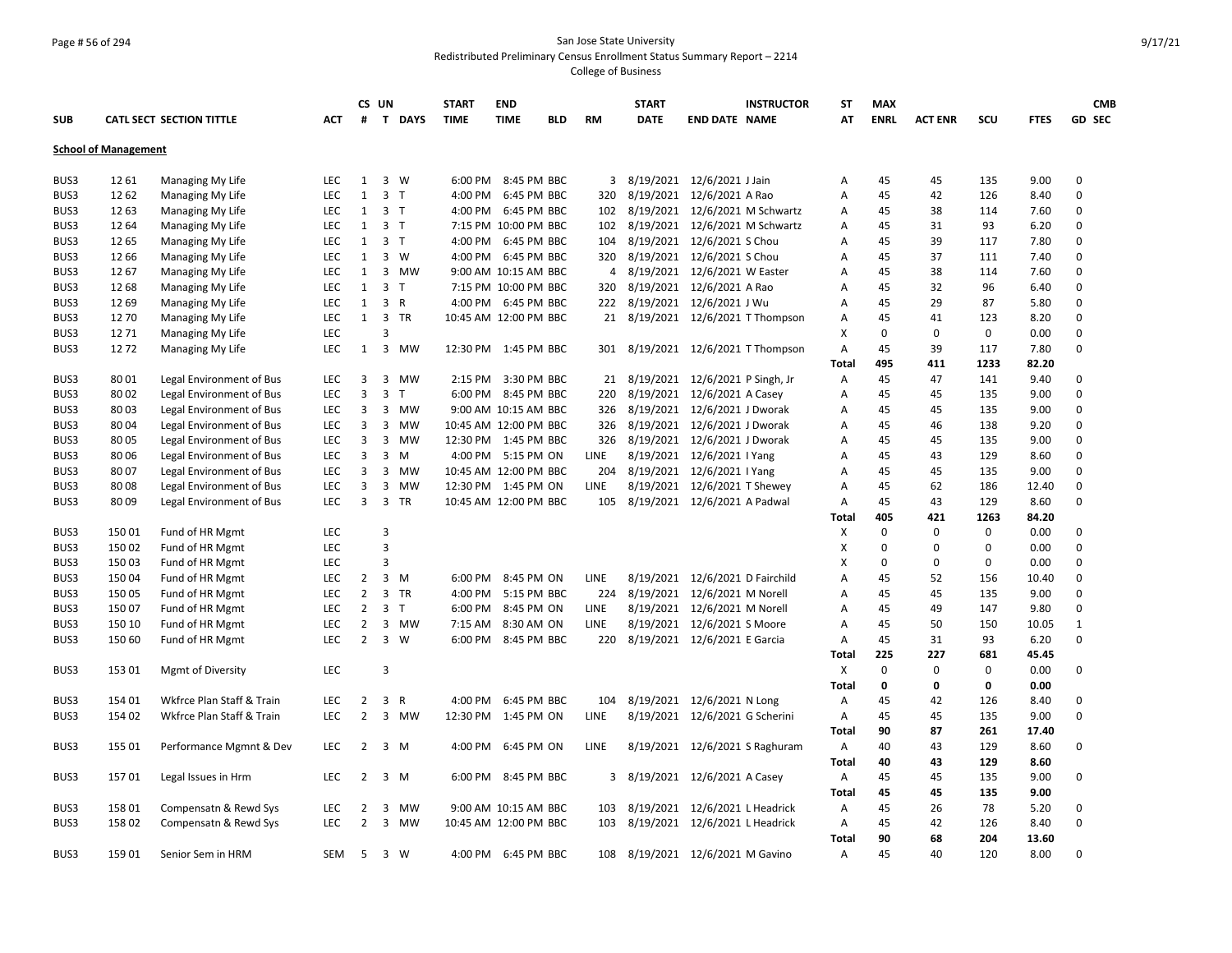#### Page # 57 of 294 San Jose State University Redistributed Preliminary Census Enrollment Status Summary Report – 2214

|            |         |                                 |            |                | CS UN                   |              | <b>START</b>          | <b>END</b>           |            |             | <b>START</b> | <b>INSTRUCTOR</b>                  | <b>ST</b> | <b>MAX</b>  |                |             |             | <b>CMB</b>   |
|------------|---------|---------------------------------|------------|----------------|-------------------------|--------------|-----------------------|----------------------|------------|-------------|--------------|------------------------------------|-----------|-------------|----------------|-------------|-------------|--------------|
| <b>SUB</b> |         | <b>CATL SECT SECTION TITTLE</b> | <b>ACT</b> | #              |                         | T DAYS       | <b>TIME</b>           | <b>TIME</b>          | <b>BLD</b> | <b>RM</b>   | <b>DATE</b>  | <b>END DATE NAME</b>               | ΑT        | <b>ENRL</b> | <b>ACT ENR</b> | SCU         | <b>FTES</b> | GD SEC       |
|            |         |                                 |            |                |                         |              |                       |                      |            |             |              |                                    | Total     | 45          | 40             | 120         | 8.00        |              |
| BUS3       | 16001   | Fund Mgmt & Org Beh             | LEC        | $\overline{2}$ | 3 F                     |              |                       | 9:00 AM 11:45 AM ON  |            | LINE        | 8/19/2021    | 12/6/2021 A Rao                    | Α         | 45          | 44             | 132         | 8.80        | 0            |
| BUS3       | 160 02  | Fund Mgmt & Org Beh             | LEC        | $\overline{2}$ |                         | 3 TR         |                       | 9:00 AM 10:15 AM BBC |            | 105         |              | 8/19/2021 12/6/2021 S Francis      | A         | 45          | 45             | 135         | 9.00        | 0            |
| BUS3       | 160 03  | Fund Mgmt & Org Beh             | LEC        | $\overline{2}$ |                         | 3 TR         | 12:30 PM 1:45 PM BBC  |                      |            | 202         | 8/19/2021    | 12/6/2021 S Francis                | А         | 45          | 49             | 147         | 9.80        | 0            |
| BUS3       | 16004   | Fund Mgmt & Org Beh             | LEC        | $\overline{2}$ |                         | 3 M          |                       | 6:00 PM 8:45 PM ON   |            | <b>LINE</b> | 8/19/2021    | 12/6/2021 M Hill                   | A         | 45          | 48             | 144         | 9.60        | 0            |
| BUS3       | 160 05  | Fund Mgmt & Org Beh             | LEC        | $\overline{2}$ | $\overline{\mathbf{3}}$ | MW           | 10:45 AM 12:00 PM BBC |                      |            | 102         | 8/19/2021    | 12/6/2021 E Mattarelli             | А         | 45          | 45             | 135         | 9.00        | 0            |
| BUS3       | 160 06  | Fund Mgmt & Org Beh             | LEC        | $\overline{2}$ | $\overline{3}$          | MW           | 12:30 PM 1:45 PM BBC  |                      |            | 102         |              | 8/19/2021 12/6/2021 E Mattarelli   | Α         | 45          | 45             | 135         | 9.00        | 0            |
| BUS3       | 160 07  | Fund Mgmt & Org Beh             | LEC        | $\overline{2}$ | $\overline{3}$          | TR           | 10:45 AM 12:00 PM ON  |                      |            | LINE        | 8/19/2021    | 12/6/2021 E Mullen                 | Α         | 45          | 47             | 141         | 9.40        | 0            |
| BUS3       | 16008   | Fund Mgmt & Org Beh             | LEC        | $\overline{2}$ |                         | 3 MW         |                       | 9:00 AM 10:15 AM ON  |            | <b>LINE</b> |              | 8/19/2021 12/6/2021 A Musgrave     | Α         | 45          | 52             | 156         | 10.40       | 0            |
| BUS3       | 16009   | Fund Mgmt & Org Beh             | LEC        | $\overline{2}$ | $\overline{3}$          | <b>TR</b>    |                       | 9:00 AM 10:15 AM BBC |            | 103         | 8/19/2021    | 12/6/2021 Y No                     | Α         | 45          | 42             | 126         | 8.40        | 0            |
| BUS3       | 160 10  | Fund Mgmt & Org Beh             | LEC        | $\overline{2}$ |                         | 3 TR         | 12:30 PM 1:45 PM BBC  |                      |            | 102         |              | 8/19/2021 12/6/2021 Y No           | Α         | 45          | 43             | 129         | 8.60        | $\mathbf 0$  |
| BUS3       | 160 11  | Fund Mgmt & Org Beh             | <b>LEC</b> | $\overline{2}$ | $\overline{3}$          | $\mathsf{T}$ |                       | 6:00 PM 8:45 PM ON   |            | <b>LINE</b> | 8/19/2021    | 12/6/2021 Y No                     | Α         | 45          | 42             | 126         | 8.40        | 0            |
| BUS3       | 160 12  | Fund Mgmt & Org Beh             | LEC        | $\overline{2}$ |                         | 3 TR         |                       | 9:00 AM 10:15 AM BBC |            |             |              | 102 8/19/2021 12/6/2021 S Raghuram | Α         | 40          | 45             | 135         | 9.00        | $\mathbf 0$  |
| BUS3       | 160 13  | Fund Mgmt & Org Beh             | <b>LEC</b> | $\overline{2}$ | 3                       | <b>TR</b>    | 10:45 AM 12:00 PM BBC |                      |            | 102         |              | 8/19/2021 12/6/2021 S Raghuram     | Α         | 40          | 43             | 129         | 8.60        | 0            |
| BUS3       | 160 14  | Fund Mgmt & Org Beh             | LEC        | $\overline{2}$ |                         | 3 TR         | 12:30 PM 1:45 PM ON   |                      |            | <b>LINE</b> |              | 8/19/2021 12/6/2021 C Nathanson    | A         | 45          | 47             | 141         | 9.40        | $\Omega$     |
| BUS3       | 160 15  | Fund Mgmt & Org Beh             | <b>LEC</b> | $\overline{2}$ | $\overline{3}$          | $\mathsf{T}$ | 6:00 PM               | 8:45 PM ON           |            | <b>LINE</b> |              | 8/19/2021 12/6/2021 E Vyas         | А         | 45          | 45             | 135         | 9.00        | 0            |
| BUS3       | 160 16  | Fund Mgmt & Org Beh             | LEC        | $\overline{2}$ | $\overline{3}$          | MW           | 4:00 PM               | 5:15 PM BBC          |            |             |              | 4 8/19/2021 12/6/2021 T Shirley    | A         | 45          | 46             | 138         | 9.20        | $\Omega$     |
| BUS3       | 160 17  | Fund Mgmt & Org Beh             | <b>LEC</b> | $\overline{2}$ | $\overline{3}$          | <b>MW</b>    | 5:45 PM               | 7:00 PM BBC          |            | 224         | 8/19/2021    | 12/6/2021 T Shirley                | А         | 50          | 43             | 129         | 8.65        | $\mathbf{1}$ |
| BUS3       | 160 18  | Fund Mgmt & Org Beh             | LEC        | $\overline{2}$ | $\overline{3}$          | <b>MW</b>    |                       | 9:00 AM 10:15 AM BBC |            | 105         |              | 8/19/2021 12/6/2021 R Pollard      | A         | 45          | 45             | 135         | 9.00        | 0            |
| BUS3       | 160 19  | Fund Mgmt & Org Beh             | LEC        | $\overline{2}$ | 3                       | <b>MW</b>    | 10:45 AM 12:00 PM BBC |                      |            | 105         | 8/19/2021    | 12/6/2021 R Pollard                | Α         | 45          | 45             | 135         | 9.00        | 0            |
| BUS3       | 160 20  | Fund Mgmt & Org Beh             | <b>LEC</b> | $\overline{2}$ | $\overline{3}$          | <b>MW</b>    |                       | 2:15 PM 3:30 PM BBC  |            | 102         |              | 8/19/2021 12/6/2021 R Pollard      | А         | 45          | 46             | 138         | 9.20        | 0            |
| BUS3       | 160 21  | Fund Mgmt & Org Beh             | LEC        | $\overline{2}$ | 3                       | W            | 4:00 PM               | 6:45 PM BBC          |            | 222         | 8/19/2021    | 12/6/2021 P Wells                  | A         | 45          | 46             | 138         | 9.20        | 0            |
| BUS3       | 160 22  | Fund Mgmt & Org Beh             | LEC        | $\overline{2}$ | 3 W                     |              |                       | 7:15 PM 10:00 PM BBC |            |             |              | 222 8/19/2021 12/6/2021 P Wells    | A         | 50          | 43             | 129         | 8.60        | 0            |
| BUS3       | 160 23  | Fund Mgmt & Org Beh             | LEC        | $\overline{2}$ | $\mathbf{3}$            | F            | 1:00 PM               | 3:45 PM ON           |            | <b>LINE</b> |              | 8/19/2021 12/6/2021 P Wells        | A         | 45          | 43             | 129         | 8.60        | 0            |
| BUS3       | 160 24  | Fund Mgmt & Org Beh             | <b>LEC</b> | $\overline{2}$ | 3 R                     |              |                       | 6:00 PM 8:45 PM ON   |            | LINE        |              | 8/19/2021 12/6/2021 A Gomez        | Α         | 45          | 46             | 138         | 9.20        | 0            |
|            |         |                                 |            |                |                         |              |                       |                      |            |             |              |                                    | Total     | 1080        | 1085           | 3255        | 217.05      |              |
| BUS3       | 161A 01 | Applied Org Behavr              | <b>SEM</b> |                | 3                       |              |                       |                      |            |             |              |                                    | х         | 0           | 0              | 0           | 0.00        | 0            |
| BUS3       | 161A02  | Applied Org Behavr              | <b>SEM</b> | 5              | 3 <sub>1</sub>          |              | 4:00 PM               | 6:45 PM ON           |            | <b>LINE</b> |              | 8/19/2021 12/6/2021 T Shirley      | A         | 45          | 49             | 147         | 9.80        | 0            |
| BUS3       | 161A03  | Applied Org Behavr              | <b>SEM</b> | 5              | 3 W                     |              | 4:00 PM               | 6:45 PM BBC          |            | 226         |              | 8/19/2021 12/6/2021 G Lester       | A         | 45          | 43             | 129         | 8.60        | 0            |
|            |         |                                 |            |                |                         |              |                       |                      |            |             |              |                                    | Total     | 90          | 92             | 276         | 18.40       |              |
| BUS3       | 161B01  | Org Theory                      | LEC        | $\overline{2}$ | 3 <sub>T</sub>          |              | 4:00 PM               | 6:45 PM ON           |            | LINE        |              | 8/19/2021 12/6/2021 T Altura       | Α         | 45          | 47             | 141         | 9.40        | 0            |
| BUS3       | 161B02  | Org Theory                      | <b>LEC</b> | $\overline{2}$ |                         | $3 \quad W$  | 4:00 PM               | 6:45 PM BBC          |            | 201         |              | 8/19/2021 12/6/2021 T Altura       | Α         | 45          | 47             | 141         | 9.40        | 0            |
|            |         |                                 |            |                |                         |              |                       |                      |            |             |              |                                    | Total     | 90          | 94             | 282         | 18.80       |              |
| BUS3       | 16601   | Bus, Govt, Society              | LEC        | 2              | 3                       | TR           | 4:00 PM               | 5:15 PM BBC          |            | 204         |              | 8/19/2021 12/6/2021 M Maguire      | Α         | 45          | 45             | 135         | 9.00        | 0            |
| BUS3       | 16602   | Bus, Govt, Society              | LEC        |                | 3                       |              |                       |                      |            |             |              |                                    | Χ         | $\Omega$    | 0              | $\mathbf 0$ | 0.00        | $\mathbf 0$  |
| BUS3       | 16603   | Bus, Govt, Society              | LEC        | $\overline{2}$ |                         | 3 TR         | 2:15 PM               | 3:30 PM BBC          |            | 204         |              | 8/19/2021 12/6/2021 M Maguire      | A         | 45          | 45             | 135         | 9.00        | 0            |
|            |         |                                 |            |                |                         |              |                       |                      |            |             |              |                                    | Total     | 90          | 90             | 270         | 18.00       |              |
| BUS3       | 169A 01 | <b>Honors Seminar</b>           | LEC        |                | 3                       |              |                       |                      |            |             |              |                                    | X         | 0           | 0              | $\mathbf 0$ | 0.00        | 0            |
| BUS3       | 169A02  | <b>Honors Seminar</b>           | <b>LEC</b> | $\overline{2}$ | 3 F                     |              | 12:30 PM 3:15 PM BBC  |                      |            | 323         |              | 8/19/2021 12/6/2021 E Mullen       | A         | 30          | 12             | 36          | 2.40        | 0            |
|            |         |                                 |            |                |                         |              |                       |                      |            |             |              |                                    | Total     | 30          | 12             | 36          | 2.40        |              |
| BUS3       | 180D 01 | Indiv St Org Mgmt               | <b>SUP</b> | 36             |                         | 1 TBA        |                       |                      | ON         | <b>LINE</b> |              | 8/19/2021 12/6/2021 N Da Silva     | Α         | 10          | 0              | $\mathbf 0$ | 0.00        | $\mathbf 0$  |
| BUS3       | 180D 02 | Indiv St Org Mgmt               | <b>SUP</b> | 36             | $\overline{2}$          | <b>TBA</b>   |                       |                      | ON         | LINE        |              | 8/19/2021 12/6/2021                | Α         | 10          | 0              | $\Omega$    | 0.00        | 0            |
| BUS3       | 180D03  | Indiv St Org Mgmt               | <b>SUP</b> | 36             | $\overline{\mathbf{3}}$ | <b>TBA</b>   |                       |                      | ON         | LINE        |              | 8/19/2021 12/6/2021                | Α         | 10          | 0              | 0           | 0.00        | 0            |
|            |         |                                 |            |                |                         |              |                       |                      |            |             |              |                                    | Total     | 30          | 0              | $\mathbf 0$ | 0.00        |              |
| BUS3       | 18901   | <b>Strategic Mgmt</b>           | <b>SEM</b> | 5              | 3 R                     |              |                       | 6:00 PM 8:45 PM BBC  |            | 102         |              | 8/19/2021 12/6/2021 L Gee          | Α         | 30          | 34             | 102         | 6.80        | 0            |
| BUS3       | 18902   | <b>Strategic Mgmt</b>           | <b>SEM</b> | 5              | 3 F                     |              | 10:00 AM 12:45 PM BBC |                      |            | 102         |              | 8/19/2021 12/6/2021 L Gee          | Α         | 30          | 32             | 96          | 6.40        | 0            |
| BUS3       | 18903   | <b>Strategic Mgmt</b>           | <b>SEM</b> | 5              | 3 F                     |              |                       | 9:00 AM 11:45 AM ON  |            | <b>LINE</b> |              | 8/19/2021 12/6/2021 G Lester       | Α         | 30          | 36             | 108         | 7.20        | 0            |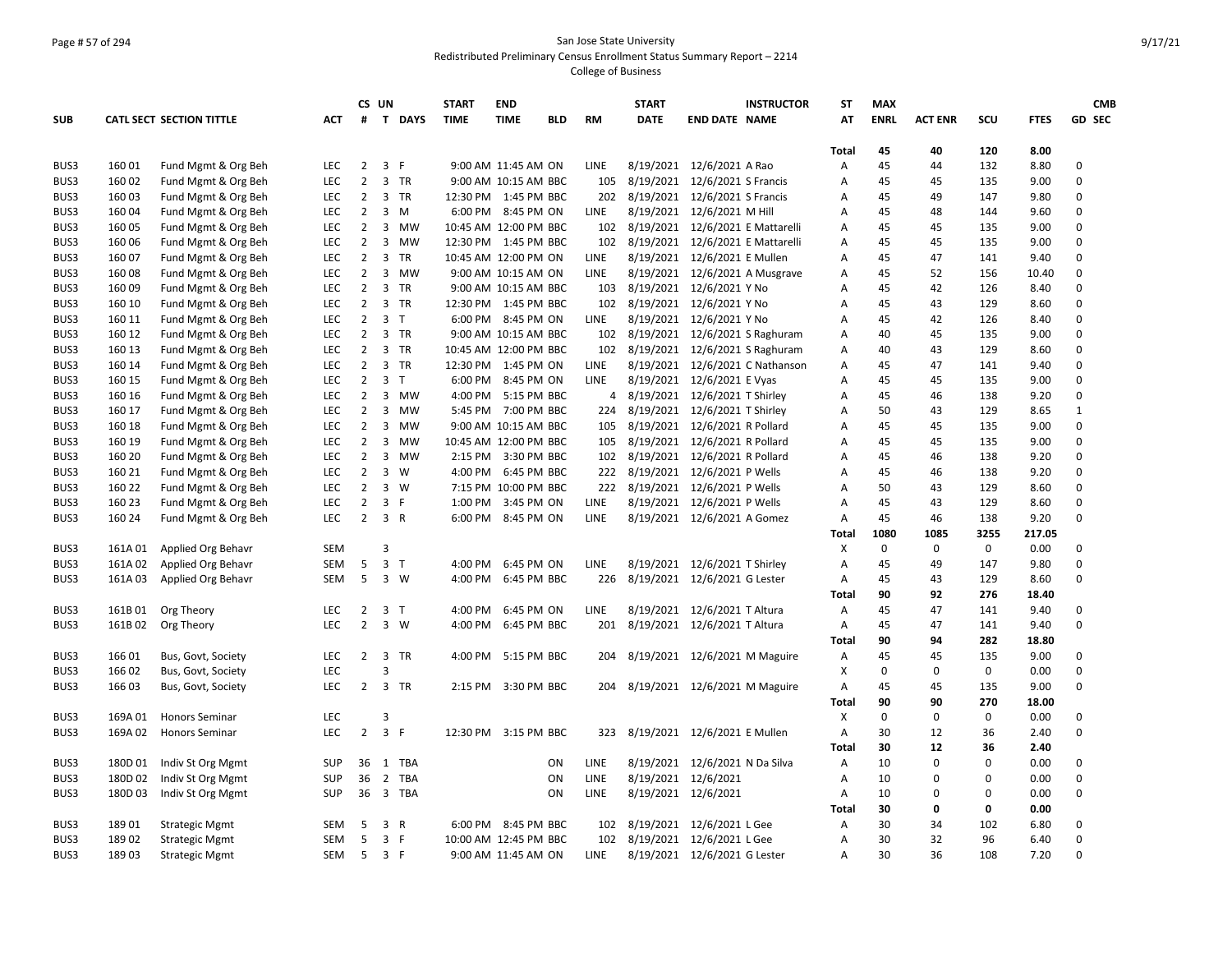# Page # 58 of 294 San Jose State University Redistributed Preliminary Census Enrollment Status Summary Report – 2214

|            |        |                                 |            | CS UN |                |             | <b>START</b>          | <b>END</b>           |            |           | <b>START</b> |                      | <b>INSTRUCTOR</b>                 | <b>ST</b> | <b>MAX</b>  |                |      |             | <b>CMB</b>    |
|------------|--------|---------------------------------|------------|-------|----------------|-------------|-----------------------|----------------------|------------|-----------|--------------|----------------------|-----------------------------------|-----------|-------------|----------------|------|-------------|---------------|
| <b>SUB</b> |        | <b>CATL SECT SECTION TITTLE</b> | <b>ACT</b> | #     |                | <b>DAYS</b> | <b>TIME</b>           | <b>TIME</b>          | <b>BLD</b> | <b>RM</b> | <b>DATE</b>  | <b>END DATE NAME</b> |                                   | AT        | <b>ENRL</b> | <b>ACT ENR</b> | scu  | <b>FTES</b> | <b>GD SEC</b> |
| BUS3       | 18904  | <b>Strategic Mgmt</b>           | SEM        | -5    |                | 3 TR        | 4:00 PM               | 5:15 PM BBC          |            | 103       | 8/19/2021    | 12/6/2021 G Radine   |                                   | A         | 30          | 36             | 108  | 7.20        | 0             |
|            |        |                                 |            |       |                |             |                       |                      |            |           |              |                      |                                   |           |             |                |      |             |               |
| BUS3       | 18905  | <b>Strategic Mgmt</b>           | SEM        | 5.    | 3              | <b>TR</b>   | 12:30 PM              | 1:45 PM BBC          |            | 104       | 8/19/2021    | 12/6/2021 R Roman    |                                   | A         | 30          | 35             | 105  | 7.00        | 0             |
| BUS3       | 18906  | <b>Strategic Mgmt</b>           | SEM        | 5     |                | $3$ TR      | 2:15 PM               | 3:30 PM BBC          |            | 104       | 8/19/2021    | 12/6/2021 R Roman    |                                   | A         | 30          | 33             | 99   | 6.60        | $\Omega$      |
| BUS3       | 18907  | <b>Strategic Mgmt</b>           | <b>SEM</b> |       |                | $3$ TR      | 10:45 AM 12:00 PM BBC |                      |            | 103       | 8/19/2021    | 12/6/2021 J Tan      |                                   | A         | 30          | 34             | 102  | 6.80        | 0             |
| BUS3       | 18908  | <b>Strategic Mgmt</b>           | <b>SEM</b> | 5.    |                | 3 TR        |                       | 9:00 AM 10:15 AM BBC |            | 104       | 8/19/2021    | 12/6/2021 C Wang     |                                   | A         | 30          | 32             | 96   | 6.40        | 0             |
| BUS3       | 18909  | <b>Strategic Mgmt</b>           | SEM        | 5.    |                | 3 TR        | 10:45 AM 12:00 PM BBC |                      |            | 104       | 8/19/2021    | 12/6/2021 C Wang     |                                   | A         | 30          | 32             | 96   | 6.40        | 0             |
| BUS3       | 189 10 | <b>Strategic Mgmt</b>           | SEM        | 5     |                | 3 TR        | 2:15 PM               | 3:30 PM BBC          |            | 21        | 8/19/2021    | 12/6/2021 C Wang     |                                   | Α         | 30          | 32             | 96   | 6.40        | 0             |
| BUS3       | 189 11 | <b>Strategic Mgmt</b>           | SEM        | 5.    |                | 3 TR        | 4:00 PM               | 5:15 PM ON           |            | LINE      | 8/19/2021    | 12/6/2021 C Wang     |                                   | A         | 30          | 34             | 102  | 6.80        | 0             |
| BUS3       | 189 12 | <b>Strategic Mgmt</b>           | SEM        | 5.    |                | 3 M         | 4:00 PM               | 6:45 PM BBC          |            | 226       | 8/19/2021    | 12/6/2021 S Chou     |                                   | A         | 30          | 30             | 90   | 6.00        | $\Omega$      |
| BUS3       | 189 13 | <b>Strategic Mgmt</b>           | <b>SEM</b> | -5    | 3 <sub>1</sub> |             | 6:00 PM               | 8:45 PM BBC          |            | 3         | 8/19/2021    | 12/6/2021 G Radine   |                                   | A         | 30          | 35             | 105  | 7.00        | $\Omega$      |
| BUS3       | 189 14 | <b>Strategic Mgmt</b>           | <b>SEM</b> | 5.    | 3              | MW          | 4:00 PM               | 5:15 PM BBC          |            | 102       | 8/19/2021    | 12/6/2021 R Wood     |                                   | A         | 30          | 32             | 96   | 6.40        | 0             |
| BUS3       | 189 15 | <b>Strategic Mgmt</b>           | SEM        | 5     |                | 3 M         | 6:00 PM               | 8:45 PM BBC          |            | 102       | 8/19/2021    | 12/6/2021 R Wood     |                                   | A         | 30          | 31             | 93   | 6.20        | 0             |
| BUS3       | 189 16 | <b>Strategic Mgmt</b>           | SEM        | 5.    |                | 3 W         | 6:00 PM               | 8:45 PM BBC          |            | 104       | 8/19/2021    | 12/6/2021 S Rodan    |                                   | A         | 30          | 30             | 90   | 6.00        | 0             |
| BUS3       | 189 17 | <b>Strategic Mgmt</b>           | SEM        | 5.    |                | 3 M         | 6:00 PM               | 8:45 PM ON           |            | LINE      | 8/19/2021    | 12/6/2021 W Yuan     |                                   | A         | 30          | 35             | 105  | 7.00        | 0             |
| BUS3       | 189 18 | <b>Strategic Mgmt</b>           | <b>SEM</b> | 5     | 3              | MW          | 7:15 AM               | 8:30 AM ON           |            | LINE      | 8/19/2021    | 12/6/2021 S Khavul   |                                   | A         | 30          | 33             | 99   | 6.60        | $\Omega$      |
|            |        |                                 |            |       |                |             |                       |                      |            |           |              |                      |                                   | Total     | 540         | 596            | 1788 | 119.20      |               |
|            |        |                                 |            |       |                |             |                       |                      |            |           |              |                      | <b>School of Management Total</b> |           | 3385        | 3311           | 9933 | 662.30      |               |